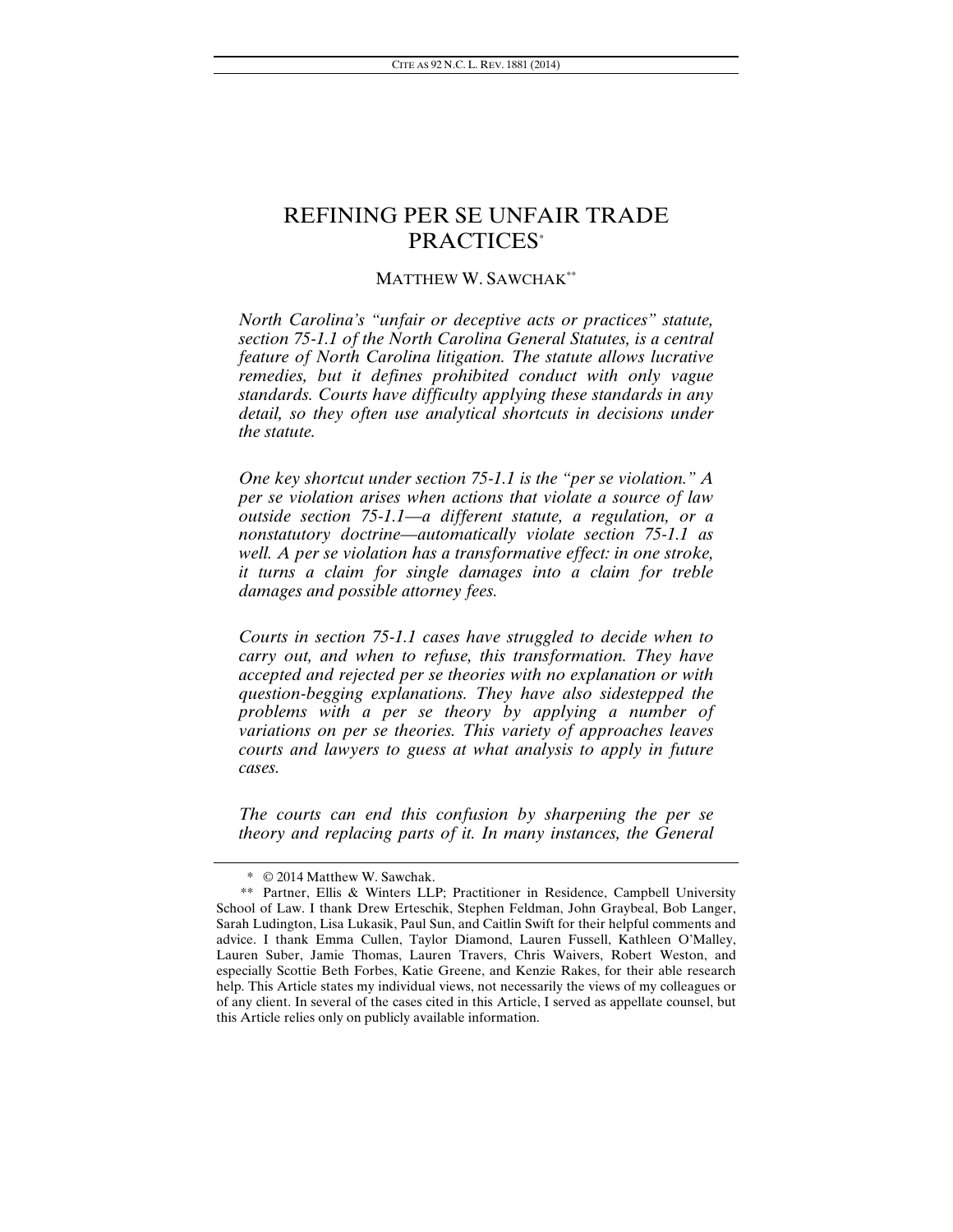*Assembly has announced, directly or indirectly, that a violation of a given statute is also a violation of section 75-1.1. Courts should continue to apply these per se violations. In all other cases, however, courts should ask whether the conduct that makes up a separate violation satisfies the tests for unfairness under section 75-1.1. The tests for unfairness already address violations of separate statutes and other expressions of public policy. This streamlined approach will strengthen the analysis of per se and non-per-se violations alike.* 

| I.   |                                                              |  |
|------|--------------------------------------------------------------|--|
| II.  | PER SE VIOLATIONS AND RELATED THEORIES1891                   |  |
|      |                                                              |  |
|      |                                                              |  |
|      | 2.                                                           |  |
|      | 3.                                                           |  |
|      | The Special Rule for Violations of Regulations<br>4.         |  |
|      | (and Perhaps for Violations of Certain Statutes As           |  |
|      |                                                              |  |
|      | The Near Relatives of Per Se Violations1900<br><i>B</i> .    |  |
| III. | THE KEY PROBLEMS WITH PER SE THEORIES UNDER                  |  |
|      |                                                              |  |
|      | A.                                                           |  |
|      |                                                              |  |
|      | "Examples" of a Violation of the Usual Conduct<br>2.         |  |
|      |                                                              |  |
|      | 3. Extending a Conclusion That a Section 75-1.1              |  |
|      |                                                              |  |
|      | A Per Se Violation if There Is a Non-Per-Se                  |  |
|      |                                                              |  |
|      | Unclear Standards for Selective Upgrading 1911<br><i>B</i> . |  |
|      |                                                              |  |
|      |                                                              |  |
|      | The Ambiguity of "as a Matter of Law"1915<br>C.              |  |
|      | The Two Meanings of "as a Matter of Law" in This<br>1.       |  |
|      |                                                              |  |
|      | 2. Slippage in the Meaning of "as a Matter of Law" 1917      |  |
| IV.  | REFINING PER SE THEORIES UNDER SECTION 75-1.1  1918          |  |
|      | Two Easy Solutions: Avoiding Ambiguous Holdings<br>А.        |  |
|      | and "Split the Difference" Decisions 1919                    |  |
|      |                                                              |  |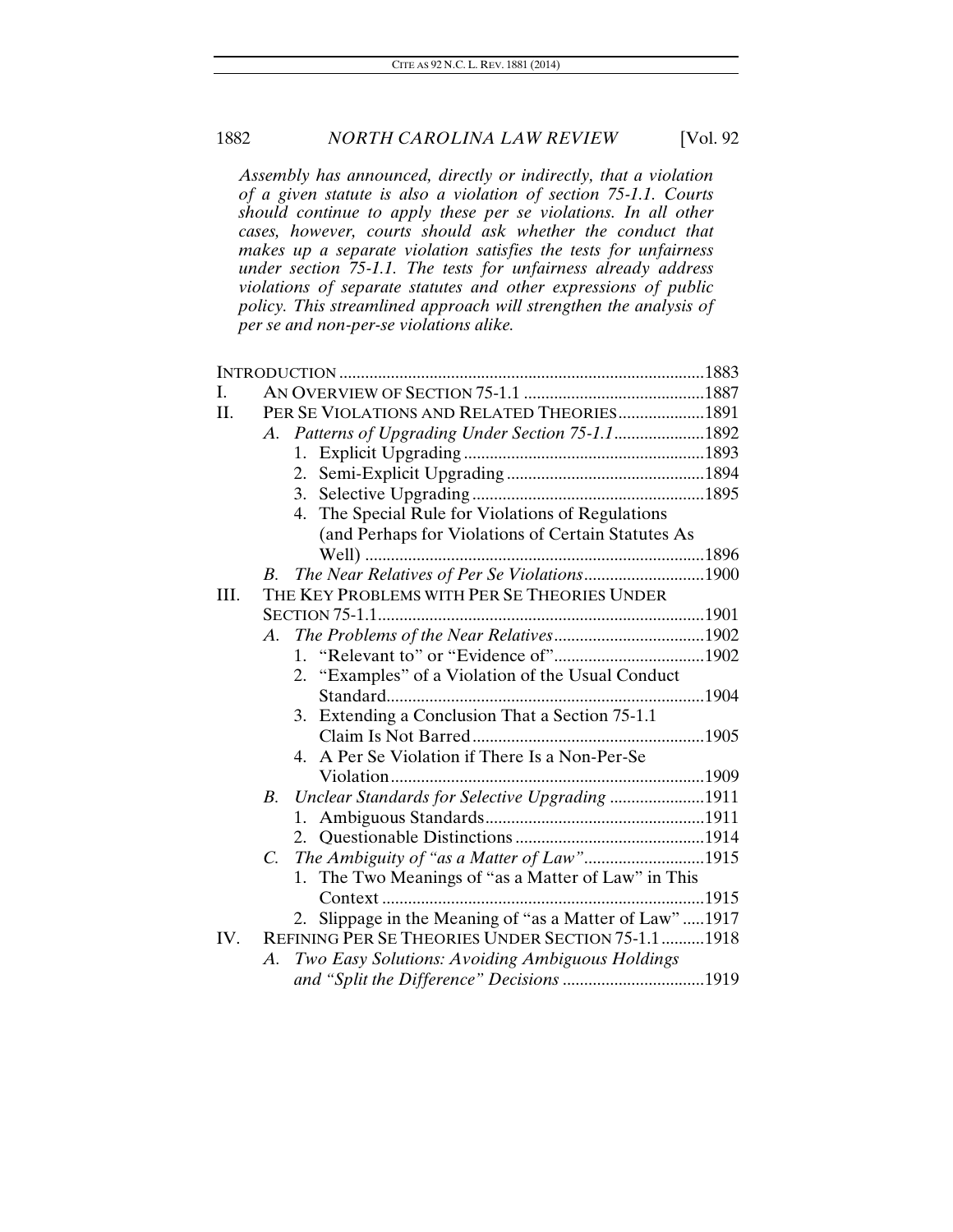| B. | Tackling the Bigger Challenge: Except in Cases of      |       |
|----|--------------------------------------------------------|-------|
|    | Explicit or Semi-Explicit Upgrading, Apply the "Public |       |
|    |                                                        | .1920 |
|    | 1. Limiting Per Se Violations to Cases of Explicit or  |       |
|    |                                                        | .1920 |
|    | 2. Replacing Selective Upgrading with the Public-      |       |
|    |                                                        | .1922 |
|    | a. The Public-Policy Aspect of the North Carolina      |       |
|    |                                                        | .1922 |
|    | b. Section 5 Standards on Public Policy1925            |       |
|    |                                                        | .1928 |
|    | D. Examples of How the Proposed Analysis Would Affect  |       |
|    |                                                        | .1931 |
|    | E. Possible Objections to the Suggested Approach1933   |       |
|    |                                                        | 1934. |
|    |                                                        |       |

#### **INTRODUCTION**

Section 75-1.1 of the North Carolina General Statutes is a prominent feature of North Carolina litigation. The statute condemns an undefined category of conduct: "unfair or deceptive acts or practices."1 A claim under section 75-1.1 is "a boilerplate claim in most every complaint based on a commercial or consumer transaction in North Carolina."2

Two factors make section 75-1.1 claims so common. First, a violation of the statute triggers powerful remedies: automatic treble damages, plus an opportunity to recover attorney fees.<sup>3</sup> Second, the definition of conduct that violates section 75-1.1 is so vague that

 <sup>1.</sup> N.C. GEN. STAT. § 75-1.1(a) (2013). This Article refers to this statute as "section 75-1.1." This phrasing mirrors the phrasing in recent North Carolina appellate opinions. *See, e.g.*, Bumpers v. Cmty. Bank of N. Va., 367 N.C. 81, 747 S.E.2d 220 (2013).

The title of this Article uses the phrase "unfair trade practices" because lawyers and judges recognize this phrase most readily. *See* GE Betz, Inc. v. Conrad, \_\_ N.C. App.  $\frac{1}{2}$ ,  $\frac{1}{2}$ , 752 S.E.2d 634, 650 n.6 (2013) (noting that the phrase "unfair or deceptive trade practices" still "remains common in legal parlance today"), *petition for disc. rev. filed*, No. 111P10-2 (N.C. Jan. 7, 2014); NOEL L. ALLEN, NORTH CAROLINA UNFAIR BUSINESS PRACTICE § 1.01, at 1-1 (3d ed. 2014) (making a similar point).

 <sup>2.</sup> Broussard v. Meineke Disc. Muffler Shops, Inc., 155 F.3d 331, 347 (4th Cir. 1998) (quoting Allied Distribs., Inc. v. Latrobe Brewing Co., 847 F. Supp. 376, 379 (E.D.N.C. 1993)).

<sup>3.</sup> *See* N.C. GEN. STAT. §§ 75-16, -16.1.

For other statutes that allow automatic treble damages, see, for example, Clayton Act § 4, 15 U.S.C. § 15 (2012); Racketeer Influenced and Corrupt Organizations (RICO) Act § 4(c), 18 U.S.C. § 1964(c); N.C. GEN. STAT. § 75D-8(c) (North Carolina's RICO statute).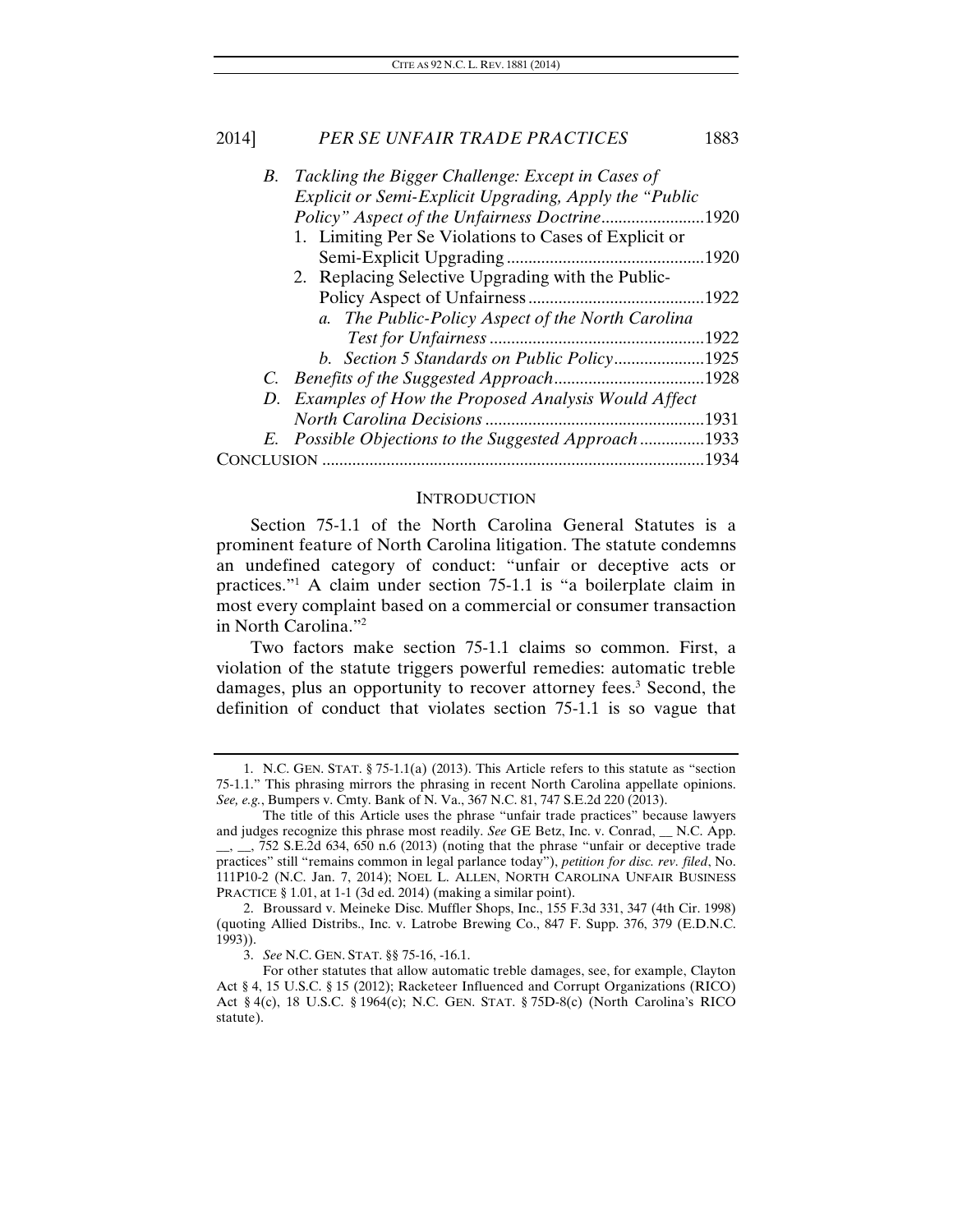unless a categorical exemption applies, there is almost always a credible prospect that a claim will succeed.4

Because the conduct standard under section 75-1.1 is vague, courts struggle to apply the statute consistently and to explain their decisions.5 Courts often avoid these struggles by applying judicially created exemptions or other analytical shortcuts.6

A key type of shortcut under section 75-1.1 is the "per se violation." A per se violation occurs when actions that violate a standard outside section 75-1.1—a separate statute, a regulation, or a common-law doctrine—automatically violate section 75-1.1 as well.7

A per se theory has a powerful effect: it turns a claim that offers only single damages into a claim that offers treble damages and possible attorney fees.8 Indeed, a per se theory can produce these

6. *See, e.g.*, R.J. Reynolds Tobacco Co. v. Philip Morris Inc., 199 F. Supp. 2d 362, 396 (M.D.N.C. 2002) (holding that the failure of federal antitrust claims defeated a section 75- 1.1 claim "for essentially the same reasons"), *aff'd mem.*, 67 F. App'x 810 (4th Cir. 2003); White v. Thompson, 364 N.C. 47, 53, 691 S.E.2d 676, 680 (2010) (holding that section 75- 1.1 does not apply to a business's internal operations); Sawchak & Nelson, *supra* note 4, at 2053–56 (noting these and other analytical shortcuts).

 7. Per se violations of section 75-1.1 resemble cases of negligence per se in tort law. Negligence per se allows a statute or regulation to become a standard that creates liability for negligence, whether or not the predicate violation itself would otherwise create civil liability. *See, e.g.*, Baldwin v. GTE S., Inc., 335 N.C. 544, 546, 439 S.E.2d 108, 109 (1994) (stating the North Carolina standard for negligence per se). *See generally* Robert F. Blomquist, *The Trouble with Negligence Per Se*, 61 S.C. L. REV. 221 (2009) (laying out the disorderly state of the doctrine of negligence per se and proposing partial solutions).

 In antitrust law, in contrast, a per se theory does not involve the relationship between a separate source of law and antitrust doctrine. Instead, it is a streamlined way of applying antitrust doctrine itself. A per se rule treats certain "categories of restraints as necessarily illegal, eliminat[ing] the need to study the reasonableness of an individual restraint in light of the real market forces at work." Leegin Creative Leather Prods., Inc. v. PSKS, Inc., 551 U.S. 877, 886 (2007). *But cf.* ABA SECTION OF ANTITRUST LAW, CONSUMER PROTECTION LAW DEVELOPMENTS 376  $&$  n.7 (2009) (using the term "per se" to refer to specific lists of prohibited conduct in statutes similar to section 75-1.1); John F. Graybeal, *Unfair Trade Practices, Antitrust and Consumer Welfare in North Carolina*, 80 N.C. L. REV. 1927, 1956–57 (2002) (discussing the occasional role of section 75-1.1 as an antitrust statute).

8. *See, e.g.*, Kettle v. Leonard, No. 7:11-CV-189-BR, 2012 WL 4086595, at \*12 (E.D.N.C. Sept. 17, 2012) (treating a fraud claim as a per se violation of section 75-1.1 and awarding treble damages as a result); Trantham v. Michael L. Martin, Inc.,  $\_\_$  N.C. App.

<sup>4.</sup> *See, e.g.*, Matthew W. Sawchak & Kip D. Nelson, *Defining Unfairness in "Unfair Trade Practices*,*"* 90 N.C. L. REV. 2033, 2043–50 (2012) (discussing the standards for violations of section 75-1.1).

<sup>5.</sup> *See, e.g.*, *id.* at 2051–54; *see also* Thomas A. Farr, *Unfair and Deceptive Legislation: The Case for Finding North Carolina General Statutes Section 75-1.1 Unconstitutionally Vague as Applied to an Alleged Breach of a Commercial Contract*, 8 CAMPBELL L. REV. 421, 426–32 (1986) (describing the unpredictable application of section 75-1.1 and arguing that, at least in non-consumer cases, the statute is unconstitutionally vague).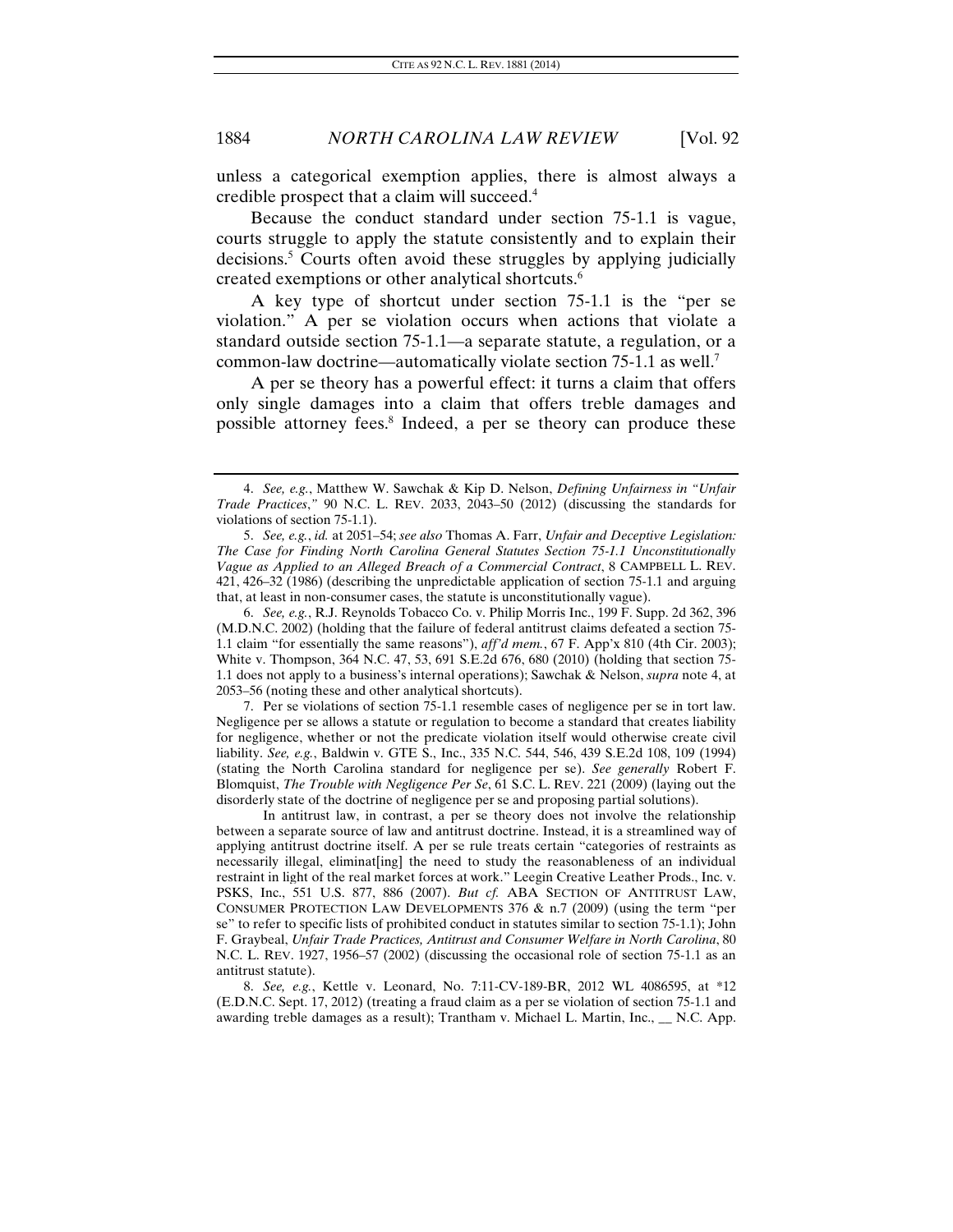remedies even when an underlying violation allows no private recovery at all.<sup>9</sup>

Although per se violations of section 75-1.1 have existed for almost forty years,<sup>10</sup> courts have not developed reliable standards to decide when per se violations will and will not arise.<sup>11</sup> In one recent decision, for example, the North Carolina Court of Appeals stated that courts recognize per se violations "only where the regulatory

11. *See infra* notes 44–81, 139–63 and accompanying text (analyzing the case law on per se violations).

 Likewise, the nationwide literature on statutes like section 75-1.1 does not analyze standards for per se violations in depth. *See, e.g.*, ABA SECTION OF ANTITRUST LAW, *supra* note 7, at 376 (describing explicit per se provisions in some states' statutes); ANTITRUST & UNFAIR COMPETITION LAW SEC., STATE BAR OF CAL., CALIFORNIA ANTITRUST AND UNFAIR COMPETITION LAW § 16.04[B], at 16-19 to -22 (Cheryl Lee Johnson ed., rev. ed. 2013) (discussing which federal and California statutes can be "predicate acts" that establish a violation of California's Unfair Competition Law); CAROLYN L. CARTER & JONATHAN SHELDON, UNFAIR AND DECEPTIVE ACTS AND PRACTICES §§ 3.2.7.3 to .4 (8th ed. 2012 & Supp. 2013) (discussing potential sources of per se violations, but not standards for creating or rejecting per se violations); MICHAEL C. GILLERAN, THE LAW OF CHAPTER 93A § 4.14 (2d ed. 2007 & Supp. 2013) (volume 52 in MASSACHUSETTS PRACTICE SERIES) (discussing standards for per se violations under the Massachusetts statute); J. CLARK KELSO, UNFAIR TRADE PRACTICES LITIGATION (1995) (containing no discussion of per se violations); ROBERT M. LANGER ET AL., CONNECTICUT UNFAIR TRADE PRACTICES, BUSINESS TORTS AND ANTITRUST § 2.8, at 87–94 (2013-2014 ed.) (volume 12 in CONNECTICUT PRACTICE SERIES) (describing cases in which courts have recognized other violations as per se violations of the Connecticut Unfair Trade Practices Act); 1 DEE PRIDGEN & RICHARD M. ALDERMAN, CONSUMER PROTECTION AND THE LAW § 3:27, at 156–66 (2013-2014 ed.) (listing instances in which violations of state or federal statutes have established per se violations of a statute like section 75-1.1); Mark S. Fistos, *Per Se Violations of the Florida Deceptive and Unfair Trade Practices Act*, 76 FLA. B.J. 62, 62–64 (2002) (discussing standards for per se violations of the Florida Deceptive and Unfair Trade Practices Act); James A. McKenna, *Consumer Protection and the Unfair Trade Practices Act*, 9 ME. B.J. 78, 80 (1994) (listing specific statutes that constitute "per se and prima facie evidence" violations of the Maine Unfair Trade Practices Act); Jonathan A. Mark, Comment, *Dispensing with the Public Interest Requirement in Private Causes of Action Under the Washington Consumer Protection Act*, 29 SEATTLE U. L. REV. 205, 212–13 (2005) (discussing contradictory holdings on the test for a per se violation of Washington's statute like section 75-1.1); Joseph Thomas Moldovan, Comment, *New York Creates a Private Right of Action to Combat Consumer Fraud: Caveat Venditor*, 48 BROOK. L. REV. 509, 560–61 (1982) (arguing that New York courts should recognize per se violations of New York's statute).

 $\_$ , 745 S.E.2d 327, 335 (2013) (doing the same with claims for fraud and negligent misrepresentation).

<sup>9.</sup> *See, e.g.*, Guessford v. Pa. Nat'l Mut. Cas. Ins. Co., 983 F. Supp. 2d 652, 660 (M.D.N.C. 2013) (noting that N.C. GEN. STAT. § 58-63-15(11) creates no private right of action, but then stating: "[I]f Plaintiff can prove that Defendant acted in a way that violated § 58-63-15(11)  $\dots$  then Plaintiff will be able to establish his [section 75-1.1] claim and thereby may seek treble damages arising from the alleged [section 75-1.1] violation").

<sup>10.</sup> *See* Hardy v. Toler, 288 N.C. 303, 309, 218 S.E.2d 342, 346 (1975) ("Proof of fraud would necessarily constitute a violation of the prohibition against unfair and deceptive  $acts \ldots$ ").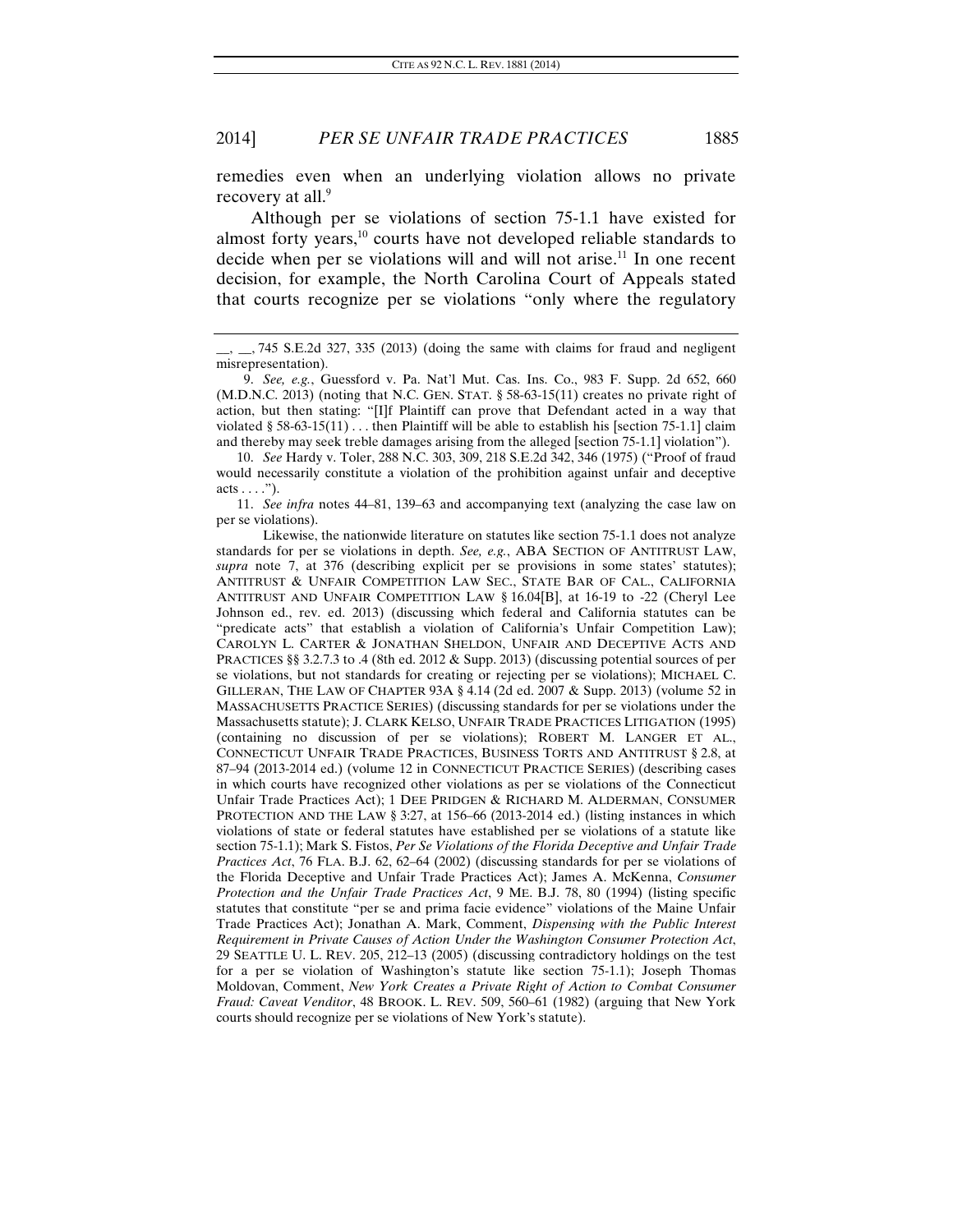statute [that creates the underlying violation] specifically defines and proscribes conduct which is unfair or deceptive within the meaning of [section] 75-1.1."<sup>12</sup> If one could identify "conduct which is unfair or deceptive" as easily as this passage assumes, there would be little need for per se violations. Unclear standards like these have produced muddled doctrine.<sup>13</sup>

In part because of the underdeveloped standards for per se violations, courts have improvised a number of variations on per se theories—approaches that give some weight to other violations, but do not treat them as automatic violations of section 75-1.1. The case law reveals at least four of these variations.<sup>14</sup> Courts have not explained why these approaches exist. Nor have they explained when each approach applies.

This Article proposes that courts end this chaos by sharpening the per se theory and replacing parts of it with better-established doctrine.

In many statutes, the North Carolina General Assembly has announced expressly, or almost expressly, that a violation of a given statute is a violation of section  $75{\text -}1.1^{15}$  Courts should continue to treat these statutes as sources of per se violations. In the absence of such a statement by the legislature, however, courts should not apply a per se analysis or any of its variants. Instead, courts should ask whether the conduct that makes up a separate violation satisfies, on a non-per-se basis, the test for unfairness under section 75-1.1.<sup>16</sup>

 <sup>12.</sup> Noble v. Hooters of Greenville (NC), LLC, 199 N.C. App. 163, 170, 681 S.E.2d 448, 454 (2009) (emphasis deleted).

Although this language might imply that the court of appeals was requiring an explicit cross-reference to section 75-1.1, the rest of the decision shows that the court was not. *See id.* at 170 n.3, 171, 681 S.E.2d at 454 n.3, 455 (treating statutes without any explicit cross-reference to section 75-1.1 as ones that met the court's "specifically define and proscribe" test).

<sup>13.</sup> *See, e.g.*, *In re* Fifth Third Bank, Nat'l Ass'n—Vill. of Penland Litig., 217 N.C. App. 199, 207, 719 S.E.2d 171, 176 (2011) ("[A] violation of a consumer protection statute *may, in some instances*, constitute a per se violation of [section 75-1.1]." (emphasis added and deleted)); Battleground Veterinary Hosp., P.C. v. McGeough, No. 05 CVS 18918, 2007 WL 3071618, at \*8 (N.C. Bus. Ct. Oct. 19, 2007) ("[P]roof of an independent tort *generally is sufficient* to make out a separate [section 75-1.1] claim." (emphasis added)).

<sup>14.</sup> *See infra* notes 83–87 and accompanying text.

<sup>15.</sup> *See* ALLEN, *supra* note 1, § 1.03, at 1-8 n.22 (listing statutes with explicit crossreferences to section 75-1.1).

 <sup>16.</sup> That test provides, in relevant part, that "[a] practice is unfair when it offends established public policy." *E.g.*, Walker v. Fleetwood Homes of N.C., Inc., 362 N.C. 63, 72, 653 S.E.2d 393, 399 (2007) (quoting Marshall v. Miller, 302 N.C. 539, 548, 276 S.E.2d 397, 403 (1981)).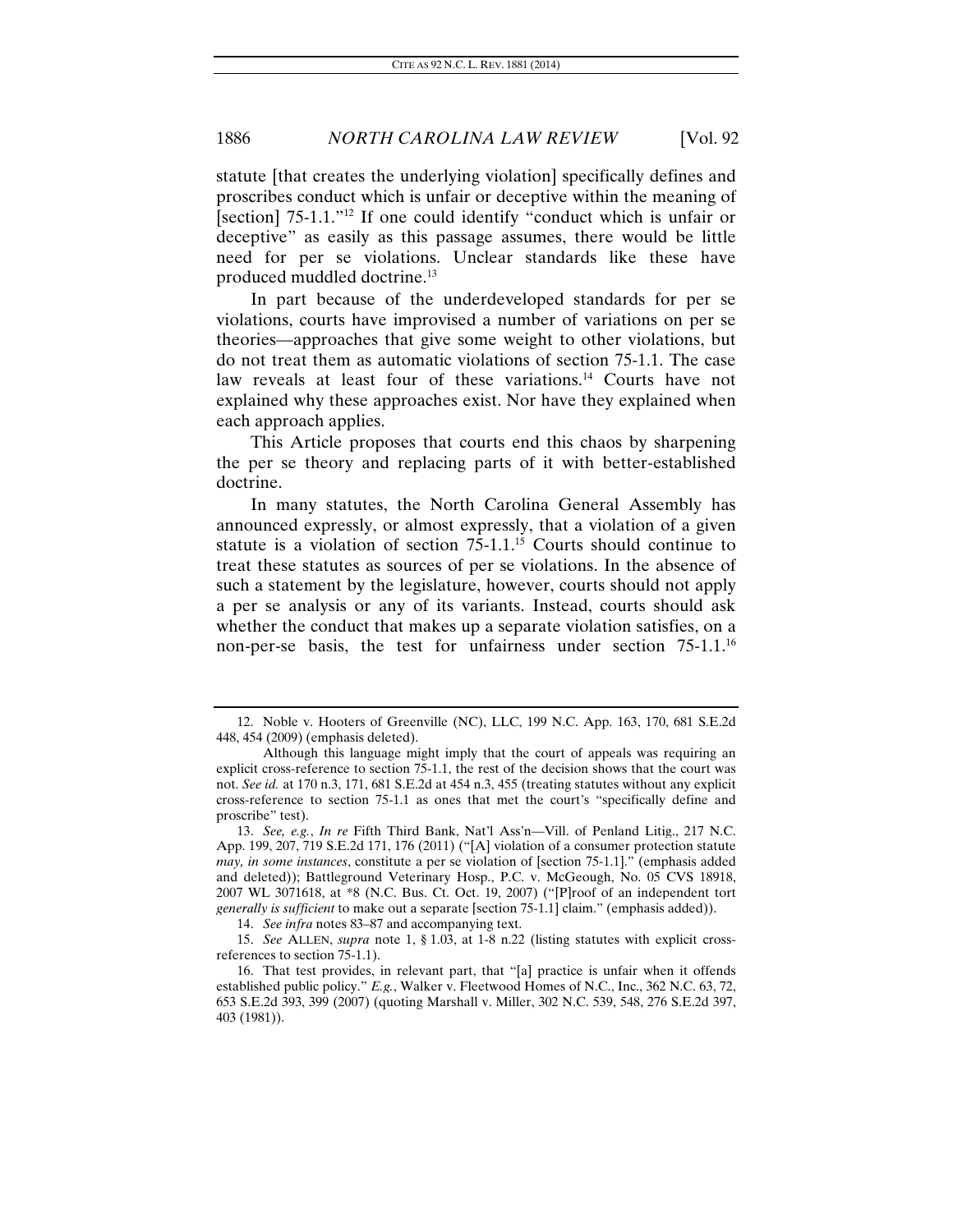Sources that define unfairness show how to analyze violations of separate statutes, regulations, and other expressions of public policy.<sup>17</sup>

This streamlined analysis will give courts, lawyers, and clients a consistent way to decide how violations of other sources of law affect claims under section 75-1.1. It will also give the General Assembly an incentive to create per se violations expressly when it intends them. Finally, by unifying the case law on per se violations with the case law on public-policy-based violations of section 75-1.1, the proposed analysis will help courts refine both theories under the statute.

Part I of this Article gives an overview of section 75-1.1, its history, and litigation under the statute. Part II describes the current doctrine on per se violations of section 75-1.1. Part III discusses the problems with the current standards for per se violations and related theories. Part IV proposes solutions to these problems. Specifically, it proposes that courts refocus the per se doctrine on legislatively declared violations and replace the remaining theories in this area with parts of the unfairness doctrine.

#### I. AN OVERVIEW OF SECTION 75-1.1

Section 75-1.1 provides that "[u]nfair methods of competition in or affecting commerce, and unfair or deceptive acts or practices in or affecting commerce, are declared unlawful."18 The North Carolina General Assembly enacted section 75-1.1 in 1969.19 The statute was part of a nationwide wave of consumer-protection measures that states enacted in the 1960s and early 1970s, partly at the encouragement of the Federal Trade Commission.20

One mark of the FTC's role in promoting section 75-1.1 is the text of the statute, which mirrors the text of section 5 of the Federal Trade Commission Act.<sup>21</sup> Because of this parallel statutory language,

<sup>17.</sup> *See infra* notes 221–34 and accompanying text.

 <sup>18.</sup> N.C. GEN. STAT. § 75-1.1(a) (2013).

 <sup>19.</sup> Act of June 12, 1969, ch. 833, § 1(b), 1969 N.C. Sess. Laws 930, 930 (codified at N.C. GEN. STAT. § 75-1.1 (2013)).

<sup>20.</sup> *See, e.g.*, Marshall v. Miller, 302 N.C. 539, 543, 276 S.E.2d 397, 400 (1981); ABA SECTION OF ANTITRUST LAW, *supra* note 7, at 375; Graybeal, *supra* note 7, at 1933–34; William A. Lovett, *State Deceptive Trade Practice Legislation*, 46 TUL. L. REV. 724, 730 (1972).

<sup>21.</sup> *Compare* N.C. GEN. STAT. § 75-1.1(a) ("Unfair methods of competition in or affecting commerce, and unfair or deceptive acts or practices in or affecting commerce, are declared unlawful."), *with* 15 U.S.C. § 45(a)(1) (2012) ("Unfair methods of competition in or affecting commerce, and unfair or deceptive acts or practices in or affecting commerce, are hereby declared unlawful."). *See generally* Robert Morgan, *The People's Advocate in the Marketplace—The Role of the North Carolina Attorney General in the Field of Consumer Protection*, 6 WAKE FOREST INTRAMURAL L. REV. 1, 18–20 (1969) (discussing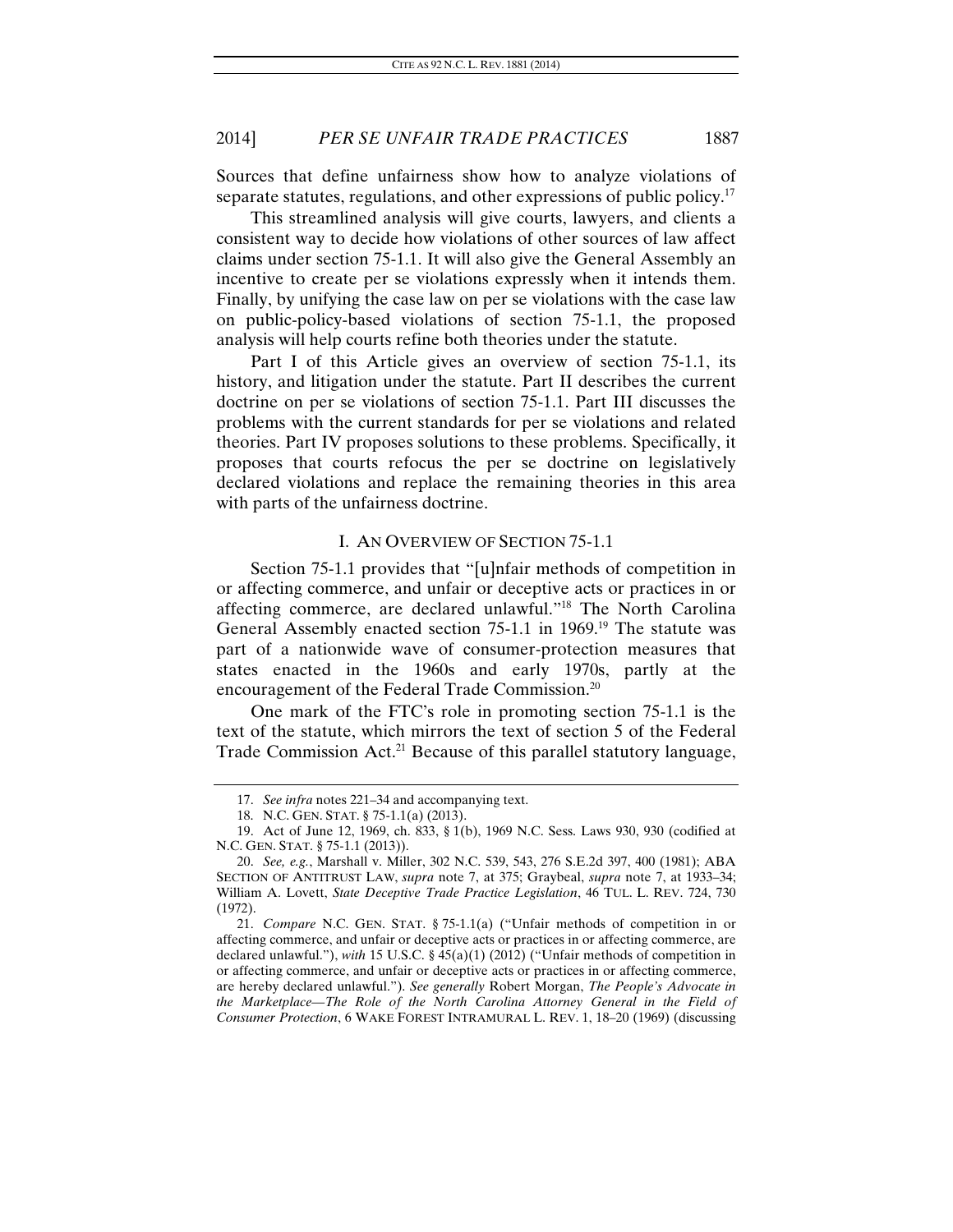North Carolina courts have said that in section 75-1.1 cases, they take guidance from authorities under section 5.22

A section 75-1.1 claim offers lucrative private remedies. Successful claims under the statute generate mandatory treble damages.23 In addition, a prevailing plaintiff can recover attorney fees if she proves that the defendant violated the statute willfully and committed an "unwarranted refusal . . . to fully resolve the matter which constitutes the basis of" a section  $75{\text -}1.1$  lawsuit.<sup>24</sup> Unsurprisingly, claims under the statute have generated large verdicts and settlements.25

Section 75-1.1 combines these lucrative remedies with a vague test for liability. Unlike parallel statutes in most other states, $26$  section 75-1.1 does not contain a list of specifically prohibited business practices. Instead, the courts have used broadly worded tests to assess liability under the statute. According to the Supreme Court of North Carolina, "[a] practice is unfair when it offends established public policy as well as when the practice is immoral, unethical, oppressive, unscrupulous, or substantially injurious to consumers. [A] practice is deceptive if it has the capacity or tendency to deceive."27

23. *See* N.C. GEN. STAT. § 75-16; Bhatti v. Buckland, 328 N.C. 240, 243, 400 S.E.2d 440, 442 (1991) ("If a violation of Chapter 75 is found, treble damages must be awarded.").

 24. N.C. GEN. STAT. § 75-16.1(1). Section 75-16.1 also allows *reverse* fee shifting if "[t]he party instituting the action knew, or should have known, the action was frivolous and malicious." *Id.* § 75-16.1(2). Reverse fee awards under section 75-16.1, however, are relatively rare. *See* ALLEN, *supra* note 1, § 11.10, at 11-35 to -42.

25. *See, e.g*., *Large Verdicts* & *Settlements*, N.C. LAW. WKLY., Jan. 31, 2011, at 8 (reporting a \$10.1 million arbitration award on a counterclaim for "unfair/deceptive trade practices"); *Top Verdicts & Settlements*, N.C. LAW. WKLY., Feb. 6, 2012, at 9 (reporting an \$8.7 million verdict for "unfair and deceptive trade practices").

26. *See, e.g.*, PRIDGEN & ALDERMAN, *supra* note 11, app. 3B, at 174–76 (listing thirtyeight states and territories whose section 5 analogues include a list—in most cases, a nonexclusive list—of prohibited acts).

 27. Walker v. Fleetwood Homes of N.C., Inc., 362 N.C. 63, 72, 653 S.E.2d 393, 399 (2007) (second alteration in original) (citation omitted) (quoting Marshall v. Miller, 302 N.C. 539, 548, 276 S.E.2d 397, 403 (1981)). As noted below, there are also three other

the history of the enactment of section 75-1.1, including the intentional decision to follow the language of section 5).

Given the close relationship between section 5 and state statutes like section 75- 1.1, this Article uses the term "section 5 analogues" to describe state statutes that condemn unfair and deceptive acts and practices (including but not limited to statutes with a text that mirrors section 5). *See, e.g.*, PRIDGEN & ALDERMAN, *supra* note 11, § 2:10, at 41–43 (describing the multiple forms of section 5 analogues).

<sup>22.</sup> *See, e.g.*, Henderson v. U.S. Fid. & Guar. Co., 346 N.C. 741, 749, 488 S.E.2d 234, 239 (1997) (stating that section 75-1.1 "is patterned after section 5 of the Federal Trade Commission Act, and we look to federal case law for guidance in interpreting the statute" (citation omitted)); *see also* Sawchak & Nelson, *supra* note 4, at 2064–65 (discussing other decisions to the same effect).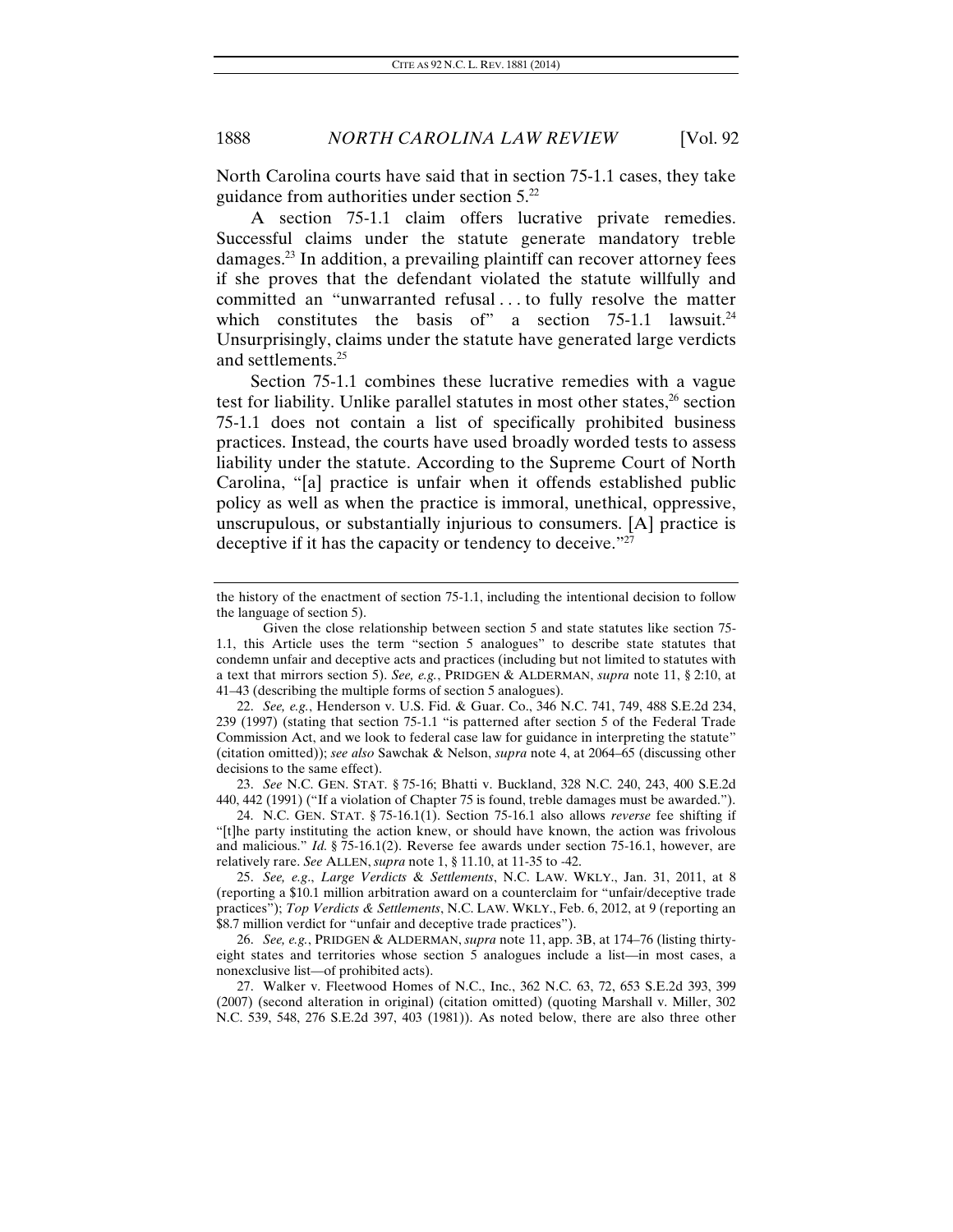The case law under section 75-1.1 reflects the open-ended nature of these tests. For example, North Carolina courts have declined to limit the statute to consumer claims or to buyer-seller relationships.<sup>28</sup> A section 75-1.1 plaintiff, moreover, can prevail without showing a defendant's bad faith, intent, willfulness, or knowledge.<sup>29</sup> Further, a plaintiff's contributory negligence is no defense to a claim under the statute.<sup>30</sup> As these examples suggest, the conduct standard under section 75-1.1 is so broad that unless a categorical exemption applies, there is almost always a credible prospect that a section 75-1.1 claim will succeed.<sup>31</sup>

In view of the lucrative remedies and vague standards for claims under section 75-1.1, it should be no surprise that North Carolina lawyers include a section 75-1.1 claim in almost every lawsuit that involves business conduct.<sup>32</sup> Indeed, "[i]n modern business litigation

 31. To be sure, not every claim that has a prospect of success prevails in the end. For example, in a recent case, a section 75-1.1 claim prevailed in the trial court and in the North Carolina Court of Appeals, but was rejected in the Supreme Court of North Carolina. Bumpers v. Cmty. Bank of N. Va., 367 N.C. 81, 92, 747 S.E.2d 220, 229 (2013), *rev'g* 215 N.C. App. 307, 718 S.E.2d 408 (2011).

32. *See* ALLEN, *supra* note 1, § 1.02, at 1-2 to -5 (commenting on the widespread assertion of section 75-1.1 claims); Mack Sperling, *The Business Court Takes a Narrow View of When Claims Are "In or Affecting Commerce" Under Chapter 75 of the General Statutes*, N.C. BUS. LITIG. REP. (Jan. 31, 2014), http://www.ncbusinesslitigationreport.com /2014/01/articles/watching-the-court/the-business-court-takes-a-narrow-view-of-when-

claims-are-in-or-affecting-commerce-under-chapter-75-of-the-general-statutes (same). Indeed, courts have commented with disfavor on the ubiquity of section 75-1.1 claims. *See, e.g.*, Broussard v. Meineke Disc. Muffler Shops, Inc., 155 F.3d 331, 347 (4th Cir. 1998); Veolia Water Solutions & Techs. Support v. Siemens Indus., No. 5:11-CV-296-FL, 2012 WL 4793472, at \*2 n.2 (E.D.N.C. Oct. 9, 2012); Allied Distribs., Inc. v. Latrobe Brewing Co., 847 F. Supp. 376, 379 (E.D.N.C. 1993).

 This pattern is not limited to North Carolina. Across the country, the number of claims under section 5 analogues more than doubled between 2000 and 2007. SEARLE CIVIL JUSTICE INST., STATE CONSUMER PROTECTION ACTS: AN EMPIRICAL INVESTIGATION OF PRIVATE LITIGATION: PRELIMINARY REPORT, at xii, 19 (2009). A recent study found that states (like North Carolina) with vague definitions of prohibited conduct have more lawsuits—or at least more reported decisions—under their section 5 analogues than states with more clearly defined proscriptions have. *Id.* at 26.

 Lawsuits under section 5 analogues, especially putative class actions under these statutes, have grown increasingly controversial in recent years. This controversy has

types of section 75-1.1 claims: (1) claims for unfair methods of competition, (2) claims based on "aggravated" breaches of contracts, and (3) claims for per se violations of section 75-1.1. *See infra* note 35 and accompanying text.

<sup>28.</sup> *See, e.g.*, United Labs., Inc. v. Kuykendall, 322 N.C. 643, 665, 370 S.E.2d 375, 389 (1988).

<sup>29.</sup> *See, e.g.*, Marshall v. Miller, 302 N.C. 539, 544, 276 S.E.2d 397, 400–01 (1981).

<sup>30.</sup> *See, e.g.*, Winston Realty Co. v. G.H.G., Inc., 314 N.C. 90, 95–96, 331 S.E.2d 677, 680–81 (1985); *cf.* Food Lion, Inc. v. Capital Cities/ABC, Inc., 951 F. Supp. 1233, 1235 (M.D.N.C. 1996) (rejecting, on the facts, the defenses of unclean hands and *in pari delicto*), *aff'd in part, rev'd in part on other grounds*, 194 F.3d 505 (4th Cir. 1999).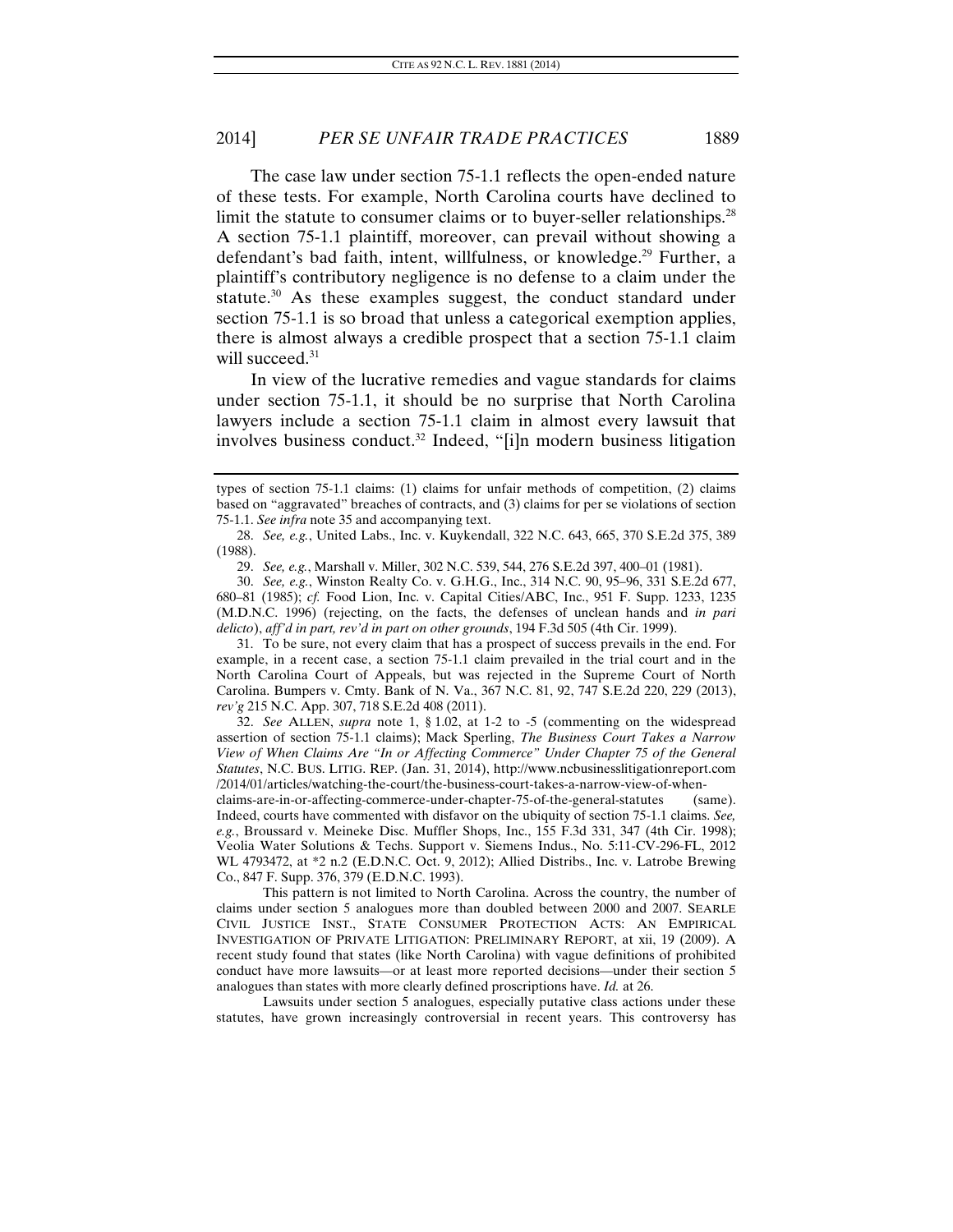in North Carolina, it is increasingly rare to see a complaint that does *not* contain a claim under" section 75-1.1.<sup>33</sup> Over its forty-five-year history, the statute has generated over  $2000$  reported decisions,  $34$  to say nothing of unreported decisions.

As section 75-1.1 claims have multiplied, several categories of these claims have emerged. One can divide section 75-1.1 claims into the following categories:

- claims for per se violations of section 75-1.1;
- claims of unfair methods of competition, which involve alleged harm to the competitive process;
- claims of deceptive conduct;
- claims of aggravated breaches of contract; and
- claims of unfair conduct alone.<sup>35</sup>

This Article focuses on per se violations of section 75-1.1. The next part of this Article describes per se violations and related theories in detail.

sparked proposals for state legislatures to narrow the scope of section 5 analogues. *See, e.g.*, JOANNA SHEPHERD-BAILEY, CONSUMER PROTECTION ACTS OR CONSUMER LITIGATION ACTS?: A HISTORICAL AND EMPIRICAL EXAMINATION OF STATE CPAs 26– 27 (2014), *available at* http://atra.org/sites/default/files/documents/Shepherd-Bailey%20 White%20Paper%20-%20FINAL\_0.pdf (praising recent legislation that narrowed Tennessee's section 5 analogue and suggesting that other states adopt similar—and further—amendments); Dee Pridgen, *Wrecking Ball Disguised as Reform: ALEC's Model Act on Private Enforcement of Consumer Protection Statutes*, 39 N.Y.U. REV. L. & SOC. CHANGE (forthcoming Apr. 2015), *available at* http://papers.ssrn.com/sol3/papers.cfm? abstract\_id=2426381 (describing, and criticizing, legislation proposed by the American Legislative Exchange Council).

 <sup>33.</sup> John Buford, *Supreme Court Rejects Chapter 75 Claim Between Partners*, N.C. BUS. LITIG. REP. (Apr. 21, 2010), http://www.ncbusinesslitigationreport.com/ 2010/04/articles/fiduciary-duty/supreme-court-rejects-chapter-75-claim-between-partners (emphasis added); *accord* Sperling, *supra* note 32 ("[T]here is not much doubt about why [section 75-1.1 claims] are included in almost every Complaint in the [North Carolina Business] Court. The prospect of treble damages (per G.S. § 75-16) and attorneys' fees (per G.S. § 75-16.1) is too tempting for many to pass up.").

 <sup>34.</sup> ALLEN, *supra* note 1, § 1.01, at 1-2. To analyze ongoing developments under section 75-1.1, my colleagues and I recently launched a blog on the law under the statute. *See* WHAT'S FAIR?: A BLOG ON THE LAW OF UNFAIR AND DECEPTIVE TRADE PRACTICES, http://www.unfairtradepracticesnc.com/.

<sup>35.</sup> *See* Sawchak & Nelson, *supra* note 4, at 2050–56 (giving a detailed overview of these types of claims).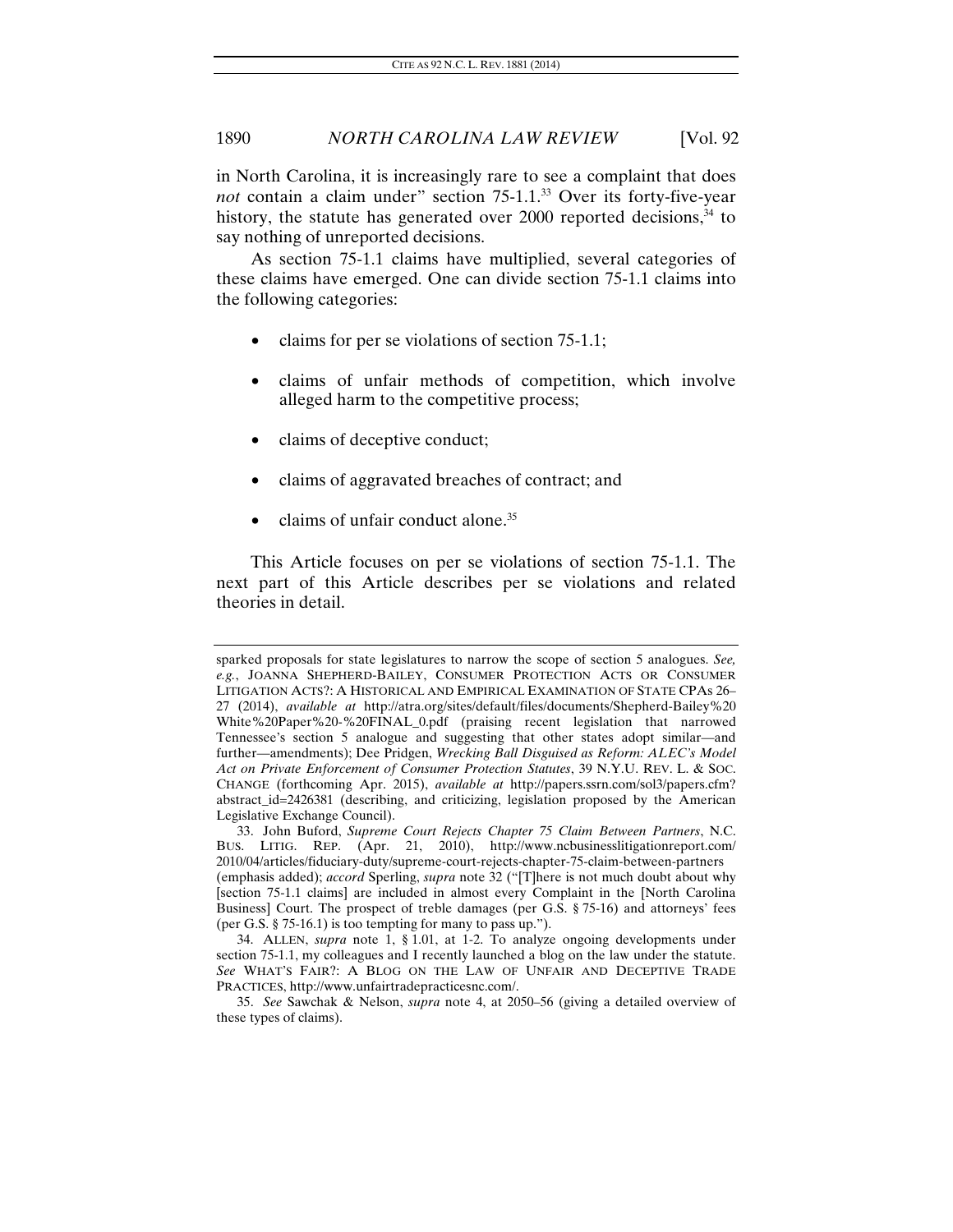#### II. PER SE VIOLATIONS AND RELATED THEORIES

When one analyzes a section 75-1.1 claim, the most difficult question is usually whether the facts satisfy the conduct standard under the statute.<sup>36</sup> Instead of addressing this conduct standard directly, a party can bypass it by pursuing a per se theory. A per se violation of section 75-1.1 occurs when a violation of another source of law—a different statute, a regulation, or a nonstatutory duty automatically satisfies the conduct standard for a section 75-1.1 claim.37

For brevity, one can use the term "upgrading" to describe converting a violation of another source of law to a violation of section 75-1.1. One can call the violation of another source of law a "predicate violation." The other source of law can be called a "predicate statute," a "predicate regulation," or the like.

Per se theories are important because of their decisive effect. Under a per se theory, a plaintiff can show a violation of section 75- 1.1 just by proving that a predicate violation has occurred.<sup>38</sup> In addition, once a court recognizes a given predicate violation as a per se violation of section 75-1.1, that conclusion usually carries over to all future instances of that predicate violation.39

The first per se case under section 75-1.1, *Hardy v. Toler*, 40 was decided six years after the statute was enacted. The Supreme Court of North Carolina wrote: "Proof of fraud would *necessarily* constitute a

40. 288 N.C. 303, 218 S.E.2d 342 (1975).

<sup>36.</sup> *See, e.g.*, ALLEN, *supra* note 1, § 1.01, at 1-2 ("The broad wording of the statute invites a quasi-constitutional form of case analysis. The courts have . . . [stated] that the law is necessarily comprehensive and subject to case-by-case interpretation."); *supra* notes 26–31 and accompanying text (describing the open-ended conduct standard under section 75-1.1).

<sup>37.</sup> *See, e.g.*, CARTER & SHELDON, *supra* note 11, § 3.2, at 178 (giving a similar definition); Fistos, *supra* note 11, at 62–63 (same).

<sup>38.</sup> *See, e.g.*, State *ex rel.* Edmisten v. Zim Chem. Co., 45 N.C. App. 604, 607, 263 S.E.2d 849, 851 (1980) ("Upon application of [N.C. GEN. STAT. § 106-571] to the facts in this case, we find that defendant's failure to properly label the drums of antifreeze constitutes a misbranding [in violation of section 106-571]. . . . We think, therefore, and so hold that defendant's misbranding of the antifreeze, which is undisputed, is a deceptive practice within the meaning of [section] 75-1.1 as a matter of law.").

<sup>39.</sup> *See, e.g.*, Kettle v. Leonard, No. 7:11-CV-189-BR, 2012 WL 4086595, at \*12 (E.D.N.C. Sept. 17, 2012) ("[P]roof of fraud, either actual or constructive, is sufficient, in and of itself, to prove a violation of [section 75-1.1]." (citing Jones v. Harrelson & Smith Contractors, LLC, 194 N.C. App. 203, 217, 670 S.E.2d 242, 252 (2008), *aff'd*, 363 N.C. 371, 677 S.E.2d 453 (2009))). *But cf.* Keister v. Nat'l Council of the Young Men's Christian Ass'n of the U.S., No. 12 CVS 1137, 2013 WL 3864583, at \*3 (N.C. Bus. Ct. July 18, 2013) ("Fraud or misrepresentation occurring during a commercial transaction is not a *per se* violation of Chapter 75, but such conduct can be the basis of a claim under Chapter 75.").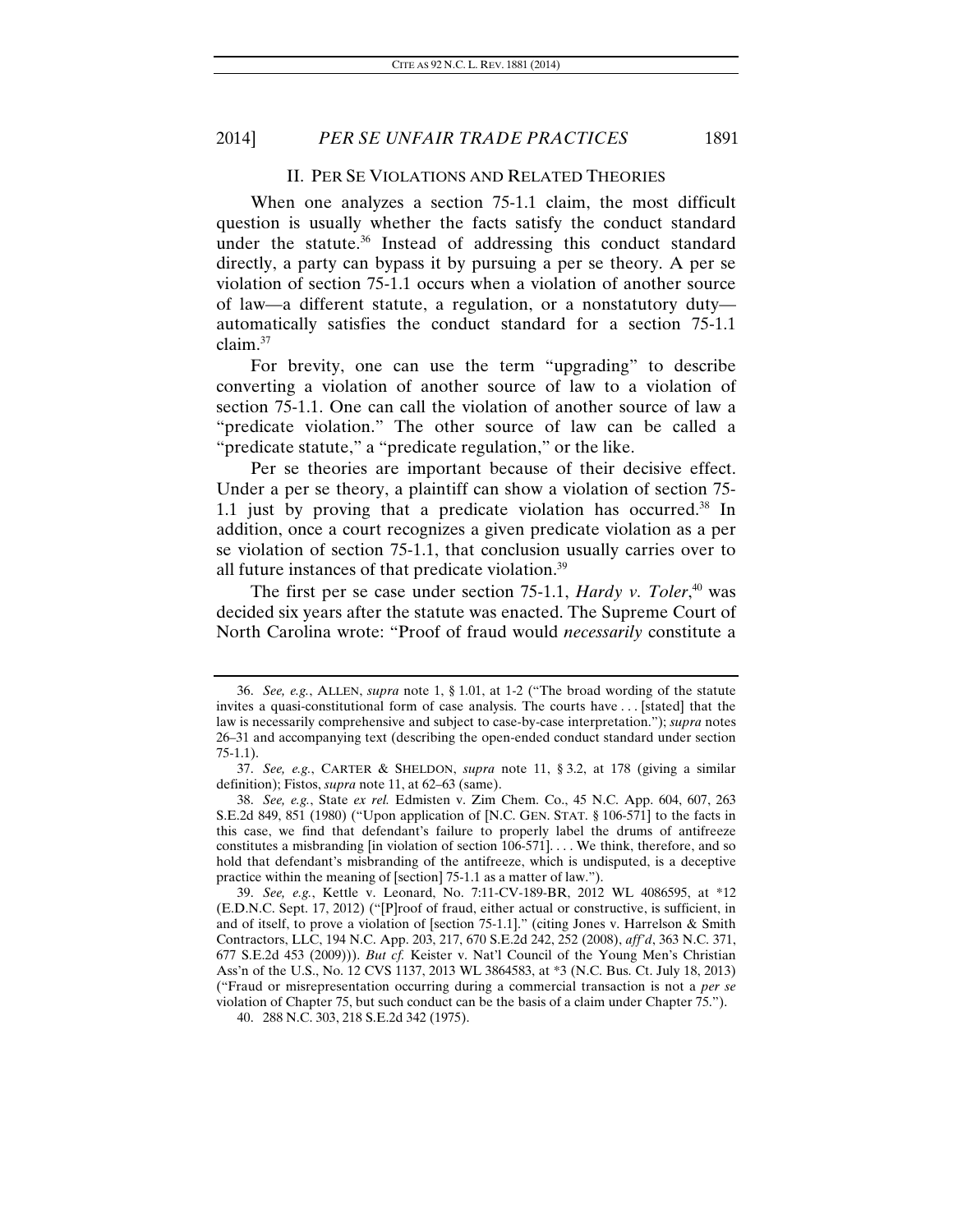violation of the prohibition against unfair and deceptive acts  $\dots$ ."<sup>41</sup> Applying this rule, the court moved directly from the conclusion that the defendants had committed fraud to the conclusion that they had violated section 75-1.1.42

*Hardy* illustrates one pattern of upgrading: selective upgrading. In selective upgrading, the source of law for a predicate violation does not expressly refer to section 75-1.1, but courts nonetheless upgrade the predicate violation.<sup>43</sup>

Subsection A below outlines the existing patterns of upgrading (selective and otherwise) under North Carolina law. Subsection B identifies variations on per se analysis that have taken root in North Carolina cases.

#### *A. Patterns of Upgrading Under Section 75-1.1*

North Carolina decisions recognize a per se violation of section 75-1.1 in three different patterns of reasoning:

- Explicit upgrading, when the source of law for a predicate violation expressly states that a violation of that source of law is also a violation of section 75-1.1;
- Semi-explicit upgrading, when the source of law simply describes conduct as unfair or deceptive; and
- Selective upgrading, when the source of law does not meet either of the above tests, but the court nonetheless upgrades the predicate violation.

This subsection describes these three patterns in turn. It then discusses a decision of the Supreme Court of North Carolina that cuts through these patterns and announces a discrete limit on upgrading.

<sup>41.</sup> *Id.* at 309, 218 S.E.2d at 346 (emphasis added).

 <sup>42.</sup> The court went on to state: "[W]e hold as a matter of law that the false representations made by defendants to plaintiff constituted unfair or deceptive acts or practices in commerce contrary to the provisions of [section] 75-1.1 . . . ." *Id.* at 311, 218 S.E.2d at 347. The court in *Hardy* otherwise used the phrase "as a matter of law" to state that a judge, rather than a jury, decides liability under section 75-1.1. *See id.* at 309–11, 218 S.E.2d at 346–47. This dual meaning of "as a matter of law" has caused confusion in later cases. *See infra* notes 164–85 and accompanying text.

<sup>43.</sup> *See, e.g.*, *Hardy*, 288 N.C. at 309–10, 213 S.E.2d at 346 (upgrading fraud to a section 75-1.1 violation by following, without further elaboration, D.D.D. Corp. v. FTC, 125 F.2d 679, 682 (7th Cir. 1942)); *infra* notes 52–56, 139–63 and accompanying text (discussing selective upgrading and problems with it).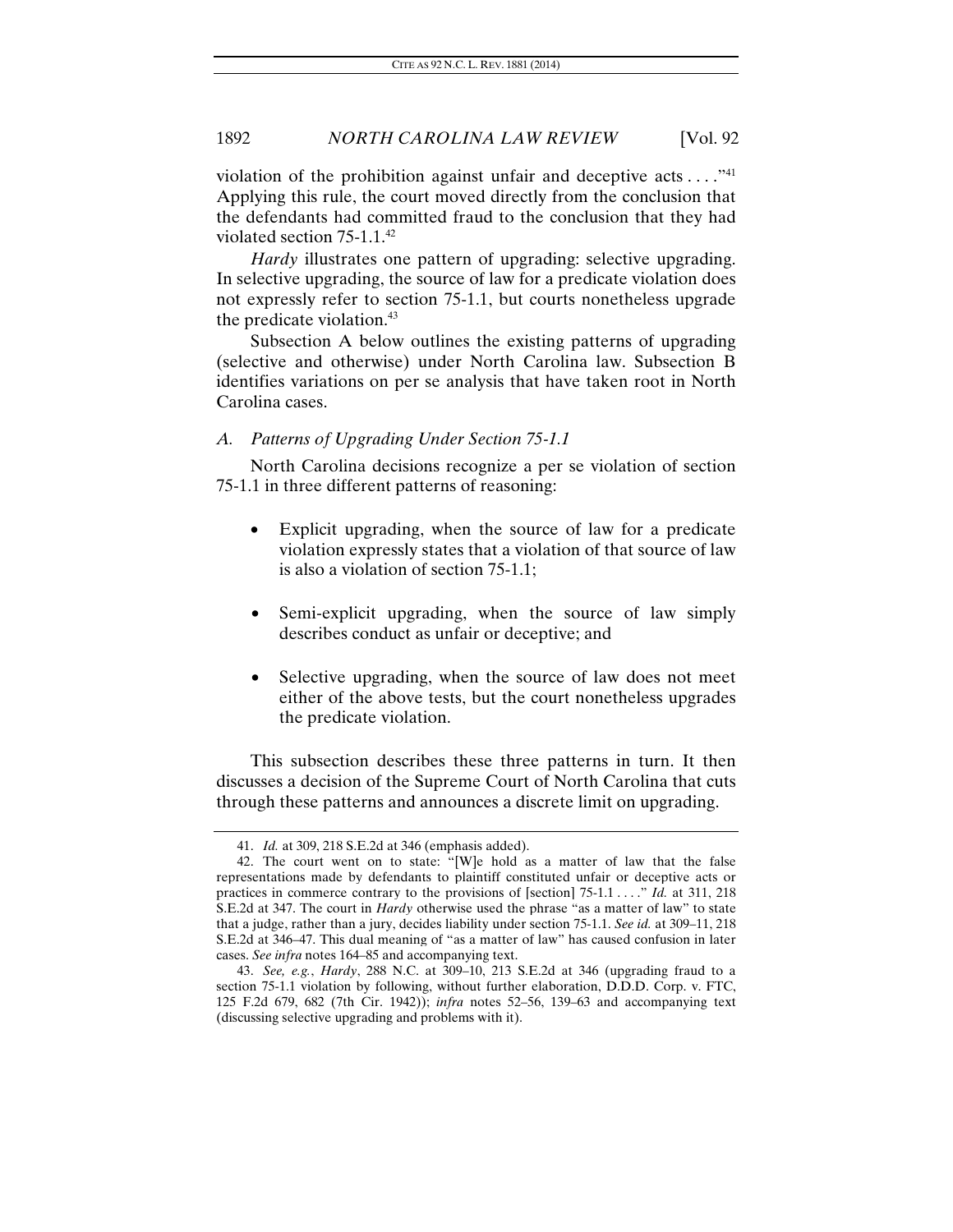1. Explicit Upgrading

Explicit upgrading occurs when the source of law for a predicate violation specifically refers to section 75-1.1. For example, North Carolina's state trademark statute provides that infringement or fraudulent registration of a state-law trademark "constitutes a violation of G.S. 75-1.1."44 About forty-five North Carolina statutes contain similar cross-references.<sup>45</sup> When a source of law contains an explicit cross-reference to section 75-1.1, courts recognize per se violations of section 75-1.1 without difficulty.46

 Explicit upgrading plays an even greater role in Texas, where the section 5 analogue *limits* per se theories to instances of explicit upgrading. *See* TEX. BUS. & COM. CODE ANN. § 17.43 (West 2011) ("A violation of a provision of law other than this subchapter is not in and of itself a violation of this subchapter. An act or practice that is a violation of a provision of law other than this subchapter may be made the basis of an action under this subchapter if the act or practice is proscribed by a provision of this subchapter or is declared by such other law to be actionable under this subchapter.").

 Although North Carolina has no limiting provision like the one in the Texas statute, North Carolina courts have sometimes reached equivalent results through statutory interpretation. They have reasoned that when the legislature refers to section 75- 1.1 in certain statutes but not others, it implicitly disapproves upgrading violations of the statutes without the cross-references. *See, e.g.*, Odell v. Legal Bucks, LLC, 192 N.C. App. 298, 318, 665 S.E.2d 767, 780 (2008); *see also* Lyons P'ship, L.P. v. Morris Costumes, Inc., 243 F.3d 789, 804–05 (4th Cir. 2001) (applying the same analysis to predicate federal statutes). *But see* Drouillard v. Keister Williams Newspaper Servs., Inc., 108 N.C. App. 169, 172, 423 S.E.2d 324, 326 (1992) ("[T]he fact that the Trade Secrets Protection Act was not one of the regulatory statutes specifically listed in Chapter 66 as violative of [section] 75-1.1 is immaterial. This Court has repeatedly held that the violation of regulatory statutes which govern business activities may also be a violation of [section] 75-1.1 whether or not such activities are listed specifically in the regulatory act as a violation of [section] 75-1.1.").

46. *See, e.g.*, Oset v. Interstate Brokerage of the Se., Inc., No. 5:99-CV-185-BO(2), 1999 WL 33236225, at \*4 (E.D.N.C. Nov. 30, 1999) ("Since the Court has already found that Defendant violated [North Carolina's Business Opportunity Sales Act], and N.C.G.S. § 66-100 of [that Act] provides that '[t]he violation of any provisions of this Article shall constitute an unfair practice under G.S. § 75-1.1,' it follows that this Court must find that Defendant violated N.C.G.S. § 75-1.1 . . . ." (quoting N.C. GEN. STAT. § 66-100(e))), *aff'd per curiam*, No. 00-1029, 2000 WL 1853332, at \*1 (4th Cir. Dec. 19, 2000); Ferrmily Corp. v. Amodeo, No. 01 CVS 12596, 2002 WL 34192854, at \*2 (Wake Cnty., N.C. Super. Ct. Aug. 23, 2002) (upgrading a violation of the North Carolina trademark statutes, relying on the explicit cross-reference to section 75-1.1 in those statutes); *cf.* Llera v. Sec. Credit Sys., Inc., 93 F. Supp. 2d 674, 677 (W.D.N.C. 2000) (treating a claim under N.C. GEN. STAT. § 58-70-130(c), which explicitly refers to section 75-1.1, as an implicit claim under section 75-1.1).

 For one major predicate statute, the North Carolina Trade Secrets Protection Act, N.C. GEN. STAT. §§ 66-152 to -157, some decisions have applied explicit upgrading mistakenly. They have done so by citing N.C. GEN. STAT. § 66-146, an explicit-upgrading provision in a neighboring, but unrelated statute. *See, e.g.*, Med. Staffing Network, Inc. v.

 <sup>44.</sup> N.C. GEN. STAT. § 80-12 (2013).

<sup>45.</sup> *See* ALLEN, *supra* note 1, § 1.03, at 1-8 n.22 (listing these statutes); *id.* §§ 3.01 to .06, at 3-1 to -31 (describing many of these statutes and related case law).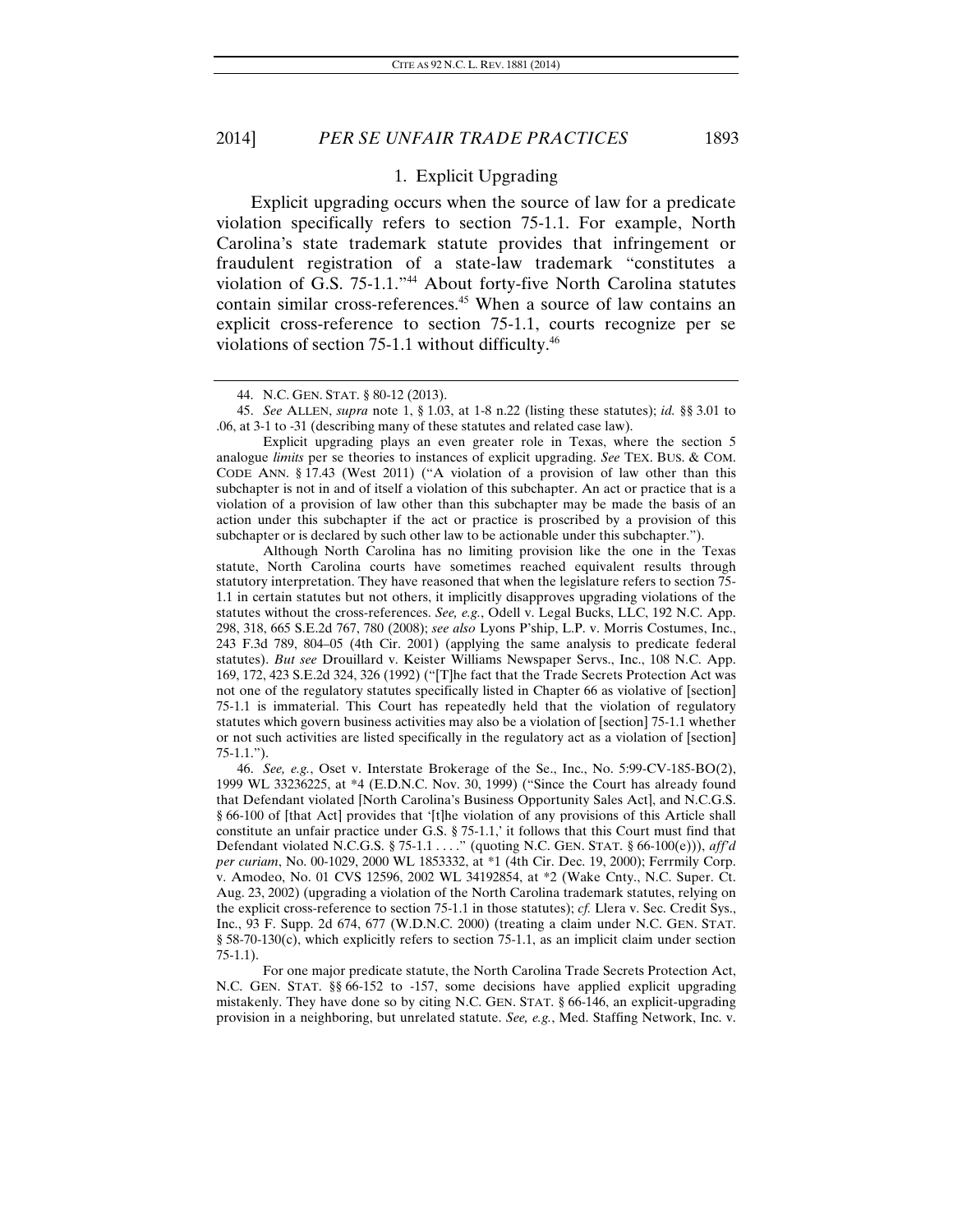#### 2. Semi-Explicit Upgrading

Semi-explicit upgrading occurs when the source of law for a predicate violation does not refer to section 75-1.1, but calls certain conduct unfair or deceptive.

To date, the only successful instance of semi-explicit upgrading in North Carolina involves N.C. Gen. Stat. § 58-63-15(1), which bans false and misleading statements about the terms of insurance policies.47 In *Jefferson-Pilot Life Insurance Co. v. Spencer*, 48 the Supreme Court of North Carolina stated: "[A] violation of [section] 58-63-15(1) *is* an unfair and deceptive practice under [section] 75-  $1.1$ ."49

When a court, like the court in *Jefferson-Pilot*, writes that a predicate statute that says "unfair or deceptive" is a per se violation of section 75-1.1, the court appears to be stating one or both of two conclusions. First, the court might be concluding that the legislature has announced a section 75-1.1 violation explicitly, but without citing

48. 336 N.C. 49, 442 S.E.2d 316 (1994).

49. *Id.* at 53, 442 S.E.2d at 318 (emphasis added) (attributing this rule to Pearce v. Am. Defender Life Ins. Co., 316 N.C. 461, 343 S.E.2d 174 (1986)).

 In *Pearce*, the supreme court had held that a violation of the predecessor of section 58-63-15(1) "as a matter of law constitutes an unfair or deceptive trade practice in violation of [section] 75-1.1." *Pearce*, 316 N.C. at 470, 343 S.E.2d at 179. For additional decisions that upgrade violations of section 58-63-15(1) or its predecessor, see FSI v. Newson, No. COA13-222, 2013 WL 5947132, at \*6 (N.C. Ct. App. Nov. 5, 2013) (unpublished); Cullen v. Valley Forge Life Ins. Co., 161 N.C. App. 570, 579, 589 S.E.2d 423, 431 (2003); Kron Med. Corp. v. Collier Cobb & Assocs., Inc., 107 N.C. App. 331, 335, 341, 420 S.E.2d 192, 194, 197–98 (1992).

 In contrast, the supreme court has applied a non-per-se analysis to another, more commonly invoked, subsection of section 58-63-15. *See infra* notes 103–11 and accompanying text (discussing a key decision under N.C. GEN. STAT. § 58-63-15(11)).

 In the end, the court in *Jefferson-Pilot* found no section 75-1.1 violation, because there was not actually a violation of section 58-63-15(1). 336 N.C. at 53, 442 S.E.2d at 318.

Ridgway, 194 N.C. App. 649, 659–60, 670 S.E.2d 321, 329 (2009) (committing this error); Akzo Nobel Coatings Inc. v. Rogers, No. 11 CVS 3013, 2011 WL 5316772, at \*23 (N.C. Bus. Ct. Nov. 3, 2011) (same); *see also* Awarepoint Corp. v. Noel, No. 11 CVS 19136, 2012 WL 2603309, ¶ 23 n.1 (N.C. Bus. Ct. May 14, 2012) (pointing out this error in the above decisions).

<sup>47.</sup> *See* N.C. GEN. STAT. § 58-63-15(1) (stating, without literally referring to section 75-1.1, that misrepresentations of the terms of insurance policies "are hereby defined as unfair methods of competition and unfair and deceptive acts or practices").

In a case that involved mobile-home regulations, the North Carolina courts nearly applied semi-explicit upgrading again, but ultimately refused. The North Carolina Court of Appeals applied semi-explicit upgrading, but the Supreme Court of North Carolina reversed that part of the decision. *See* Walker v. Fleetwood Homes of N.C., Inc., 176 N.C. App. 668, 672, 627 S.E.2d 629, 632 (2006), *aff'd in part and modified in part*, 362 N.C. 63, 71–72, 653 S.E.2d 393, 399 (2007); *see also infra* notes 58–80, 252–57 and accompanying text (discussing these aspects of *Walker*).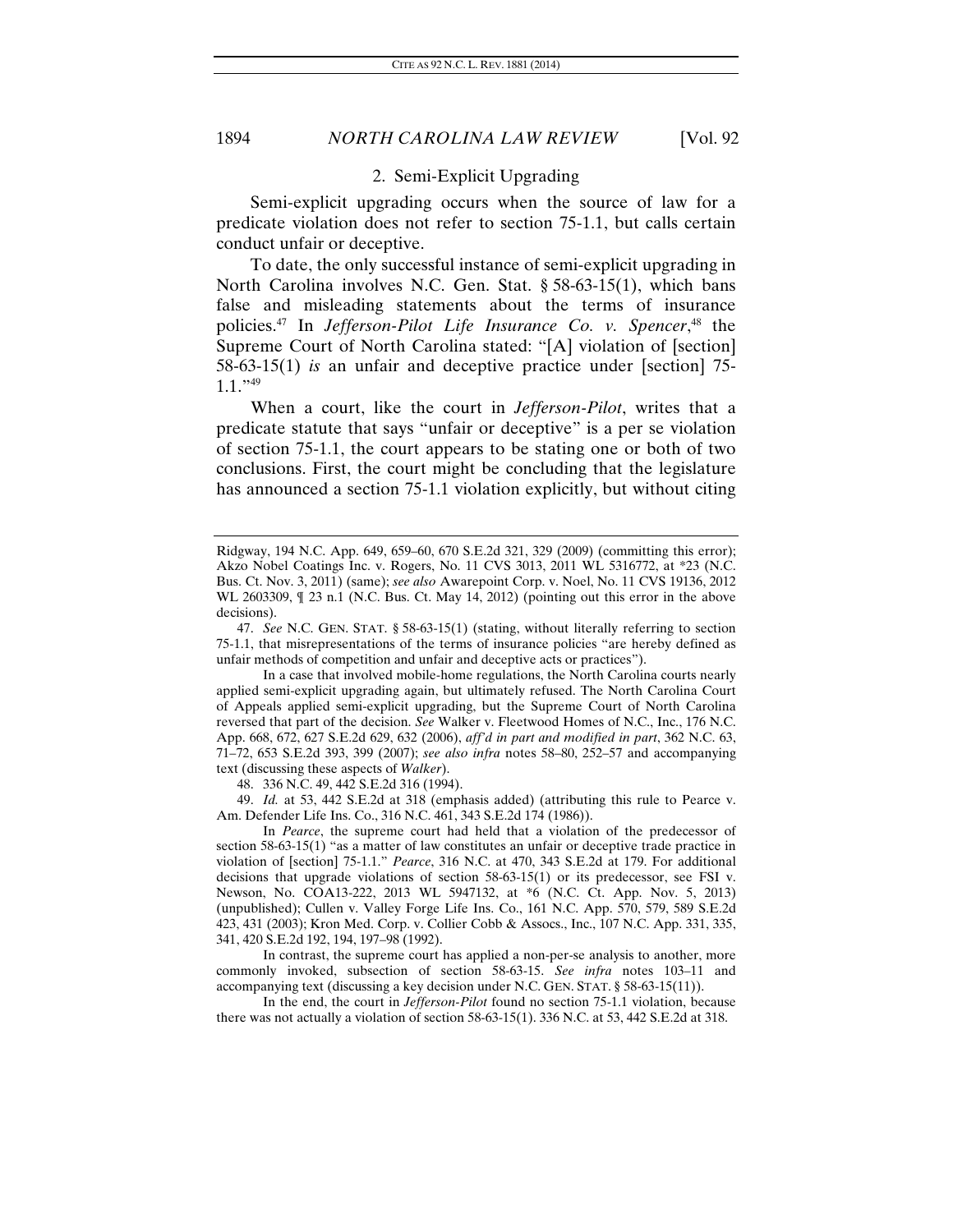section 75-1.1. Second, the court might be inferring a legislative finding that whenever the predicate violation occurs, those acts satisfy the usual conduct standards under section  $75{\text -}1.1^{50}$  The North Carolina decisions to date, however, do not offer these or any other explanations for semi-explicit upgrading.<sup>51</sup>

#### 3. Selective Upgrading

Selective upgrading occurs when a predicate violation does not meet the above conditions, but still triggers a per se violation of section 75-1.1. Few North Carolina decisions have mentioned criteria for selective upgrading. The few decisions that have done so, however, have alluded to two tests.

First, the Supreme Court of North Carolina has implied that for a predicate violation to be upgraded, the source of law for the predicate violation must contain a detailed standard. In *Walker v. Fleetwood Homes of North Carolina, Inc.*, 52 the court stated that the predicate statute in an earlier case<sup>53</sup> "*defined in detail* unfair methods of [settling] claims and unfair and deceptive acts or practices in the insurance industry."54

Second, the supreme court has suggested that it will upgrade a predicate violation when the goals of the source of law overlap with the goals of section 75-1.1. For example, in *Pearce v. American Defender Life Insurance Co.*, 55 the court emphasized that the goal of

55. 316 N.C. 461, 343 S.E.2d 174 (1986).

<sup>50.</sup> *See* Fistos, *supra* note 11, at 63–64 (offering a similar explanation for "per se [violations] by description" under Florida's section 5 analogue).

<sup>51.</sup> *See* cases cited *supra* note 49.

 <sup>52. 362</sup> N.C. 63, 653 S.E.2d 393 (2007).

<sup>53.</sup> *See* Gray v. N.C. Ins. Underwriting Ass'n, 352 N.C. 61, 71, 529 S.E.2d 676, 683 (2000) (the earlier case); *see also* N.C. GEN. STAT. § 58-63-15(11) (2013) (the statute at issue in *Gray*).

<sup>54.</sup> *Walker*, 362 N.C. at 70–71, 653 S.E.2d at 398–99 (emphasis added). As shown below, the decision that the *Walker* court was discussing, *Gray*, did not actually involve a per se violation. *See infra* notes 103–11 and accompanying text.

It takes close reading to conclude that *Pearce* involves a per se violation. The opinion does not use the term "per se." It uses only the ambiguous phrase "as a matter of law." *Id*. at 470, 343 S.E.2d at 179; *see also infra* notes 172–85 and accompanying text (explaining the ambiguity of this phrase). In addition, although the court held that "a violation of N.C.G.S. § 58-54.4 as a matter of law constitutes an unfair or deceptive trade practice in violation of N.C.G.S. § 75-1.1," it also discussed whether the defendant's statement "had the capacity or tendency to deceive." *Pearce*, 316 N.C. at 470, 470–71, 343 S.E.2d at 179, 180. The discussion of "capacity or tendency to deceive" suggests that the court was applying the usual conduct standard for deception under section 75-1.1—an inquiry that a per se violation would make unnecessary. *See, e.g.*, Winston Realty Co. v. G.H.G., Inc., 314 N.C. 90, 98, 331 S.E.2d 677, 682 (1985) (stating this requirement for a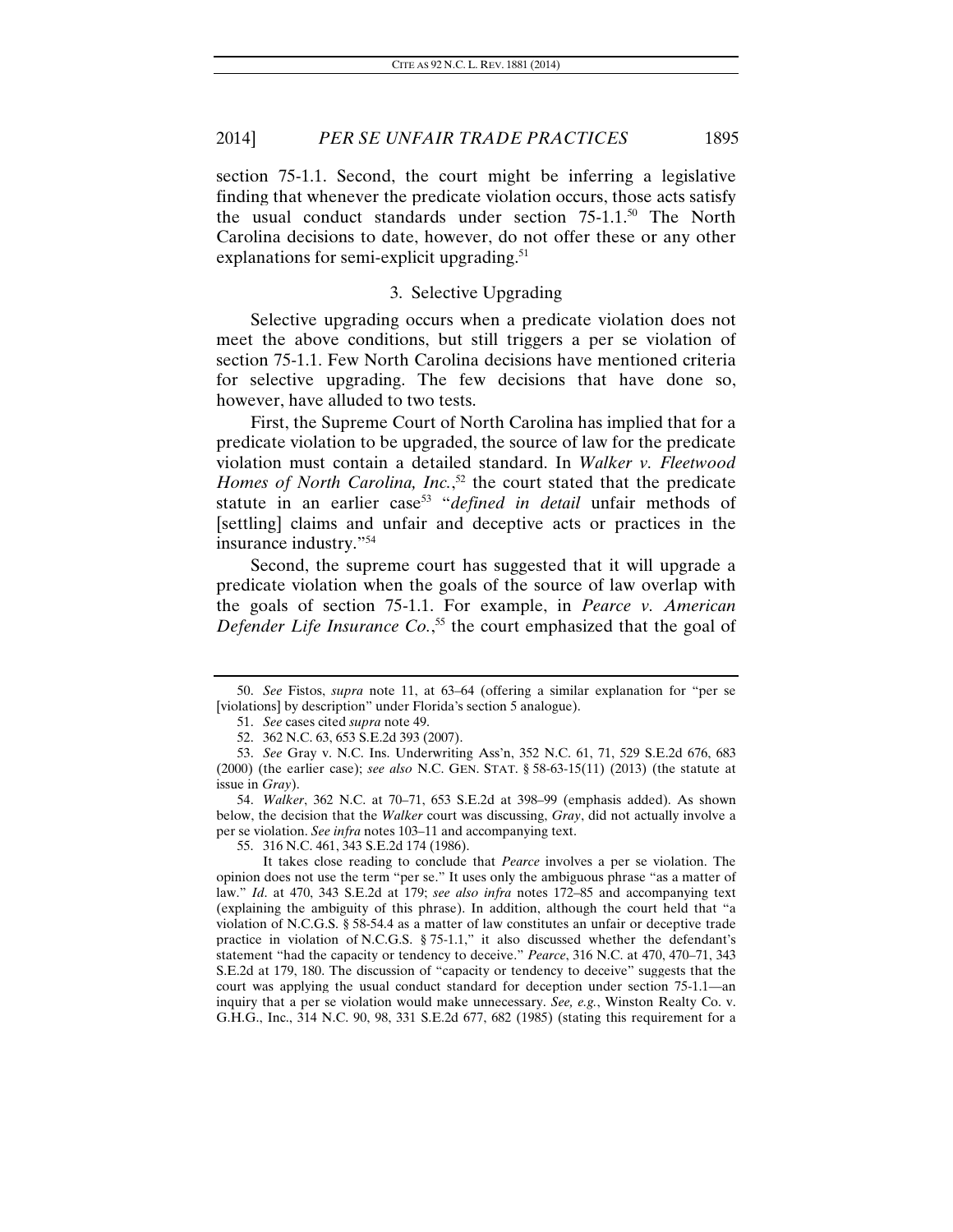the predicate violation at issue was "to define and prohibit unfair and deceptive trade practices."56

Because these two standards for selective upgrading are openended, it is hard to tell, based on these standards alone, whether a new predicate violation will qualify for per se treatment. Section III(B) of this Article analyzes this and other problems with selective upgrading.<sup>57</sup>

#### 4. The Special Rule for Violations of Regulations (and Perhaps for Violations of Certain Statutes As Well)

Recently—and in some tension with the above decisions—the Supreme Court of North Carolina has announced a categorical limit on upgrading. The court's decision illustrates some of the lingering ambiguities in North Carolina upgrading standards.

In *Walker v. Fleetwood Homes of North Carolina, Inc.*, 58 the supreme court held that "violations of a licensure regulation . . . are not *per se* unfair or deceptive trade practices."59 In dicta, moreover, the court appeared to extend this rule to "violation[s] of a regulatory statute which governs business activities."<sup>60</sup>

56. *Pearce*, 316 N.C. at 469, 343 S.E.2d at 179.

 In *In re Fifth Third Bank, National Ass'n—Village of Penland Litigation*, 217 N.C. App. 199, 719 S.E.2d 171 (2011), the North Carolina Court of Appeals likewise hinted at a "goal overlap" standard for upgrading. The court noted that the plaintiffs were arguing for upgrading on the theory that " 'the banking laws' are, in a general sense, intended to further the public interest." *Id.* at 209, 719 S.E.2d at 178 (appearing to quote plaintiffs' brief); *see also id.* at 207, 719 S.E.2d at 176 (explaining that the court was evaluating a possible per se violation of section 75-1.1).

deception claim under section 75-1.1); *see also supra* notes 36–37 and accompanying text (noting that a per se theory makes proof under the usual conduct standards unnecessary).

On a close reading, however, the *Pearce* opinion seems to be probing capacity or tendency to deceive in connection with section 58-54.4, the predicate statute. *See, e.g.*, *Pearce*, 316 N.C. at 470, 343 S.E.2d at 180 ("[I]n order for Mrs. Pearce to make out a claim under section 58-54.4 as augmented by section 75-1.1, she must show only some—but not all—of the same elements essential to making out a cause of action in fraud."); *id.* at 472, 343 S.E.2d at 181 (concluding that "[t]he evidence supporting the unfair trade practice claim *by a violation of N.C.G.S. § 58-54.4* was sufficient" (emphasis added)); *see also id.* at 471–72, 343 S.E.2d at 180–81 (discussing a non-conduct-related aspect of section 75-1.1: the requirement that the plaintiff rely on the defendant's alleged misstatements).

In the end, however, the court held that the plaintiffs' reference to "the banking laws" was too vague to support any further analysis of upgrading. *See id.* at 209, 719 S.E.2d at 178.

<sup>57.</sup> *See infra* notes 139–63 and accompanying text.

 <sup>58. 362</sup> N.C. 63, 653 S.E.2d 393 (2007).

<sup>59.</sup> *Id.* at 64, 653 S.E.2d at 395.

<sup>60.</sup> *Id.* at 70, 653 S.E.2d at 398.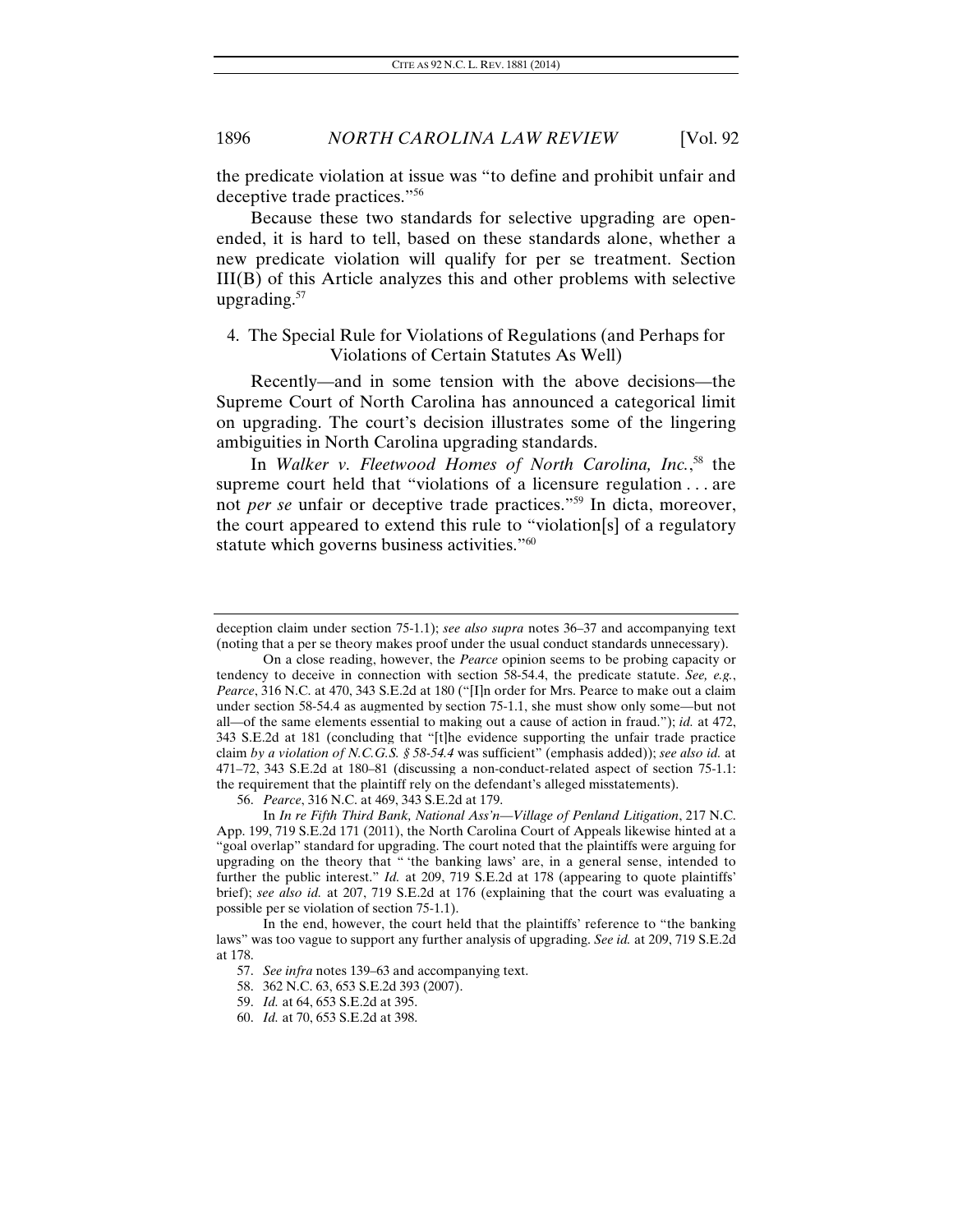The trial court in *Walker* held that a mobile-home manufacturer had violated North Carolina regulations on mobile-home sales and service.<sup>61</sup> Based on these violations, the North Carolina Court of Appeals expressly recognized a per se violation of section 75-1.1.<sup>62</sup>

The decision of the court of appeals involved semi-explicit upgrading.63 The regulations at issue specifically state that "unfair or deceptive commercial acts or practices shall include" the acts in question.64 The court of appeals highlighted this aspect of the regulations when the court found a per se violation of section 75-1.1.65

Despite this linkage between the text of the regulations and unfairness or deception, the Supreme Court of North Carolina reversed the finding of a per se violation.<sup>66</sup> To explain this conclusion, the court drew a contrast between the regulations at issue in *Walker* and the predicate statute involved in *Gray v. North Carolina Insurance Underwriting Ass'n*, 67 an earlier case in which the court had upheld liability under section 75-1.1.68 The *Walker* court stated that the predicate statute in *Gray*

defined in detail unfair methods of [settling] claims and unfair and deceptive acts or practices in the insurance industry,

 The state supreme court, likewise, framed the issue as the presence or absence of a per se violation. *See, e.g.*, *Walker*, 362 N.C. at 64, 653 S.E.2d at 395 (stating, in introduction to opinion, that the supreme court had decided that "violations of a licensure regulation . . . are not *per se* unfair or deceptive").

 Interestingly, the judgment that the appellate courts reviewed in *Walker* had less of a per se cast than the appellate opinions. The trial court, instead of relying on the mere existence of the predicate violation, stated that the "*acts* [found by the jury] constitute, as a matter of law, unfair or deceptive acts or practices in violation of [section 75-1.1]." *Id.* at 70, 653 S.E.2d at 398 (emphasis added) (quoting trial court's judgment); *cf. supra* text accompanying notes 36–37 (stating that the essence of a per se violation is treating the existence of the predicate violation, rather than the underlying facts, as dispositive).

63. *See supra* text accompanying note 47 (defining semi-explicit upgrading).

<sup>61.</sup> *Id.* at 69–70, 653 S.E.2d at 398 (quoting jury verdict and trial court's judgment).

<sup>62.</sup> *See* Walker v. Fleetwood Homes of N.C., Inc., 176 N.C. App. 668, 672, 627 S.E.2d 629, 632 (2006) ("We conclude that the trial court properly decided that defendant's violations of the Board's regulation regarding [unfair and deceptive practices] constitute factors sufficient to support a claim under N.C. Gen. Stat. § 75-1.1."), *aff'd in part and modified in part*, 362 N.C. 63, 653 S.E.2d 393 (2007).

 <sup>64. 11</sup> N.C. ADMIN. CODE 8.0907 (2014); *see also Walker*, 362 N.C. at 69–70, 653 S.E.2d at 398 (quoting the jury findings, which mirrored the wording of parts of this regulation).

<sup>65.</sup> *Walker*, 176 N.C. App. at 672, 627 S.E.2d at 632.

<sup>66.</sup> *Walker*, 362 N.C. at 71–73, 653 S.E.2d at 399–400.

 <sup>67. 352</sup> N.C. 61, 529 S.E.2d 676 (2000).

<sup>68.</sup> *Walker*, 362 N.C. at 70–71, 653 S.E.2d at 398–99; *see Gray*, 352 N.C. at 71, 529 S.E.2d at 683. As shown below, *Gray* does not actually apply per se reasoning. *See infra* notes 103–11 and accompanying text. Thus, *Gray* was an inapt decision for the supreme court to use to draw a contrast between *Walker* and a per se case.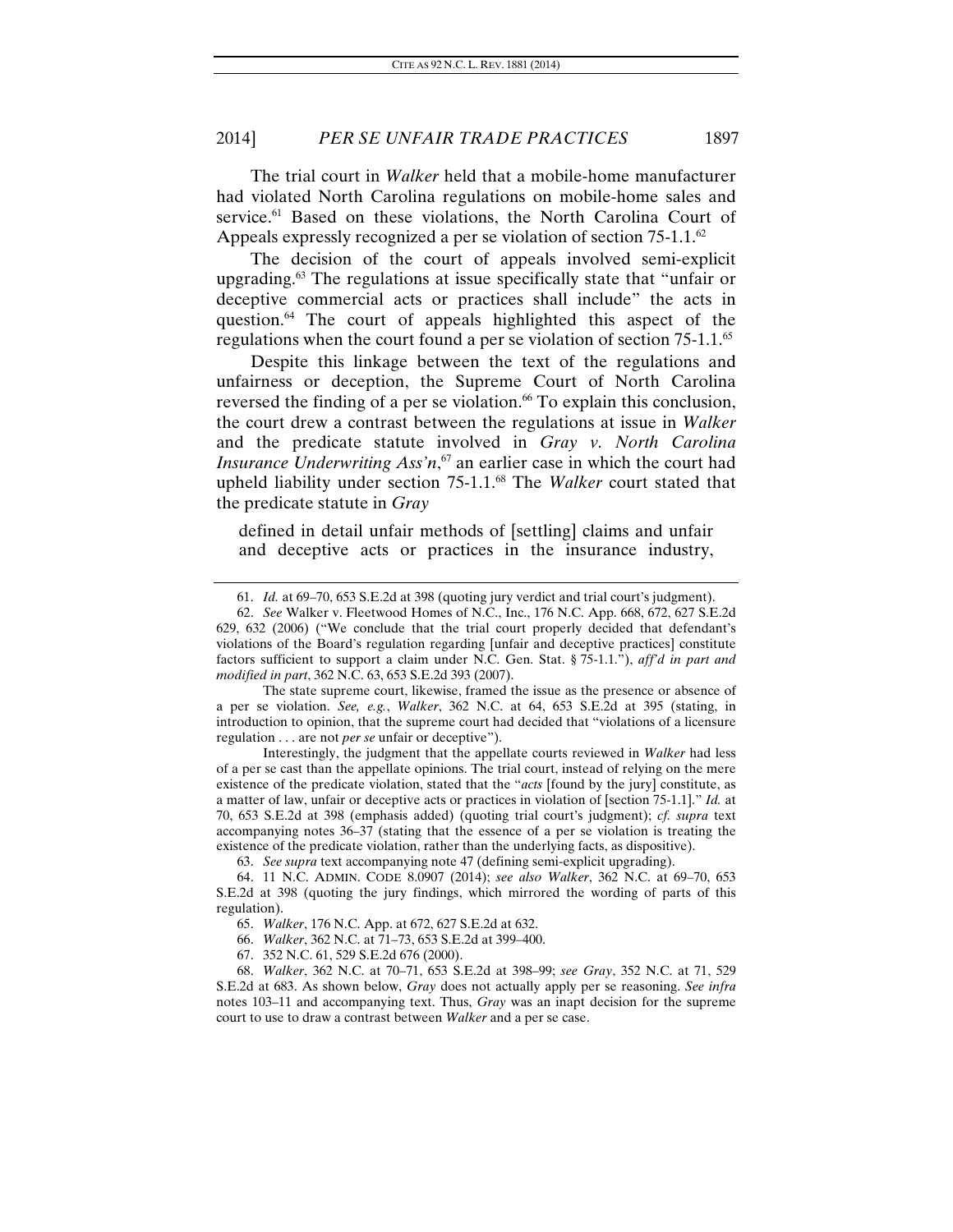thereby establishing the General Assembly's intent to equate a violation of that statute with the more general provision of [section] 75-1.1. In contrast, the regulation at issue here was promulgated by the Department of Insurance pursuant to N.C.G.S. §§ 143-143.10 and 143-143.13. Because a violation of these statutes would not constitute a [section 75-1.1 violation] as a matter of law, we do not believe that a violation of a licensing regulation based upon those statutes is necessarily a [section 75-1.1 violation].<sup>69</sup>

The *Walker* court also noted several times that the regulations at issue were connected with licensing.<sup>70</sup> These licensing regulations, however, do not seem different in kind from the insurance statutes at issue in *Gray*. For example, state officials can use administrative proceedings to enforce both the statutes at issue in *Gray* and the regulations at issue in *Walker*. 71

In any event, the holding in *Walker* is explicit: "[V]iolations of a licensure regulation . . . are not *per se* unfair or deceptive trade practices."72

The *Walker* court also stated that "a violation of a regulatory *statute* which governs business activities ... does not automatically result in an unfair or deceptive trade practice."73 This reasoning was a dictum<sup>74</sup>—and perhaps even a slip of the pen<sup>75</sup>—because the court

 75. The full passage that includes the phrases quoted above makes unclear whether the court was referring to a statutory violation or a violation of regulations. *See Walker*, 362 N.C. at 70, 653 S.E.2d at 398 ("[A] violation of a *regulatory statute* which governs business activities 'may also be a violation of N.C. Gen. Stat. § 75-1.1.' While such a *regulatory violation* may offend N.C.G.S. § 75-1.1, the violation does not automatically result in an unfair or deceptive trade practice under that statute." (emphasis added and

<sup>69.</sup> *Walker*, 362 N.C. at 71, 653 S.E.2d at 399; *see also infra* notes 143–44 and accompanying text (analyzing this reasoning further).

<sup>70.</sup> *See, e.g.*, *Walker*, 362 N.C. at 71, 653 S.E.2d at 399 ("[W]e decline to hold that a violation of a licensing regulation is a [section 75-1.1 violation] as a matter of law."); *see also id*. at 68–69, 653 S.E.2d at 397–98 (describing the role of regulations in the licensing scheme for mobile-home manufacturers).

<sup>71.</sup> *Compare* N.C. GEN. STAT. §§ 58-63-20 to -50 (2013) (providing administrative remedies for the statutes at issue in *Gray*), *with id.* § 143-143.13(a), (c) (providing administrative remedies for the statutes and rules at issue in *Walker*).

<sup>72.</sup> 362 N.C. at 64, 653 S.E.2d at 395.

<sup>73.</sup> *Id.* at 70, 653 S.E.2d at 398 (emphasis added).

 <sup>74.</sup> Because the Supreme Court of North Carolina analyzed *Walker* as a case based on regulations, the court's statements about the effects of statutory violations are dicta. *See, e.g.*, Wood v. N.C. State Univ., 147 N.C. App. 336, 340, 556 S.E.2d 38, 40 (2001) (treating as dicta statements that involved a factual context different from the facts before the court); Michael Abramowicz & Maxwell Stearns, *Defining Dicta*, 57 STAN. L. REV. 953, 1074 (2005) (stating that "when a general proposition depends on a particular factual predicate, that factual predicate must be true on the facts of a case, or the factual predicate must be assumed to be true," or the general proposition is a dictum (footnote omitted)).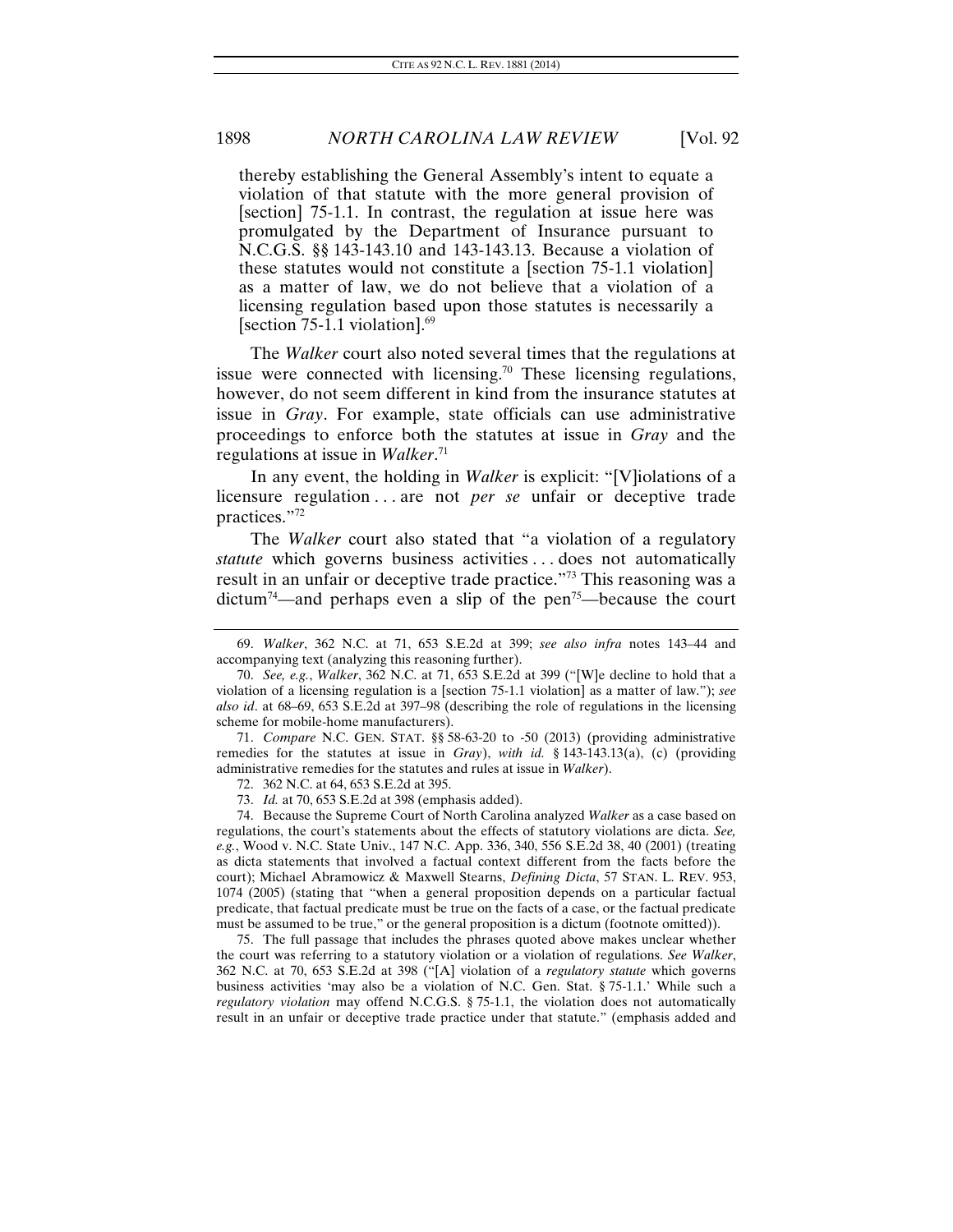stated repeatedly that violations of licensing regulations were at issue.76

The court's rejection of regulatory statutes as predicate statutes is also surprising on the merits. The court did not define the disfavored category of regulatory statutes.<sup>77</sup> Further, it is unclear why the court disfavored the two statutes that it cited. One of those statutes, after all, allows an agency to deny, suspend, or revoke a license for "[u]sing unfair methods of competition or committing unfair or deceptive acts or practices."78

As noted above, *Walker* involved semi-explicit upgrading.<sup>79</sup> The court's rejection of upgrading of regulatory violations, however, will probably apply with even greater force in cases of selective upgrading. By definition, the predicate regulations in selectiveupgrading cases, unlike the regulations at issue in *Walker*, would make no reference to unfairness or deception.<sup>80</sup>

No decision since *Walker* has added any substance, scope, or limits to the decision. For example, no decision has elaborated on the court's discussion of regulatory statutes.<sup>81</sup>

77. *See Walker*, 362 N.C. at 70–71, 653 S.E.2d at 398–99. The court's statements about regulatory statutes, moreover, silently departed from earlier decisions. For example, in *Winston Realty Co. v. G.H.G., Inc.*, 314 N.C. 90, 331 S.E.2d 677 (1985), the court specifically rejected the argument that "a Chapter 75 violation may not be based on the jury's finding that [a] defendant violated [a statute that is] regulatory in nature." *Id.* at 97, 331 S.E.2d at 681; *see also infra* notes 112–20 and accompanying text (discussing *Winston Realty*).

deleted) (citation omitted) (quoting Drouillard v. Keister Williams Newspaper Servs., Inc., 108 N.C. App. 169, 172, 423 S.E.2d 324, 326 (1992))).

<sup>76.</sup> *See id.* at 64, 66, 68, 70, 71, 653 S.E.2d at 395, 396, 397, 398, 399.

The lower courts in *Walker*, however, put greater emphasis on the statutory violations than the supreme court did. The court of appeals held that the "defendant engaged in acts which are direct violations of N.C. Gen. Stat. § 143-143.13, which specifies grounds for denying, suspending, or revoking licenses of or imposing civil penalties on members of the manufactured housing industry." *Walker*, 176 N.C. App. at 671, 627 S.E.2d at 632. The trial court in *Walker*, likewise, implied that the manufacturer had violated the underlying statute. The court stated: "North Carolina General Statute § 143-143.13(a)(7) sets out using unfair and deceptive acts or practices as defined in 11 NCAC 8.0907 as a ground for denying, suspending or revoking the license of a manufacturer of manufactured housing." *Walker*, 362 N.C. at 69–70, 653 S.E.2d at 398 (quoting trial court's judgment).

 <sup>78.</sup> N.C. GEN. STAT. § 143-143.13(a)(7) (2013).

<sup>79.</sup> *See supra* note 63 and accompanying text.

<sup>80.</sup> *See* 11 N.C. ADMIN. CODE 8.0907 (2014) (the regulations at issue in *Walker*); *supra* notes 47–56 and accompanying text (defining semi-explicit upgrading and selective upgrading).

<sup>81.</sup> *Cf.* Taylor v. United States, No. 7:11-CV-268-FL, 2014 WL 1096298, at \*8 (E.D.N.C. Mar. 19, 2014) (citing this aspect of *Walker* with a "cf." signal and deciding that an administrator of a military health insurance program did not violate section 75-1.1 by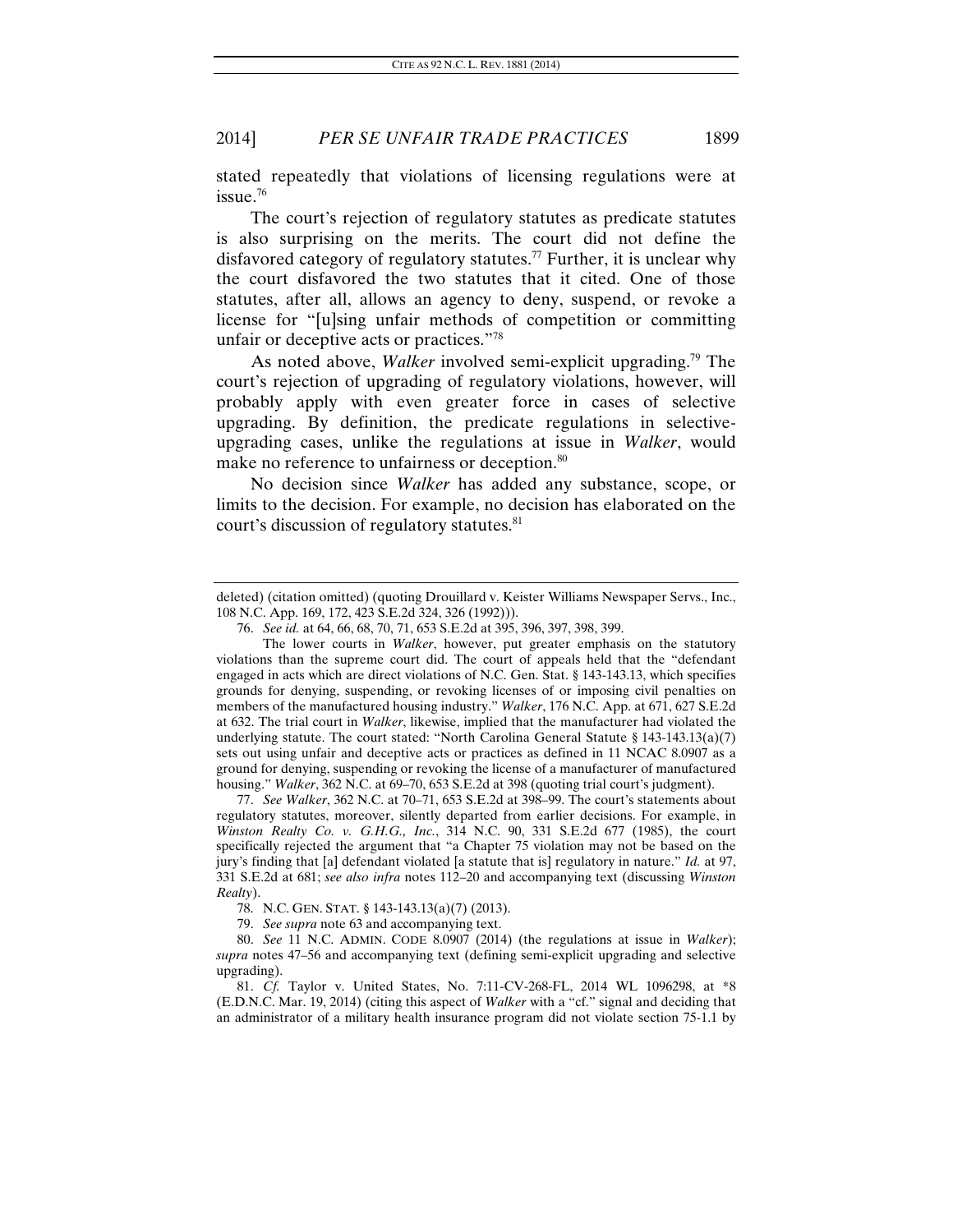Section III(B) below further discusses the ambiguities in *Walker* and the distinctions applied in the decision.<sup>82</sup>

#### *B. The Near Relatives of Per Se Violations*

In addition to the per se theories discussed above, North Carolina courts have also created several near relatives of per se violations. These theories arise when courts split the difference between recognizing a per se violation of section 75-1.1 and deciding that a predicate violation has no effect on the analysis under section 75-1.1.

The near relatives fall into four categories:

- First, courts sometimes state that a predicate violation is not a per se violation, but is "evidence of" or "relevant to" a section 75-1.1 violation.<sup>83</sup>
- Second, courts occasionally state that a predicate violation provides an example of conduct that violates the usual conduct standard under section 75-1.1.84
- Third, courts often state that a predicate violation "may be" a violation of section 75-1.1.<sup>85</sup> Although this phrase could

82. *See infra* notes 143–53 and accompanying text.

83. *E.g.*, Walker v. Fleetwood Homes of N.C., Inc*.*, 362 N.C. 63, 71, 653 S.E.2d 393, 399 (2007); *see infra* notes 97–102 and accompanying text.

84. *E.g.*, Gray v. N.C. Ins. Underwriting Ass'n, 352 N.C. 61, 71, 529 S.E.2d 676, 683 (2000); *see infra* notes 103–11 and accompanying text.

85. *E.g.*, Stanley v. Moore, 339 N.C. 717, 724, 454 S.E.2d 225, 229 (1995); Drouillard v. Keister Williams Newspaper Servs., Inc., 108 N.C. App. 169, 172, 423 S.E.2d 324, 326 (1992); Keister v. Nat'l Council of the Young Men's Christian Ass'n of the U.S., No. 12 CVS 1137, 2013 WL 3864583, at \*3 (N.C. Bus. Ct. July 18, 2013).

committing a minor violation of regulations), *appeal docketed*, No. 14-1476 (4th Cir. May 16, 2014).

A number of courts have made decisions within the ambit of *Walker* without addressing *Walker*. *See, e.g.*, *In re* Hinson, 481 B.R. 364, 377 (Bankr. E.D.N.C. 2012) (holding, on a non-per-se basis and without citing *Walker*, that violations of federal agency pronouncements that implement the Home Affordable Modification Program "can constitute the type of unfair or unscrupulous behavior which N.C.G.S. § 75-1.1 seeks to prevent"); Weber Hodges & Godwin Commercial Real Estate Servs., LLC v. Hartley, No. COA13-207, 2013 WL 4716368, at \*4–5 (N.C. Ct. App. Sept. 3, 2013) (unpublished) (holding, without citing *Walker*, that violations of a trade association's self-regulatory rules were not a per se violation of section 75-1.1); Bartlett Milling Co. v. Walnut Grove Auction & Realty Co., 192 N.C. App. 74, 82–83, 665 S.E.2d 478, 486 (2008) (holding, without citing *Walker*, that the plaintiffs did not preserve an argument that violations of auctioneer-licensing statutes were a per se violation of section 75-1.1).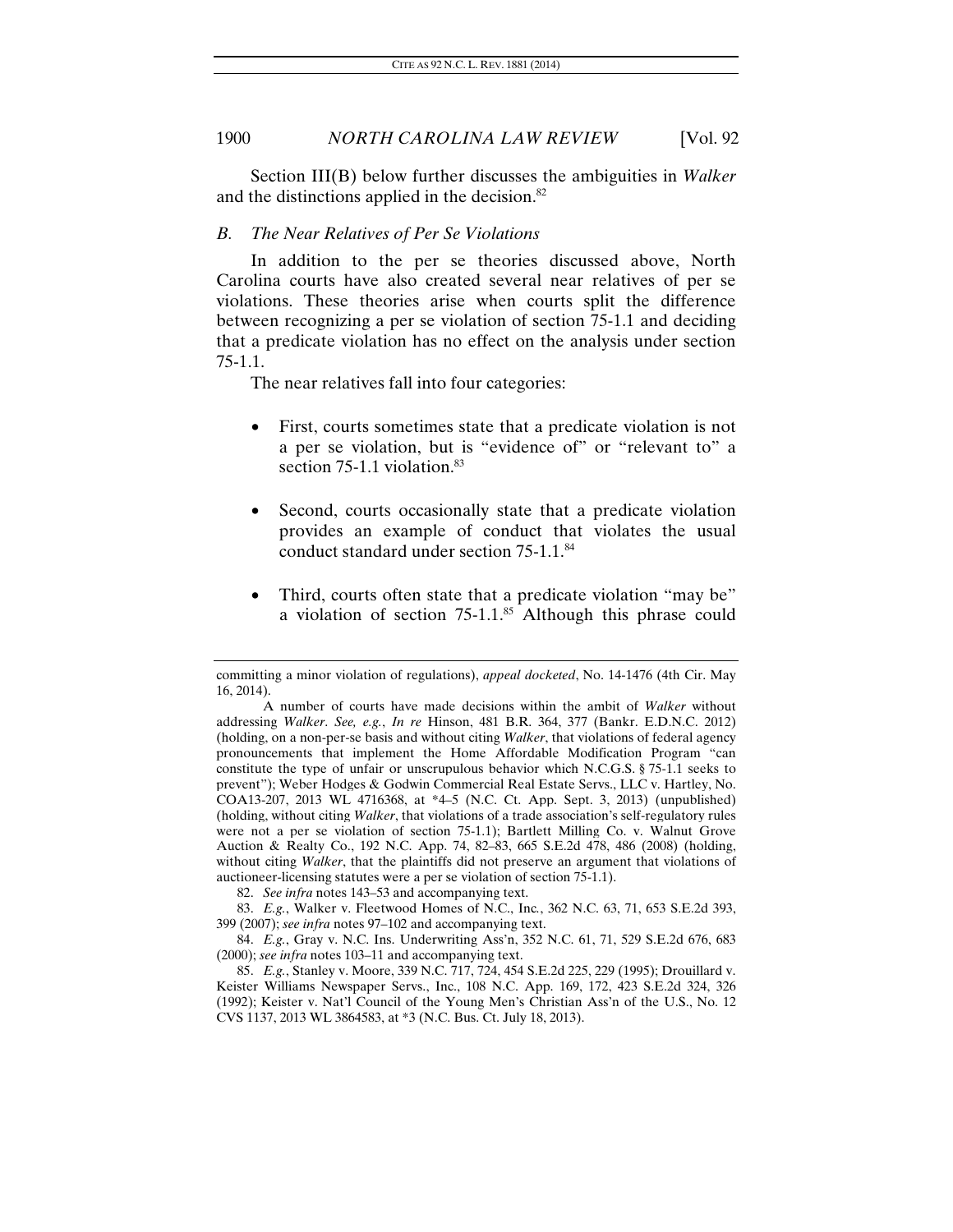suggest that a predicate violation might be a per se violation of section 75-1.1, courts more often use the phrase to reject the conclusion that the existence of a predicate violation *bars* a claim under section 75-1.1.86

• Finally, a few decisions contain what one might call illusory per se reasoning. They announce that a predicate violation states a violation of section 75-1.1 *if the plaintiff also satisfies the usual conduct standard for a section 75-1.1 claim*. 87

Having these near-relative theories on the books alongside per se violations, with no explanation of the role of each, is a recipe for confusion. Section  $III(A)$  below analyzes the near-relative theories and the problems they create.

#### III. THE KEY PROBLEMS WITH PER SE THEORIES UNDER SECTION 75-1.1

Part II of this Article has described the existing standards for per se violations and their near relatives. The following part of the Article explains three sets of problems with these standards.

The first problem is the very existence of the near relatives. Under current law, some predicate violations generate per se violations of section 75-1.1, but other predicate violations produce weaker effects. The nature of these weaker effects is unclear. Even less clear is why courts have announced these effects, as opposed to per se violations.88

The second set of problems involves the current standards for selective upgrading. These standards are ambiguous in several respects.89 Moreover, even when courts have announced standards in clear language, the standards break down under close scrutiny.<sup>90</sup>

The third set of problems stems from the ambiguity of a key phrase used in this area: "as a matter of law." This phrase has allowed courts to blur the line between per se theories and their near

<sup>86.</sup> *See infra* notes 112–28 and accompanying text.

<sup>87.</sup> *See, e.g.*, *Drouillard*, 108 N.C. App. at 172, 423 S.E.2d at 326; *see infra* notes 129– 36 and accompanying text.

<sup>88.</sup> *See infra* notes 94–138 and accompanying text.

<sup>89.</sup> *See infra* notes 139–53 and accompanying text.

<sup>90.</sup> *See infra* notes 154–63 and accompanying text.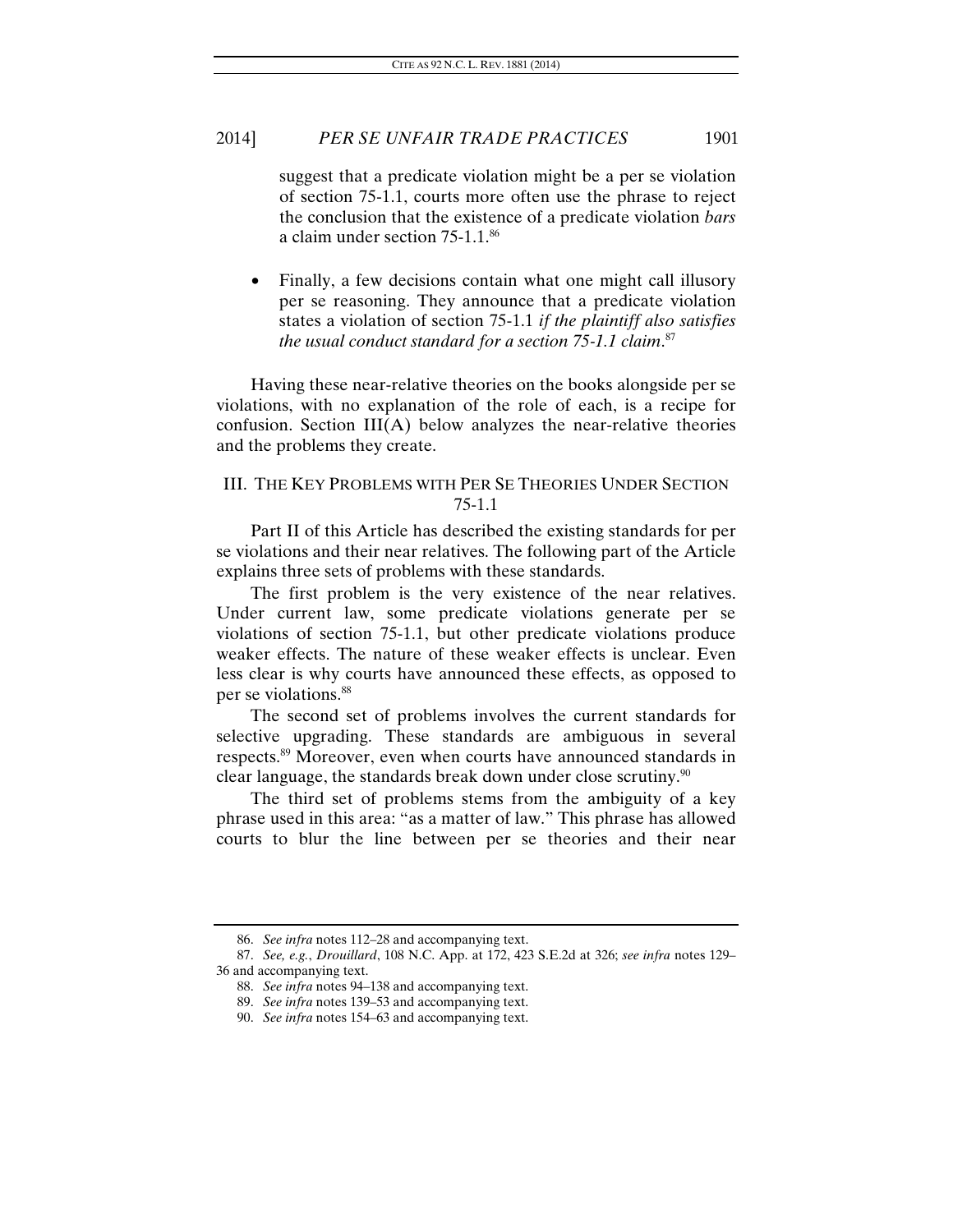relatives.91 It has also caused non-per-se decisions to be misunderstood, in later cases, as per se decisions. $92$ 

The following subsections discuss these three sets of problems in turn.

#### *A. The Problems of the Near Relatives*

When North Carolina courts have considered per se violations of section 75-1.1, they have often made compromise decisions. They have not been willing to say that a predicate violation is a per se violation of section 75-1.1 (and thus automatically generates treble damages under section  $75{\text -}16$ .<sup>93</sup> However, they have also been unwilling to say the opposite—that a predicate violation makes no difference to the analysis under section 75-1.1.

Instead, the courts have often split the difference between these two outcomes. They have used a variety of phrases to say that a predicate violation does not automatically establish a section 75-1.1 violation, but is not a matter of indifference either. These theories, discussed below, are the near relatives of per se violations.

The near relatives are a problem, not a solution. Studying the near relatives in the context of decided cases shows their essential flaws: courts have not explained what these variations on a per se theory really mean, when each variation applies, or why any of the variations even exist. This lack of explanation leaves the effect of new predicate violations unclear.

# 1. "Relevant to" or "Evidence of"

In *Walker*,<sup>94</sup> the Supreme Court of North Carolina mentioned two near-relative theories. In doing so, the court illustrated some of the problems with these theories.

*Walker* held that a violation of a licensing regulation is not a per se violation of section 75-1.1.<sup>95</sup> The court, however, did not hold that a violation of a licensing regulation *adds nothing to* a section 75-1.1

<sup>91.</sup> *See infra* notes 164–71 and accompanying text.

<sup>92.</sup> *See infra* notes 172–85 and accompanying text.

<sup>93.</sup> *See* N.C. GEN. STAT. § 75-16 (2013); Bhatti v. Buckland, 328 N.C. 240, 243, 400 S.E.2d 440, 442 (1991) ("If a violation of Chapter 75 is found, treble damages must be awarded.").

 <sup>94.</sup> Walker v. Fleetwood Homes of N.C., Inc., 362 N.C. 63, 653 S.E.2d 393 (2007); *see also supra* notes 58–80 and accompanying text (discussing the rejection of a per se violation in *Walker*).

<sup>95.</sup> *Walker*, 362 N.C. at 64, 70, 653 S.E.2d at 395, 398; *see supra* notes 58–72 and accompanying text.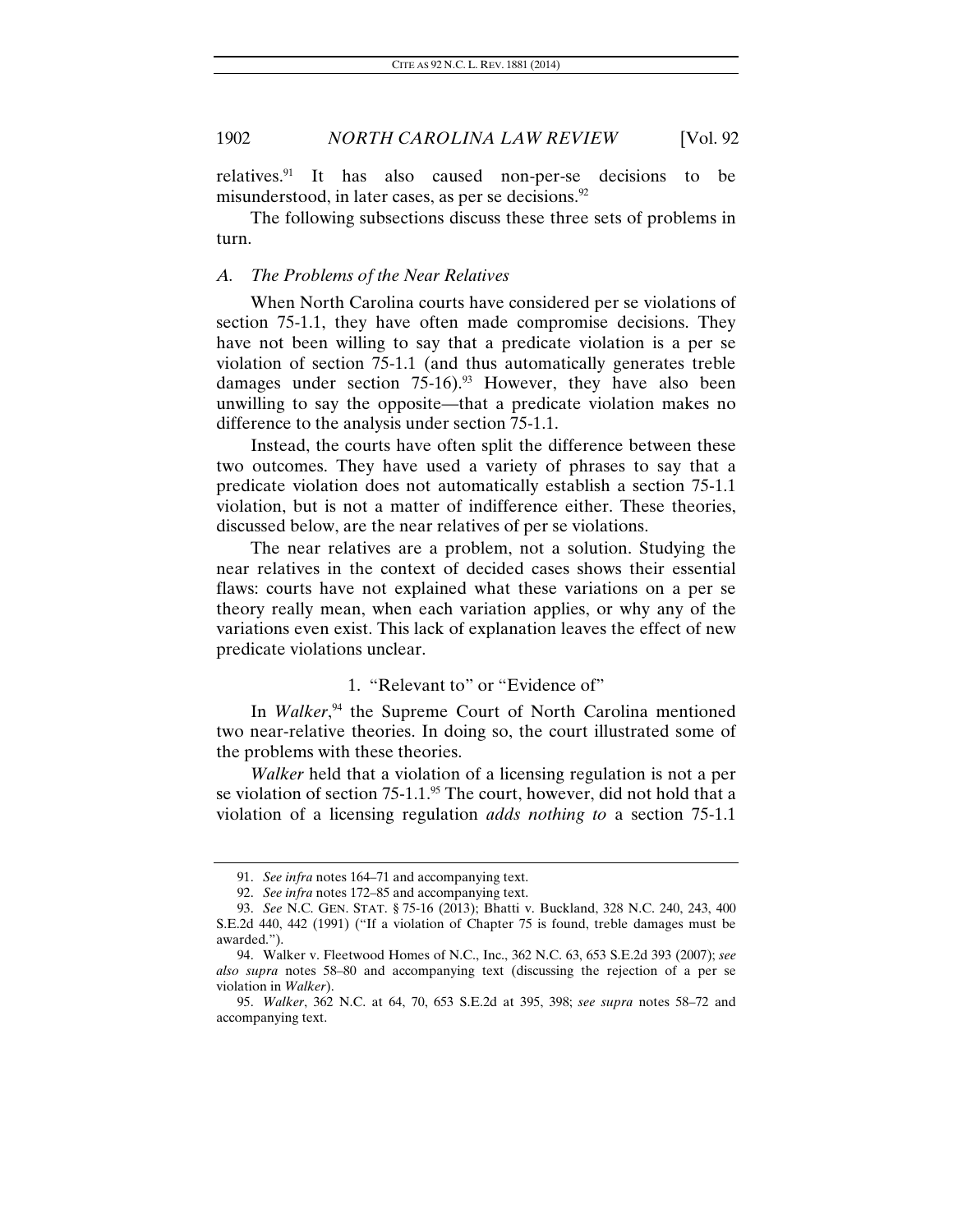claim.96 On the contrary, the court stated twice that a violation of a licensing regulation adds something:

- "[A] regulatory licensure violation may be *evidence of* a [section 75-1.1 violation]. Thus, even though defendant's violations of [the regulations at issue] are not unfair or deceptive trade practices per se, those violations *are potentially relevant to* any claim that defendant violated [section] 75-1.1."<sup>97</sup>
- Jury findings that show violations of a licensing regulation "can *be evidence of* unfair or deceptive practices *and, in combination with other facts, might be sufficient* to prove a [section 75-1.1] claim."98

In these passages, the supreme court stated that a violation of a licensing regulation falls short of a per se violation of section 75-1.1, but still promotes a section 75-1.1 violation.<sup>99</sup> The court, however, did not say how much (or how little) help a regulatory violation would give a plaintiff. Likewise, the court did not explain the respective roles of a regulatory violation and other facts when a court analyzes a section 75-1.1 claim. In the seven years since *Walker*, no other opinion has taken up these questions.<sup>100</sup>

Thus, the case law leaves unclear how a predicate violation that does not support a per se violation of section 75-1.1 affects a court's non-per-se analysis. In particular, the case law offers no answer to the pivotal question: Why would a predicate violation fall short of a per se violation, but still be important enough to turn facts that do not violate section 75-1.1 into facts that do?

Given the problems that appellate courts have had in applying per se violations,101 there is little reason to believe that busy trial

<sup>96.</sup> *See Walker*, 362 N.C. at 71, 653 S.E.2d at 399.

<sup>97.</sup> *Id.* (emphasis added; stylistic italics deleted).

<sup>98.</sup> *Id.* at 72, 653 S.E.2d at 400 (emphasis added).

<sup>99.</sup> *See id.* at 70–71, 653 S.E.2d at 398–99.

 <sup>100.</sup> The only known use of *Walker*'s non-per-se reasoning appears in an unpublished decision of the Fourth Circuit. In *Country Vintner of North Carolina, LLC v. E & J Gallo Winery, Inc.*, 461 F. App'x 302 (4th Cir. 2012), the court observed that a "violation of ... a regulatory statute may be evidence of an unfair or deceptive trade practice, even if it is not a per se violation of [section 75-1.1]." *Id.* at 305 (citing *Walker*, 362 N.C. at 70–71, 653 S.E.2d at 398–99). The court, however, did not apply this principle, because it found no violation of the regulatory statute in question. *Id.*

<sup>101.</sup> *See infra* notes 139–63 and accompanying text.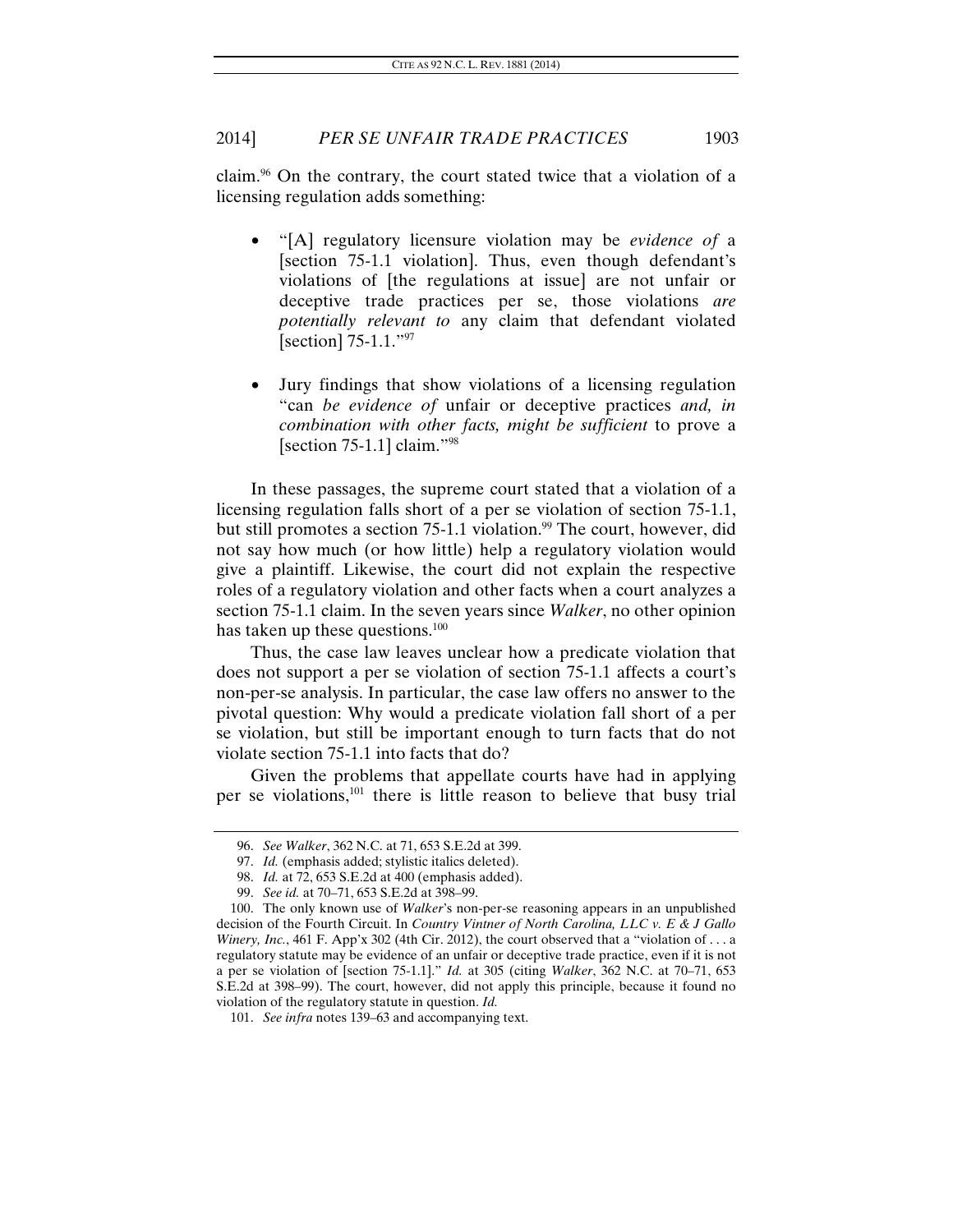courts can answer the above questions with any rigor or consistency.102

2. "Examples" of a Violation of the Usual Conduct Standard

In other opinions, courts likewise shy away from a per se theory, but hold that a predicate violation satisfies the usual conduct standard under section  $75-1.1$ .<sup>103</sup>

The most important decision of this type is *Gray v. North Carolina Insurance Underwriting Ass'n*. 104 The plaintiffs in *Gray* won in the trial court by arguing that a violation of a North Carolina statute on the handling of insurance claims<sup>105</sup> was a per se violation of section  $75{\text -}1.1$ <sup>106</sup> Trouble arose, however, when the court of appeals decided that a key element of this predicate violation was missing.<sup>107</sup> In the state supreme court, the parties debated whether a predicate

103. *See, e.g.*, Gray v. N.C. Ins. Underwriting Ass'n, 352 N.C. 61, 71, 73, 529 S.E.2d 676, 683, 684 (2000).

104. *Id.*

105. N.C. GEN. STAT. § 58-63-15(11) (2013).

 106. Gray v. N.C. Ins. Underwriting Ass'n, 132 N.C. App. 63, 65, 510 S.E.2d 396, 398 (1999) (reciting this history), *rev'd*, 352 N.C. at 61, 529 S.E.2d at 676; Plaintiff-Appellant's Brief at 12, *Gray*, 352 N.C. 61, 529 S.E.2d 676 (No. 84PA99).

107. *See Gray*, 132 N.C. App. at 68–69, 510 S.E.2d at 400 ("[W]e find that there was insufficient evidence from which a reasonable jury could find that any of the acts of defendant were done with such frequency as to indicate a 'general business practice.' "); *see also* N.C. GEN. STAT. § 58-63-15(11) (requiring, for a violation, that an insurer commit specified bad acts "with such frequency as to indicate a general business practice").

 The plaintiffs faced an additional hurdle as well: the claims-handling statute, section 58-63-15(11), expressly disclaimed a private right of action. *See id.* ("[N]o violation of this subsection shall of itself create any cause of action in favor of any person other than the Commissioner [of Insurance]."). In earlier cases, however, the state courts had decided that for another subsection of section 58-63-15, section 75-1.1 creates the otherwise missing right of action. *See, e.g.*, Jefferson-Pilot Life Ins. Co. v. Spencer, 336 N.C. 49, 53, 442 S.E.2d 316, 318 (1994); Pearce v. Am. Defender Life Ins. Co., 316 N.C. 461, 470, 343 S.E.2d 174, 179–80 (1986).

 <sup>102.</sup> The history of *Walker* on remand illustrates the low likelihood that trial courts can apply a "less than per se" analysis rigorously. On remand, the trial court held that the same predicate violations that the supreme court had rejected as per se violations still violated section 75-1.1—indeed, violated it in seven ways. Although the trial court had earlier relied on a per se theory, it held on remand that the defendant's violations of the mobile-home statutes and regulations were "contrary to public policy and substantially injurious to the plaintiffs, consumers," "unfair and unscrupulous," acts that "amounted to an inequitable assertion of power by the defendant over the plaintiffs, consumers," "deceptive," "substantially aggravated by the *repeated* failures to respond to consumer complaints and the *repeated* failures to properly repair the known defects in the home," acts that had "a substantial impact on the market place of manufactured housing," and "unethical, unscrupulous, oppressive, and . . . substantially injurious to consumers." Amended Judgment concls. of law 6–12, Walker v. Fleetwood Homes of N.C., Inc., No. 02 CVS 569 (Craven Cnty., N.C. Super. Ct. July 1, 2008).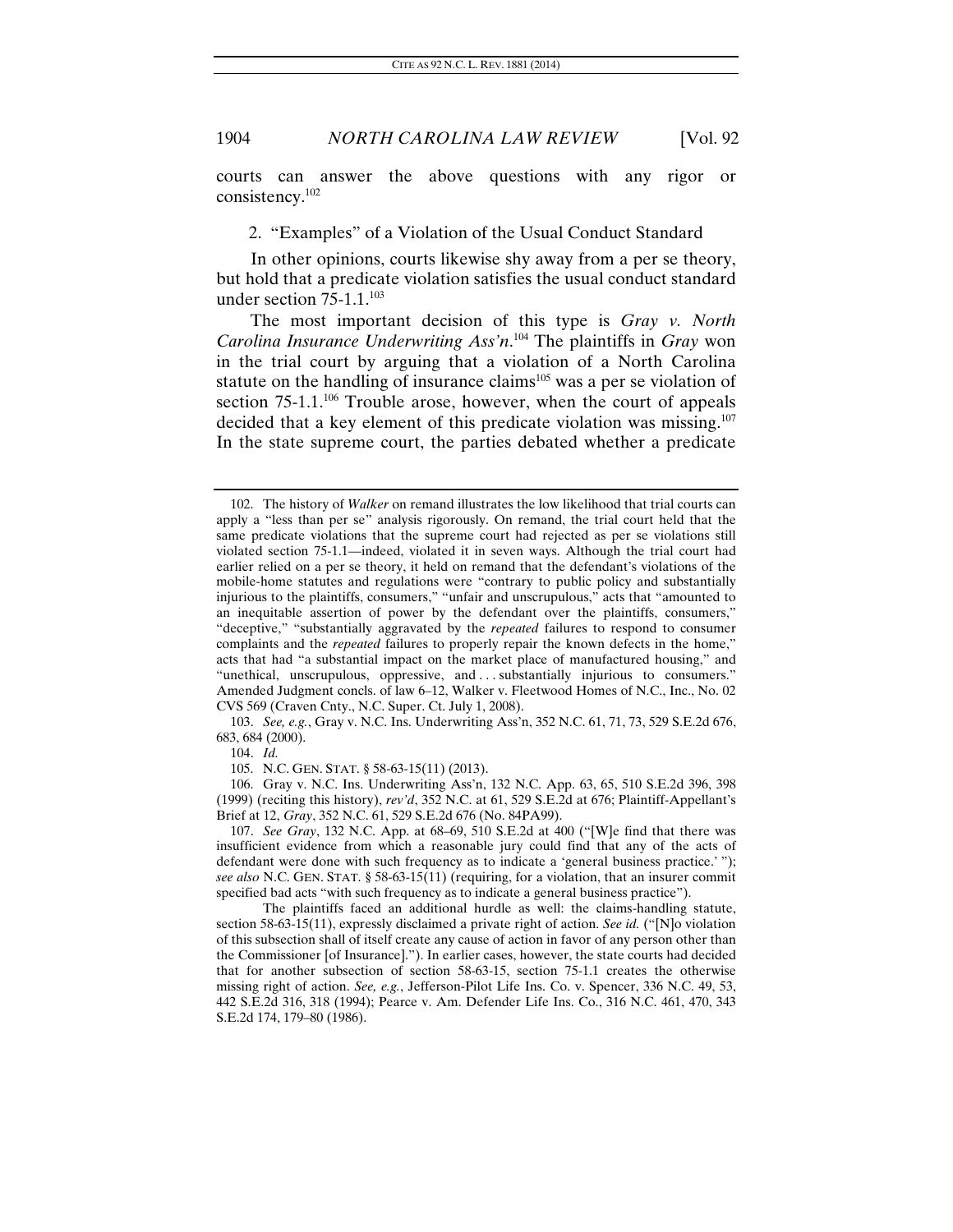violation that was missing a key element could nonetheless establish a per se violation of section 75-1.1.108

The supreme court did not resolve this debate. Instead of finding a per se violation of section 75-1.1, the court found a violation "separate from and not based upon a violation of" the predicate statute.109 The court held that conduct that violates the predicate statute "embodies the broader standards of [section] 75-1.1 because such conduct is inherently unfair, unscrupulous, immoral, and injurious to consumers. Thus, such conduct . . . constitutes a violation of [section] 75-1.1, as a matter of law."110

When the court applied these broader standards, it stated that it "agree[d] with the practice of looking to [the predicate statute] for *examples of conduct to support* a finding of unfair or deceptive acts or practices."111 The court, however, did not explain how a statute might state examples of violations of section 75-1.1, yet fail to establish a per se violation of that statute. Although the word "examples" suggests that some violations of the predicate statute in *Gray* fall short of violating section 75-1.1, the opinion does not explain when such a shortfall could occur.

#### 3. Extending a Conclusion That a Section 75-1.1 Claim Is Not Barred

In several of the early cases that contributed to the per se theory, the North Carolina courts did not apply upgrading at all. Instead, the courts simply rejected arguments that because a more specific statute covered the acts at issue, section 75-1.1 could not apply. In several of these "claim not barred" cases, the courts went on to uphold non-perse liability under section 75-1.1. The decisions, however, expressed both of these conclusions in ambiguous language. These ambiguities have caused the early opinions to be misunderstood in later cases.

 <sup>108.</sup> See Plaintiff-Appellant's Brief at 17, *Gray*, 352 N.C. 61, 529 S.E.2d 676 (No. 84PA99); Defendant-Appellee's New Brief at 11, *Gray*, 352 N.C. 61, 529 S.E.2d 676 (No. 84PA99).

 <sup>109.</sup> *Gray*, 352 N.C. at 67, 529 S.E.2d at 680 ("Plaintiffs contend that defendant violated [the claims-handling statute] constituting a violation of N.C.G.S. § 75-1.1 and that defendant violated N.C.G.S. § 75-1.1 separate from and not based upon a violation of [the claims-handling statute]. We agree with plaintiffs' latter contention."). Notably, the trial court had rejected this non-per-se theory, and the court of appeals had affirmed that ruling. *See Gray*, 132 N.C. App. at 73, 510 S.E.2d at 402–03.

<sup>110.</sup> *Gray*, 352 N.C. at 71, 529 S.E.2d at 683. As shown below, this use of "as a matter of law" has led later courts to misread *Gray* as a per se case. *See infra* notes 172–85 and accompanying text.

<sup>111.</sup> *Gray*, 352 N.C. at 71, 529 S.E.2d at 683 (emphasis added).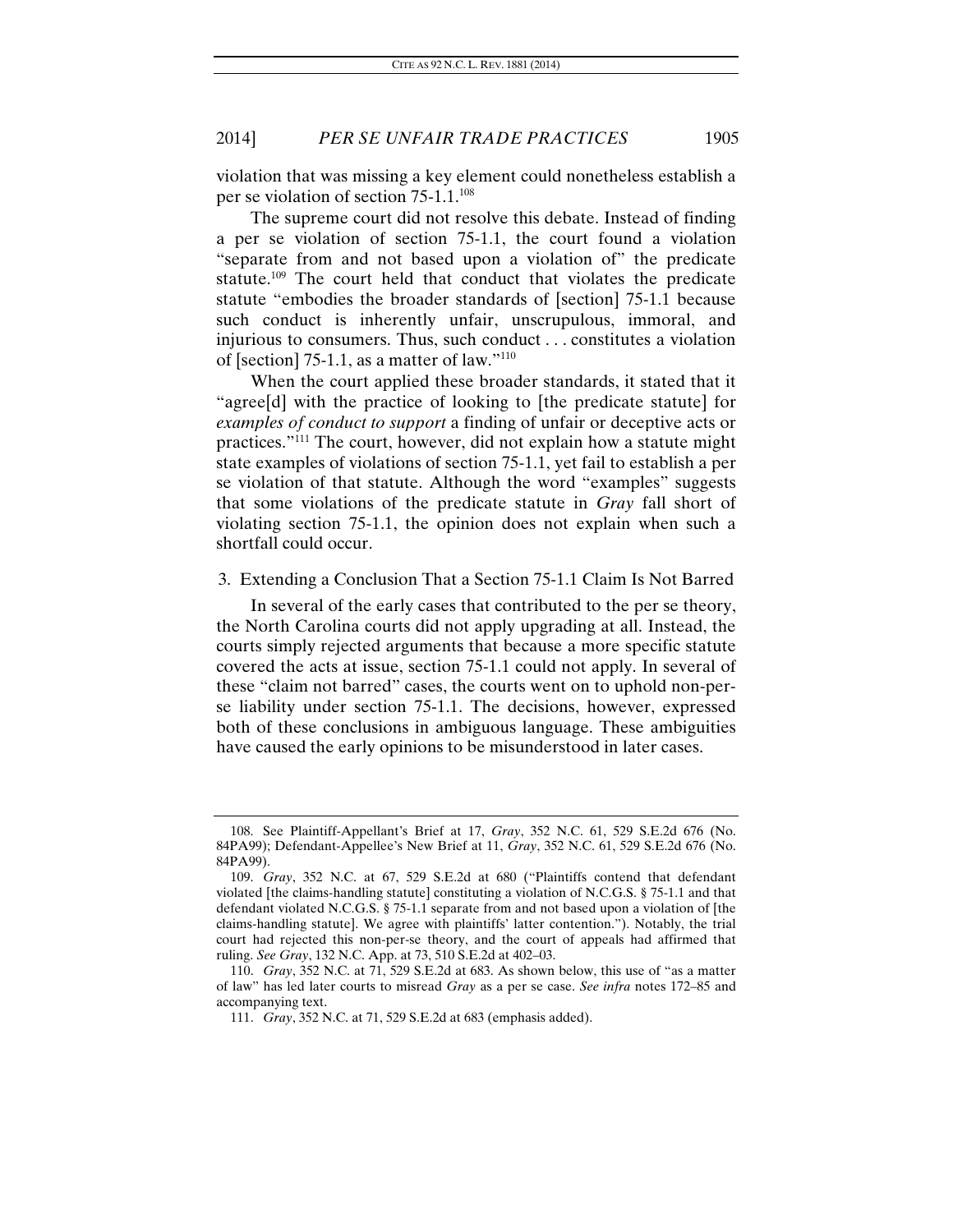An often-cited decision of this type is *Winston Realty Co. v. G.H.G., Inc.*112 An employee-placement firm falsely told a client that it had investigated the background of a new bookkeeper.113 When the bookkeeper embezzled from the client, the client sued the placement firm.<sup>114</sup> The client alleged violations of a North Carolina statute that regulates placement firms, $115$  as well as section 75-1.1.

The placement firm argued that "a Chapter 75 violation may not be based on the jury's finding that defendant violated the [placementfirm statute], because these provisions are regulatory in nature."116 The Supreme Court of North Carolina rejected this argument. The court stated: "Although the authority to enforce the [placement-firm statute] rests with the Commissioner of Labor, it is obvious that the list of proscribed acts found in [that statute was] designed to protect the consuming public."117 This point led the court to conclude that a violation of the placement-firm statute "as a matter of law constitutes an unfair or deceptive trade practice in violation of [section 75- 1.1]."118

Although the phrase "as a matter of law" might imply that the court was recognizing a per se violation, $119$  the opinion as a whole contradicts that reading. The court never used the phrase "per se." More importantly, it affirmed a judgment under section 75-1.1 only after reviewing the evidence and applying the usual conduct standard

113. *Winston Realty*, 314 N.C. at 93, 331 S.E.2d at 679.

115. N.C. GEN. STAT. § 95-47.6(2), (9) (2013).

116. *Winston Realty*, 314 N.C. at 97, 331 S.E.2d at 681. The supreme court also noted that the regulatory statute contained no private right of action, but the court did not attribute that point to an argument by the defendant. *See id.*

117. *Id.*

118. *Id.*

 <sup>112. 314</sup> N.C. 90, 331 S.E.2d 677 (1985); *see, e.g.*, *Gray*, 352 N.C. at 70, 529 S.E.2d at 682 (citing *Winston Realty*, 341 N.C. at 97, 331 S.E.2d at 681); Stanley v. Moore, 339 N.C. 717, 723, 454 S.E.2d 225, 228 (1995) (citing generally *Winston Realty*); Ellis v. N. Star Co., 326 N.C. 219, 225, 388 S.E.2d 127, 131 (1990) (same); *Pearce*, 316 N.C. at 469–70, 343 S.E.2d at 179–80 (discussing *Winston Realty*); *In re* Fifth Third Bank, Nat'l Ass'n—Vill. of Penland Litig., 216 N.C. App. 482, 490, 716 S.E.2d 850, 856 (2011) (quoting Winston Realty Co. v. G.H.G. Inc., 70 N.C. App. 374, 380–81, 320 S.E.2d 286, 290 (1984), *aff'd*, 314 N.C. 90, 331 S.E.2d 677 (1985)); Media Network, Inc. v. Long Haymes Carr, Inc., 197 N.C. App. 433, 452–53, 678 S.E.2d 671, 684 (2009) (discussing *Winston Realty*).

<sup>114.</sup> *See id.*

 <sup>119.</sup> In fact, the phrase "as a matter of law" in section 75-1.1 opinions usually states much less than a per se violation. It usually refers to the rule that courts, not juries, decide whether a fact pattern violates the conduct standard under section 75-1.1. *See, e.g.*, Hardy v. Toler, 288 N.C. 303, 309, 218 S.E.2d 342, 346 (1975) (the seminal case on this rule); *see also supra* note 42 (discussing the two meanings of "as a matter of law" in *Hardy*); *infra* notes 164–85 and accompanying text (discussing the problems caused by the ambiguity of "as a matter of law" in potential per se cases under section 75-1.1).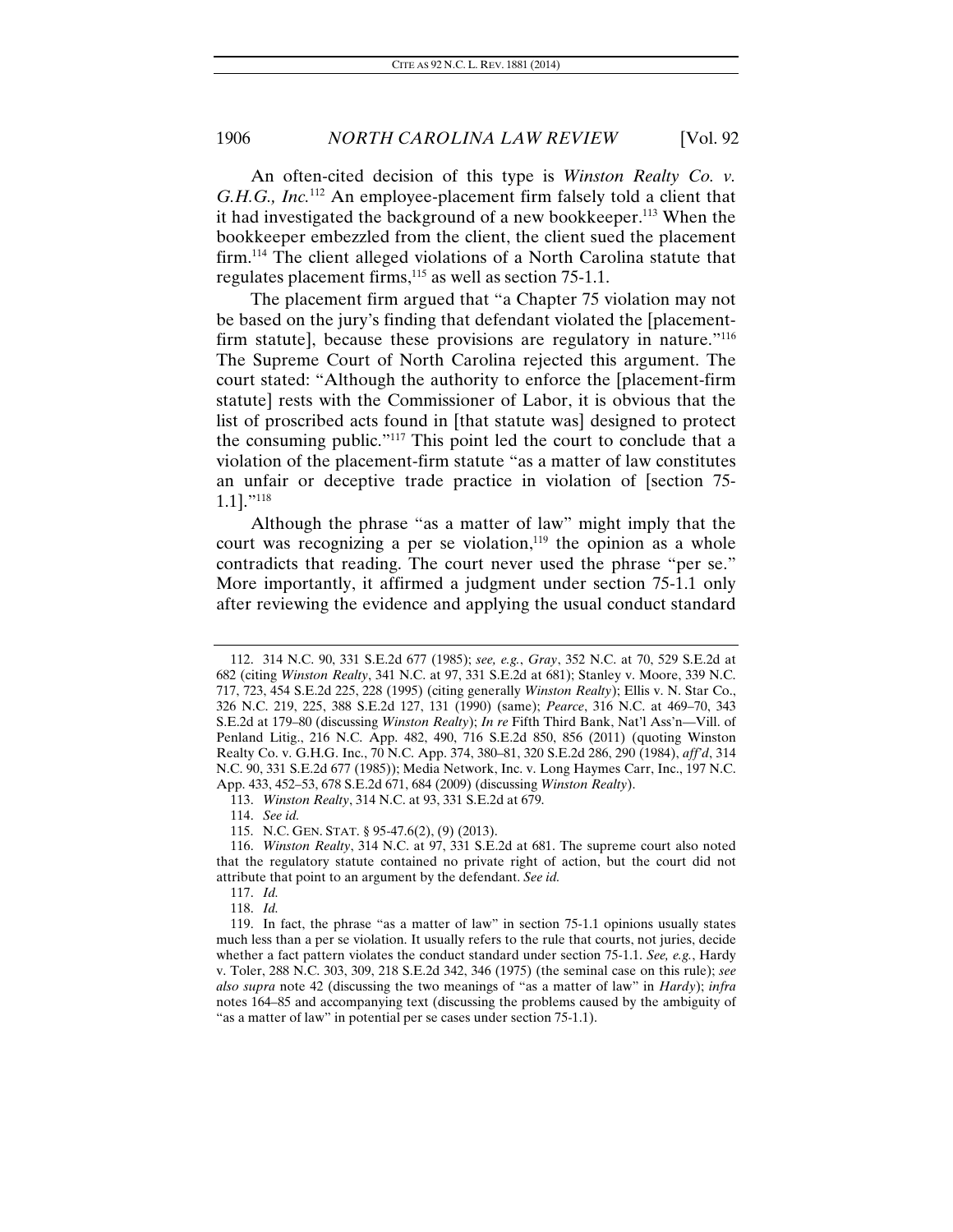under the statute.<sup>120</sup> A per se analysis would have made this evaluation of the evidence unnecessary.

In sum, *Winston Realty*, one of the most frequently cited precedents in per se cases, is not itself a per se decision. It simply rejects arguments that when other statutes and regulations apply, section 75-1.1 cannot.

Other decisions follow a similar pattern. They reject defendants' arguments, but they stop well short of upgrading predicate violations to per se violations of section  $75{\text -}1.1$ <sup>121</sup> Several of these decisions say, for example, that a given predicate violation "may be" a violation of section 75-1.1.<sup>122</sup>

<sup>120.</sup> *See Winston Realty*, 314 N.C. at 97–98, 331 S.E.2d at 681–82; *see also id.* at 98, 331 S.E.2d at 682 ("A practice is unfair when it offends established public policy as well as when the practice is immoral, unethical, oppressive, unscrupulous, or substantially injurious to consumers. [A] practice is deceptive if it has the capacity or tendency to deceive; proof of actual deception is not required." (citations omitted) (quoting Marshall v. Miller, 302 N.C. 539, 548, 276 S.E.2d 397, 403 (1981))).

<sup>121.</sup> *See, e.g.*, Gray v. N.C. Ins. Underwriting Ass'n, 352 N.C. 61, 71, 529 S.E.2d 676, 683 (2000) ("Although N.C.G.S. § 58-63-15(11) does regulate settlement claims in the insurance industry, insurance companies are not immune to the general principles and provisions of [section] 75-1.1."); Golden Rule Ins. Co. v. Long, 113 N.C. App. 187, 196, 439 S.E.2d 599, 604 (1993) ("[U]nfair and deceptive acts in the insurance area are not regulated exclusively by [section] 58-63 . . . but are also actionable under [section] 75- 1.1."); Drouillard v. Keister Williams Newspaper Servs., Inc., 108 N.C. App. 169, 172, 423 S.E.2d 324, 326 (1992) ("[The counterclaim defendants] contend that because the Legislature did not specifically provide that any violation of [the North Carolina Trade Secrets Protection Act] would constitute unfair or deceptive acts or practices under N.C. Gen. Stat. § 75-1.1, such a result was not intended. We disagree. . . . This Court has repeatedly held that the violation of regulatory statutes which govern business activities *may also be a violation of* N.C. Gen. Stat. § 75-1.1 . . . ." (emphasis added)); Ellis v. Smith-Broadhurst, Inc., 48 N.C. App. 180, 183, 268 S.E.2d 271, 273 (1980) (rejecting arguments similar to the ones that were rejected in *Winston Realty*, then stating: "We hold, therefore, that *G.S. 75-1.1 provides a remedy for* unfair trade practices in the insurance industry" (emphasis added)). *But see* Brinkman v. Barrett Kays & Assocs., P.A., 155 N.C. App. 738, 745, 575 S.E.2d 40, 45 (2003) ("We conclude that plaintiffs may not utilize Chapter 75 to create a private right of action where none existed and thereby circumvent the intent of the legislature to have the honesty requirement in the enforcement section of the Clean Water Act enforced as provided for in that section."); *cf.* Bumpers v. Cmty. Bank of N. Va., 367 N.C. 81, 91–92, 747 S.E.2d 220, 228–29 (2013) (rejecting section 75-1.1 claim for charging "excessive" prices, in part because North Carolina's price-gouging statute, N.C. GEN. STAT. § 75-38, which contains an explicit cross-reference to section 75-1.1, did not apply).

<sup>122.</sup> *E.g.*, Stanley v. Moore, 339 N.C. 717, 724, 454 S.E.2d 225, 229 (1995) (rejecting defendants' arguments, then stating that "it is clear that conduct which violates the Ejectment of Residential Tenants Act may also constitute a violation of the Unfair and Deceptive Practices Act"); *Drouillard*, 108 N.C. App. at 172, 423 S.E.2d at 326 (rejecting defendants' arguments, then holding that a violation of the North Carolina Trade Secrets Protection Act "may also be a violation of N.C. Gen. Stat. § 75-1.1"); *see also* United Labs., Inc. v. Kuykendall, 322 N.C. 643, 665, 370 S.E.2d 375, 389 (1988) (rejecting similar arguments, then refusing to limit section 75-1.1 to the fact patterns in earlier cases).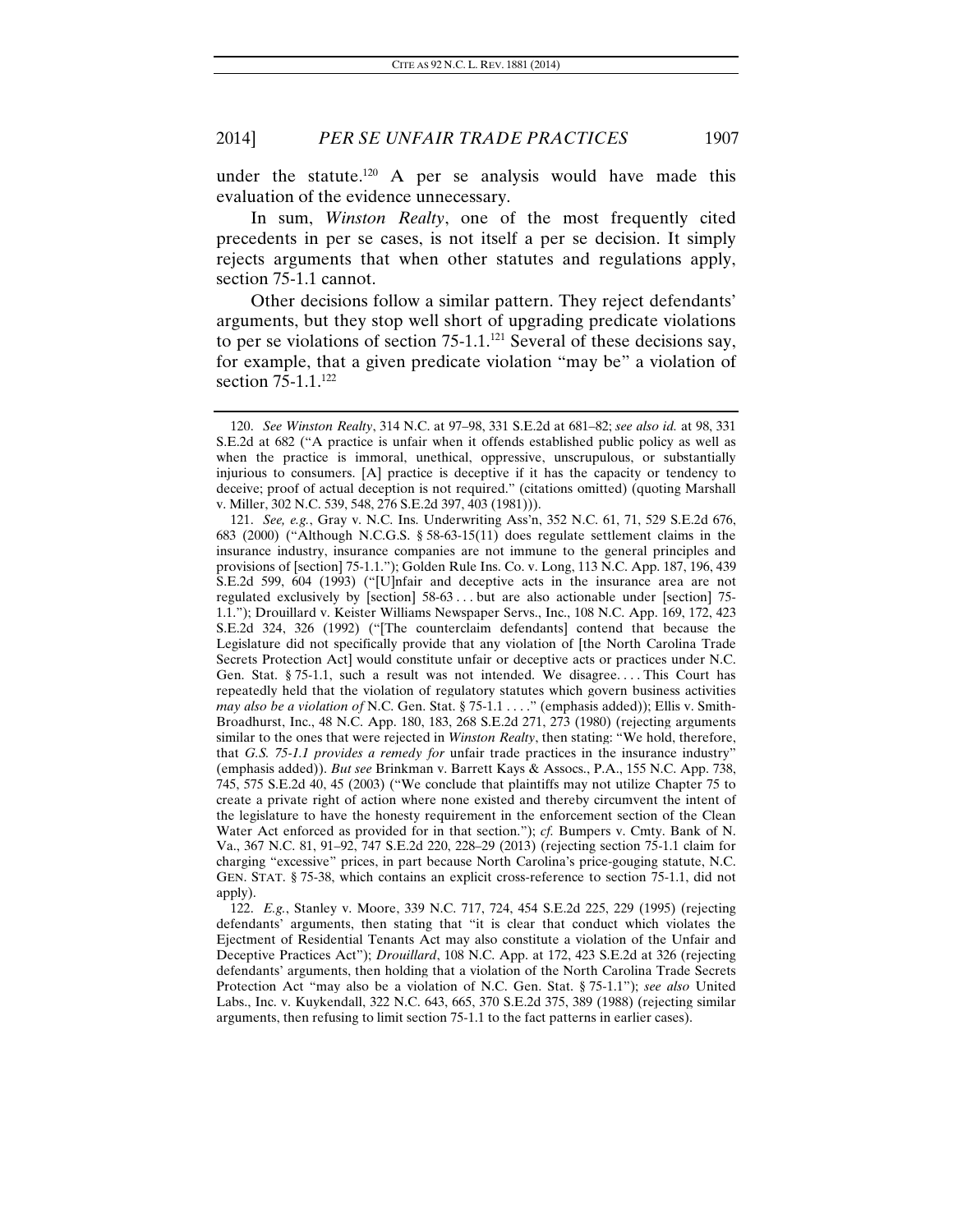In later decisions, however, these limited conclusions have been extended beyond their history as rejections of defendants' arguments. For example, in *Noble v. Hooters of Greenville (NC)*, *LLC*,<sup>123</sup> the North Carolina Court of Appeals cited *Winston Realty* for the following proposition: "North Carolina appellate courts have held that violations of certain regulatory statutes are *per se* violations of [section] 75-1.1."124

Courts have likewise misinterpreted the "may be" decisions. In *Walker*, the Supreme Court of North Carolina emphasized that just because a predicate violation *may* violate section 75-1.1, that possibility does not necessarily establish a per se violation.125 At least two courts, however, have treated the decision that *Walker* cited for this point, *Drouillard v. Keister Williams Newspaper Services, Inc.*,<sup>126</sup> as a basis for finding a per se violation.<sup>127</sup>

These problems arose because in *Winston Realty*, *Drouillard*, and similar decisions, the courts did not clarify which of three possible holdings they were announcing:

The mere fact that a predicate statute or regulation covers certain activities does not bar section 75-1.1 from applying to those activities.

124. *Id.* at 170, 681 S.E.2d at 454. For the same point, the court also cited *Gray*, another non-per-se decision. *See supra* notes 104–11 and accompanying text (explaining *Gray*); *see also infra* notes 172–78 (discussing other decisions that misinterpret *Gray*).

This "may be" reasoning has spread to decisions that do not focus on defendants' arguments. *See, e.g.*, Walker v. Fleetwood Homes of N.C., Inc., 362 N.C. 63, 70, 653 S.E.2d 393, 398 (2007) ("While [a violation of a regulatory statute] *may* offend N.C.G.S. § 75-1.1, the violation does not automatically result in an unfair or deceptive trade practice under that statute."); *In re* Fifth Third Bank, Nat'l Ass'n—Vill. of Penland Litig., 217 N.C. App. 199, 207, 719 S.E.2d 171, 176 (2011) (quoting same sentence from *Walker*, then stating: "For that reason, a violation of a consumer protection statute may, in some instances, constitute a *per se* violation of [section 75-1.1]"); Ausley v. Bishop, 133 N.C. App. 210, 216, 515 S.E.2d 72, 77 (1999) ("[S]lander *per se* may constitute a violation of section 75-1.1.").

 <sup>123. 199</sup> N.C. App. 163, 681 S.E.2d 448 (2009).

<sup>125.</sup> *Walker*, 362 N.C. at 70, 653 S.E.2d at 398.

 <sup>126. 108</sup> N.C. App. at 172, 423 S.E.2d at 326 (rejecting defendants' arguments, then holding that a violation of the North Carolina Trade Secrets Protection Act "may also be a violation of N.C. Gen. Stat. § 75-1.1"); *see also infra* notes 129–36 and accompanying text (further discussing *Drouillard* and its problems).

<sup>127.</sup> *See* Static Control Components, Inc. v. Darkprint Imaging, Inc., 240 F. Supp. 2d 465, 487 (M.D.N.C. 2002) (citing *Drouillard*, 108 N.C. App. at 172, 423 S.E.2d at 326, and then concluding that trade secret misappropriation, with no additional substantive showing, violated section 75-1.1); Kewaunee Sci. Corp. v. Pegram, 130 N.C. App. 576, 581, 502 S.E.2d 417, 420 (1998) (citing *Drouillard*, 108 N.C. App. at 172, 423 S.E.2d at 326, and then concluding, with no additional substantive showing, that a violation of a criminal statute on commercial bribery "should also be considered a violation of G.S. 75-1.1").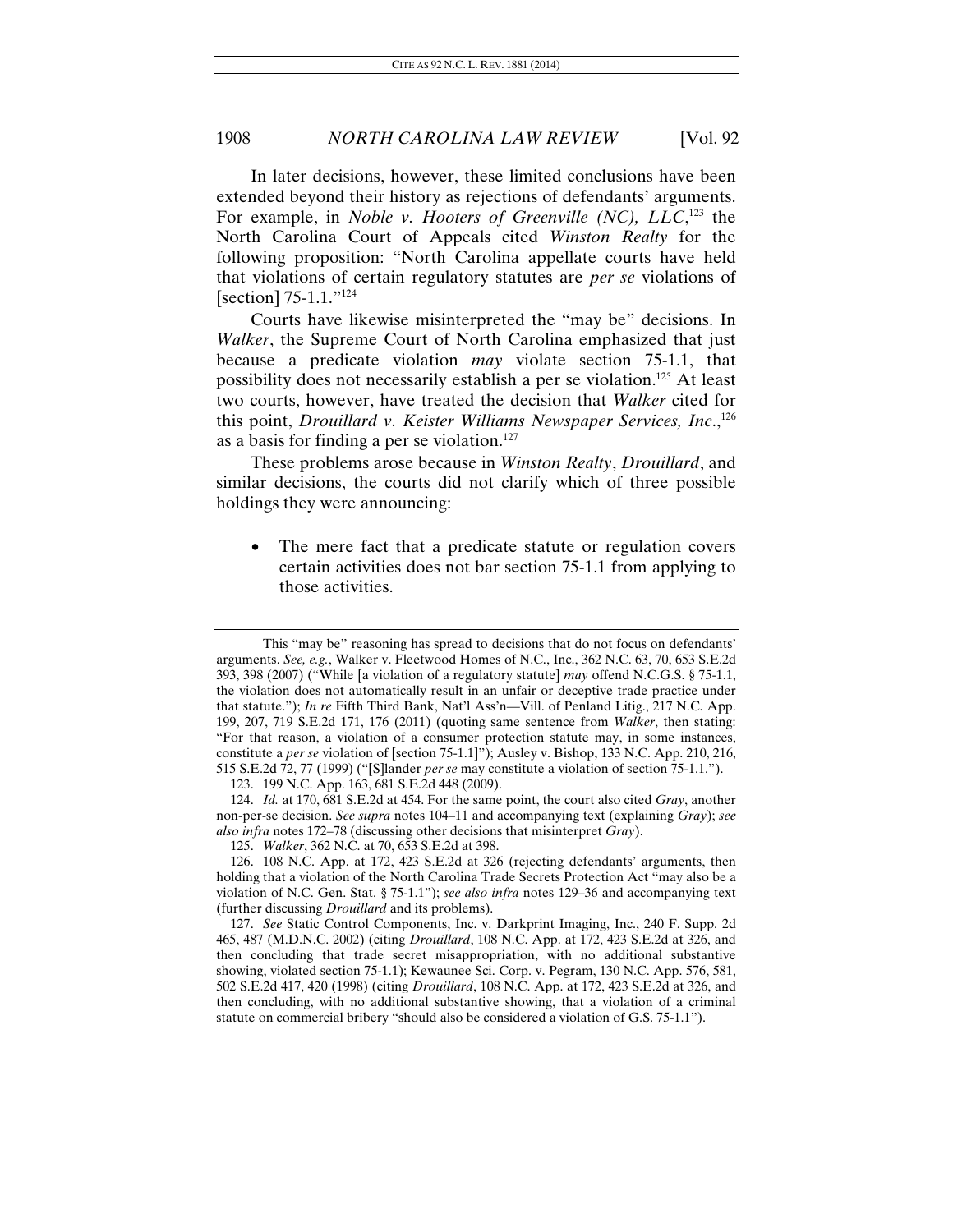- A predicate violation states a per se violation of section 75- 1.1—that is, every instance of that predicate violation satisfies the conduct standard under section 75-1.1.
- The predicate violation falls short of a per se violation of section 75-1.1, but nonetheless promotes a non-per-se violation of section 75-1.1.

Phrases like "may be" could state any one of these propositions. *Winston Realty* and *Drouillard*, however, stand only for the first proposition—a rejection of defendants' arguments.128

As the above decisions illustrate, conclusions like "may be" are so elastic that they cause confusion in later cases.

#### 4. A Per Se Violation if There Is a Non-Per-Se Violation

Finally, North Carolina courts have issued what one might call illusory per se decisions. An illusory per se decision states that a predicate violation is a "per se" violation of section 75-1.1, but only if a conflicting condition is satisfied: that the defendant's acts meet the usual conduct standard under section 75-1.1.

The leading decision of this type is *Drouillard*. 129 In that case, the North Carolina Court of Appeals stated that if a violation of North Carolina's "Trade Secrets Protection Act *satisfies [the usual] three prong test [under section 75-1.1]*, it would be a violation of [section] 75-1.1."130

The court in *Noble*<sup>131</sup> relied on similar reasoning. The court quoted *Drouillard*, then stated: "Plaintiffs have failed to allege actions which constitute the first element of a claim under [section 75- 1.1]: 'an unfair or deceptive act or practice, or an unfair method of competition[.]' Thus, the alleged violation of the statutes and regulations cited by Plaintiffs does not constitute a violation of

<sup>128.</sup> *See supra* notes 112–20, 125 and accompanying text*.* 

 <sup>129. 108</sup> N.C. App. at 169, 423 S.E.2d at 324.

<sup>130.</sup> *Id.* at 172, 423 S.E.2d at 326 (emphasis added); *accord* Awarepoint Corp. v. Noel, No. 11 CVS 19136, 2012 WL 2603309, ¶ 23 (N.C. Bus. Ct. May 14, 2012) (containing similar reasoning).

 <sup>131.</sup> Noble v. Hooters of Greenville (NC), LLC, 199 N.C. App. 163, 681 S.E.2d 448 (2009).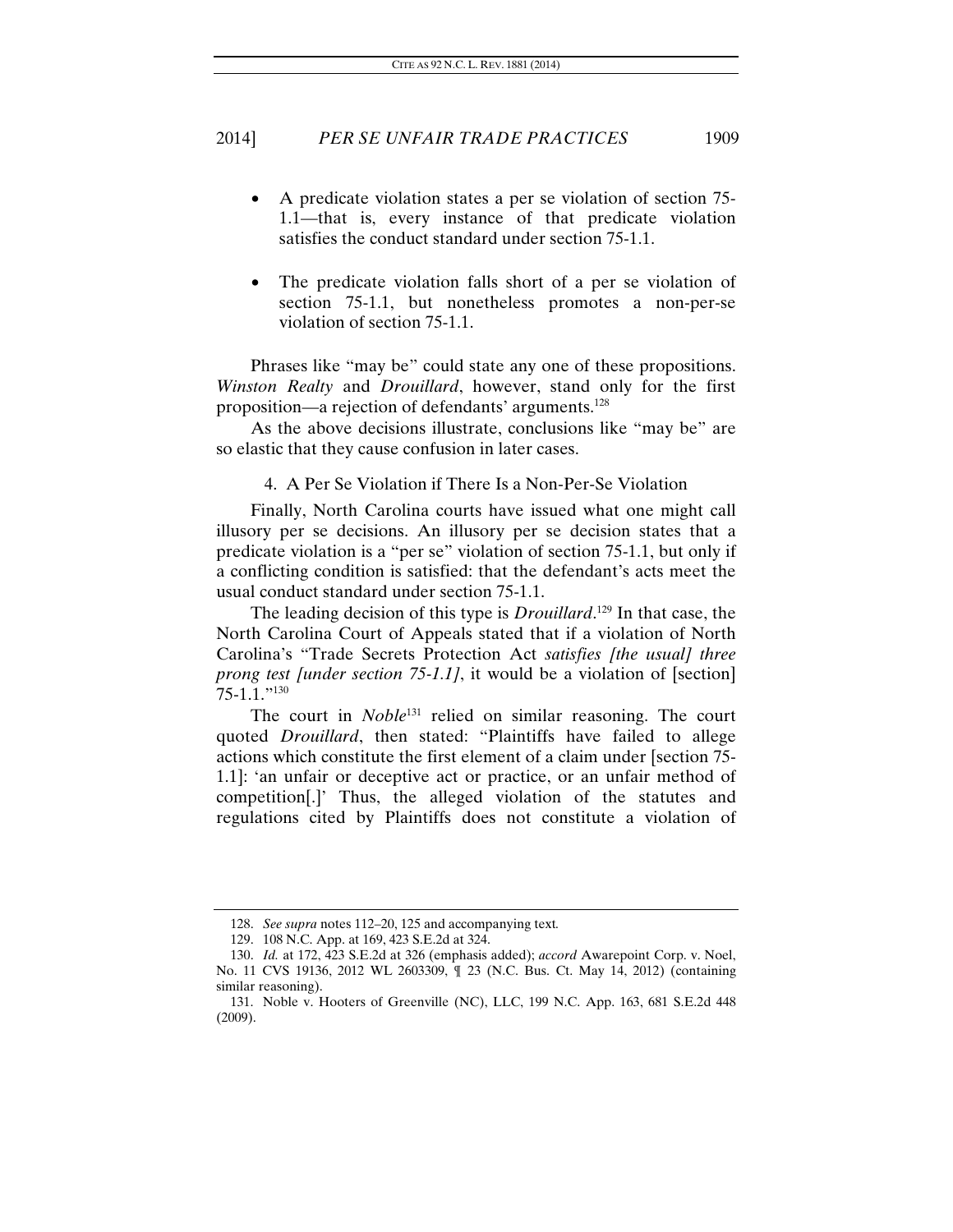[section 75-1.1]."132 This reasoning is a contradiction in terms. If a plaintiff has to satisfy the usual conduct standard under section 75-1.1 in any event,<sup>133</sup> what is the relevance of a predicate violation?<sup>134</sup>

Unsurprisingly, the illusory per se decisions have been interpreted inconsistently in later cases. Some courts have taken *Drouillard* literally and have required plaintiffs to make the same showing that they would have to make in the absence of a predicate violation.135 Other courts, however, have upgraded predicate violations to per se violations of section 75-1.1, citing *Drouillard*—an illusory per se decision—as authority for this upgrading.<sup>136</sup> In short, illusory per se reasoning has produced only confusion.

\* \* \*

As the above subsections suggest, the near relatives of per se violations are little more than coping mechanisms. They relieve courts from choosing between two absolute outcomes: (1) deciding that a predicate violation does nothing to promote a section 75-1.1 violation or (2) deciding that it automatically amounts to a section 75-1.1 violation.

<sup>132.</sup> *Id.* at 171, 681 S.E.2d at 455 (second alteration in original) (citation omitted) (quoting Furr v. Fonville Morisey Realty, Inc., 130 N.C. App. 541, 551, 503 S.E.2d 401, 408 (1998)).

<sup>133.</sup> *See Drouillard*, 108 N.C. App. at 172, 423 S.E.2d at 326.

 <sup>134.</sup> Proving the elements of a predicate violation, after all, will often present daunting challenges of its own. *See, e.g.*, AECOM Tech. Corp. v. Keating, No. 11 CVS 9225, 2012 WL 370296, at \*3–4 (N.C. Bus. Ct. Feb. 6, 2012) (upholding section 75-1.1 claim but rejecting plaintiffs' claim for misappropriation of trade secrets).

<sup>135.</sup> *See, e.g.*, *Awarepoint*, 2012 WL 2603309, ¶¶ 23–24 (citing *Drouillard*, 108 N.C. App. at 172, 423 S.E.2d at 326, but then analyzing the facts of *Awarepoint* in light of nonper-se case law); Sunbelt Rentals, Inc. v. Head & Engquist Equip., L.L.C., No. 00 CVS 10358, 2003 WL 21017456, at \*50–54 (N.C. Bus. Ct. May 2, 2003) (conducting similar, but more extensive, analysis), *aff'd*, 174 N.C. App. 49, 620 S.E.2d 222 (2005).

<sup>136.</sup> *See, e.g.*, Static Control Components, Inc. v. Darkprint Imaging, Inc., 240 F. Supp. 2d 465, 487 (M.D.N.C. 2002) ("The North Carolina Court of Appeals has held that trade secret misappropriation can constitute a violation of § 75-1.1 if it also affects commerce and is the proximate cause of Static Control's actual injury. *See* [*Drouillard*]. . . . Static Control has thus demonstrated a cause of action for unfair or deceptive trade practices."); Kewaunee Sci. Corp. v. Pegram, 130 N.C. App. 576, 581, 503 S.E.2d 417, 420 (1998) (citing *Drouillard*, 108 N.C. App. at 172, 423 S.E.2d at 326, then concluding that a violation of a criminal bribery statute "should also be considered a violation of G.S. 75-1.1 as an unfair and deceptive trade practice"); Sunbelt Rentals, Inc. v. Head & Engquist Equip., L.L.C., No. 00 CVS 10358, 2002 WL 31002955, at \*16–17 (N.C. Bus. Ct. July 10, 2002) (citing generally *Drouillard*, then reasoning that because a claim under North Carolina Trade Secrets Protection Act had survived summary judgment, a section 75-1.1 claim necessarily survived summary judgment as well), *aff'd on other grounds*, 174 N.C. App. 49, 620 S.E.2d 222 (2005).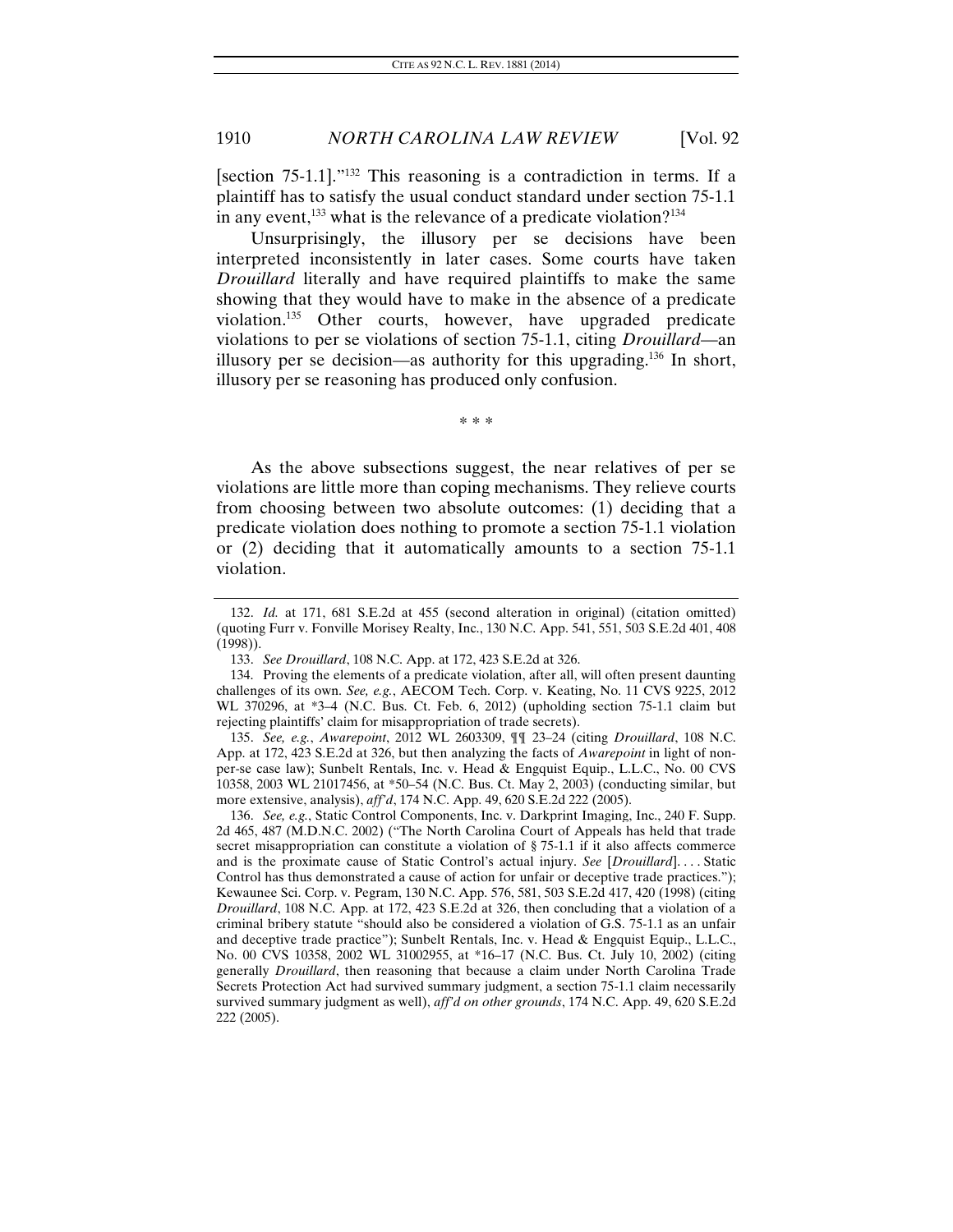This relief comes at a steep price. Opinions that apply the near relatives offer no standards to help a court decide whether the next predicate violation—or, for that matter, the same predicate violation—generates liability under section 75-1.1. This lack of standards makes the outcome of later cases unpredictable to lawyers and clients.137 Unpredictability makes lawsuits under section 75-1.1 last longer and arise more often.<sup>138</sup>

#### *B. Unclear Standards for Selective Upgrading*

Problems with the relationship between predicate violations and section 75-1.1 are not limited to the near-relative theories described above. Similar problems arise when courts consider selective upgrading.139 Only a few North Carolina decisions announce tests to govern this important form of upgrading. As shown below, these tests are ambiguous. Even the clearly defined aspects of these tests, moreover, draw questionable distinctions.

#### 1. Ambiguous Standards

As noted above, the Supreme Court of North Carolina has mentioned two possible circumstances in which it will upgrade a predicate violation to a per se violation of section 75-1.1.140 First, the court has implied that upgrading will occur when a predicate violation states a detailed conduct standard.<sup>141</sup> Second, the court has upgraded predicate violations whose goals overlap with the goals of section 75- 1.1.142

<sup>137.</sup> *See, e.g.*, Neil W. Averitt, *The Elements of a Policy Statement on Section 5*, ANTITRUST SOURCE 1, 15 (Oct. 2013), http://www.americanbar.org/content/dam/aba<br>/publishing/antitrust\_source/oct13\_averitt\_10\_29f.authcheckdam.pdf (discussing the /publishing/antitrust\_source/oct13\_averitt\_10\_29f.authcheckdam.pdf (discussing the importance of predictable standards under section 5 of the FTC Act); *supra* note 21 and accompanying text (explaining the relationship between section 5 and section 75-1.1).

<sup>138.</sup> *See supra* notes 31, 33–34 and accompanying text (discussing the high volume of litigation under section 75-1.1); *see also* Sawchak & Nelson, *supra* note 4, at 2035–36 (discussing how unpredictable standards affect litigation strategy in section 75-1.1 cases).

<sup>139.</sup> *See supra* notes 52–56 and accompanying text (defining and discussing selective upgrading).

<sup>140.</sup> *See supra* notes 52–56 and accompanying text.

<sup>141.</sup> *See, e.g.*, Walker v. Fleetwood Homes of N.C., Inc., 362 N.C. 63, 71, 653 S.E.2d 393, 399 (2007) (noting that a predicate statute that had supported upgrading in an earlier case "defined in detail unfair methods of [settling] claims and unfair and deceptive acts or practices in the insurance industry").

<sup>142.</sup> *See, e.g.*, Pearce v. Am. Defender Life Ins. Co., 316 N.C. 461, 469, 343 S.E.2d 174, 179 (1986) (upgrading a predicate violation because its goal "is to define and prohibit unfair and deceptive trade practices"); *see also In re* Fifth Third Bank, Nat'l Ass'n—Vill. of Penland Litig., 217 N.C. App. 199, 209, 719 S.E.2d 171, 178 (2011) (implying that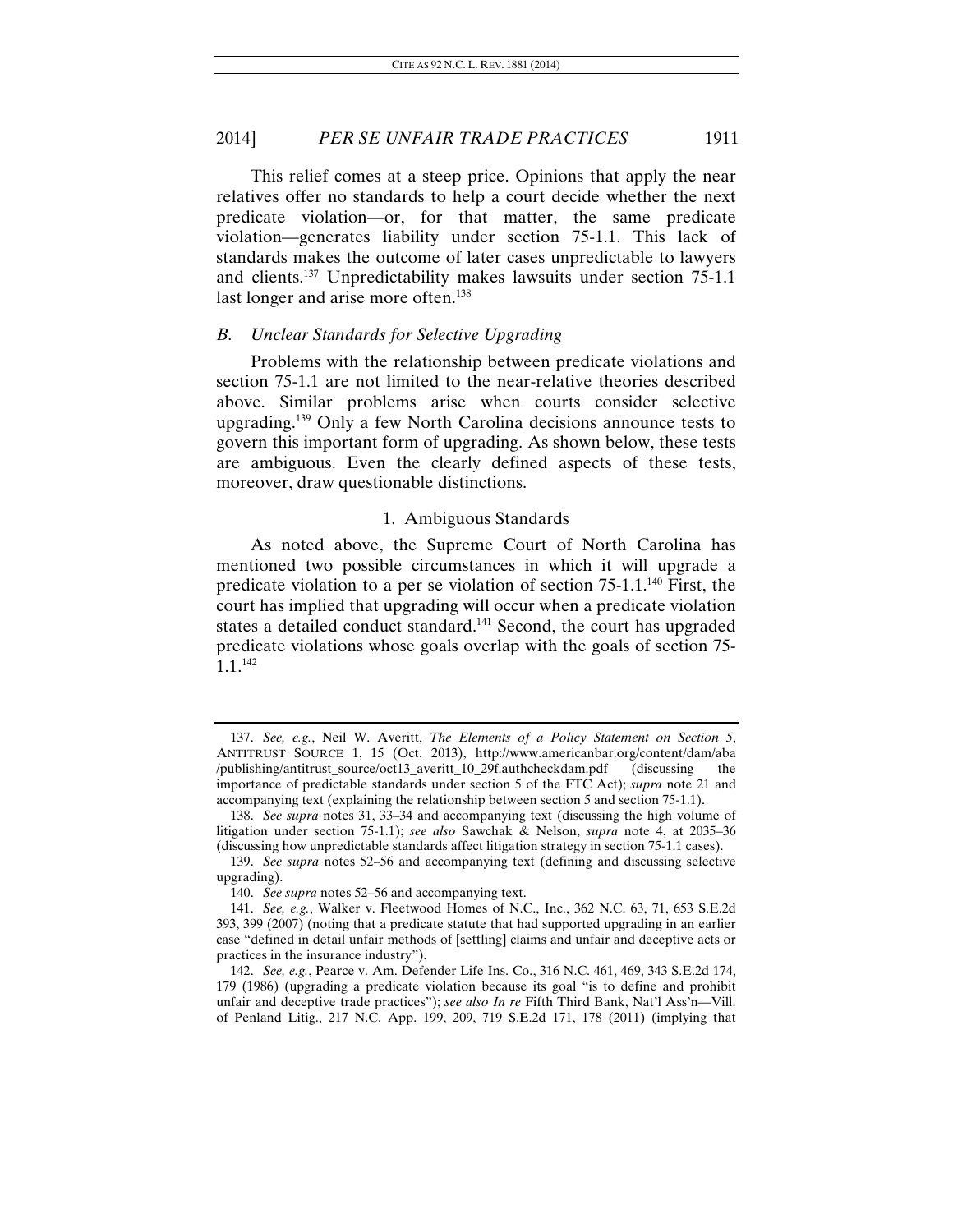These implied standards for upgrading raise unanswered questions. For example, does a predicate violation need to satisfy only one, or both, of the above tests? Recent decisions use ambiguous language on this point.

In *Walker*<sup>143</sup> for instance, the supreme court noted that the statute at issue in *Gray* "defined *in detail* unfair methods of [settling] claims *and unfair and deceptive acts* or practices in the insurance industry, *thereby* establishing the General Assembly's intent to equate a violation of that statute with the more general provision of [section] 75-1.1."<sup>144</sup> Which feature established the General Assembly's intent—the detailed definition, the focus of the predicate statute on unfair and deceptive acts, or both? The unclear antecedent of the word "thereby" in *Walker* leaves this question unanswered.

Likewise, in *Noble*,<sup>145</sup> the court of appeals stated that a per se violation of section 75-1.1 arises when a predicate statute "*specifically* defines . . . conduct *which is unfair or deceptive* within the meaning of [section] 75-1.1."<sup>146</sup> This phrase, too, is ambiguous on whether a specific definition of prohibited conduct in a predicate statute is sufficient, or merely necessary.

To try to resolve these ambiguities, one can analyze the predicate statutes discussed in these opinions. Here, however, this technique does not add much clarity.

The court in *Walker* stated, for example, that a violation of the manufactured-home statutes that underlie the regulations at issue "would not constitute a [section 75-1.1 violation] as a matter of law."<sup>147</sup> Under the standards discussed above, this conclusion is surprising. The manufactured-home statutes allow a regulatory

violations of banking laws could support a per se violation of section 75-1.1 because the banking laws are "intended to further the public interest").

 <sup>143. 362</sup> N.C. at 71, 653 S.E.2d at 399.

<sup>144.</sup> *Id.* (emphasis added).

 <sup>145.</sup> Noble v. Hooters of Greenville (NC), LLC, 199 N.C. App. 163, 681 S.E.2d 448 (2009).

<sup>146.</sup> *Id.* at 170, 681 S.E.2d at 454 (emphasis added). The court applied the same standard when it rejected upgrading because the predicate statutes at issue "do not specifically define and proscribe unfair or deceptive conduct within the meaning of N.C. Gen. Stat. § 75-1.1." *Id.* at 171, 681 S.E.2d at 455; *cf.* Trimark Foodcraft, Inc. v. Leger, No. COA13-923, 2014 WL 2781761, at \*3–4 (N.C. Ct. App. June 17, 2014) (unpublished) (opining that N.C. GEN. STAT. § 44A-24 meets this standard, but holding that the defendant's conduct did not violate section 44A-24).

<sup>147.</sup> *Walker*, 362 N.C. at 71, 653 S.E.2d at 399.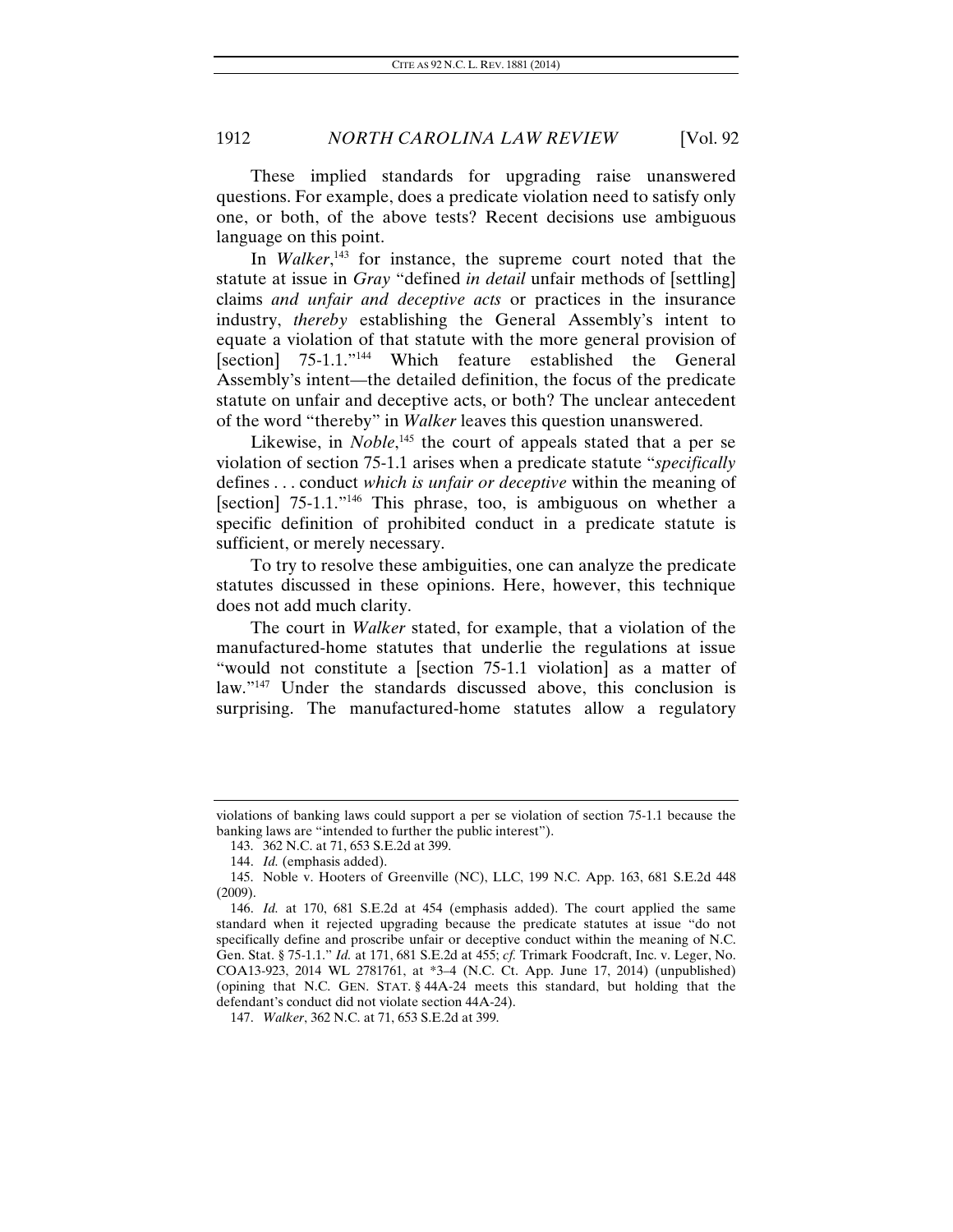agency to issue sanctions when a dealer "commit[s] unfair or deceptive acts or practices."148

The discussion of predicate statutes in *Noble* is equally surprising. As one example of a per se violation, the *Noble* court cited N.C. Gen. Stat. § 95-47.6, the statute at issue in *Winston Realty*.<sup>149</sup> That statute states only that "[a] private personnel service shall not engage in" twelve listed acts.150 The listed acts do not expressly include unfair or deceptive conduct.<sup>151</sup>

According to *Walker* and *Noble*, then, a predicate statute that penalizes unfair or deceptive acts—in those terms—in the sale of a consumer product does not support a per se violation of section 75- 1.1, but a predicate statute that involves a business service, and that does not literally refer to unfair or deceptive acts, does support a per se violation. These counterintuitive conclusions offer little guidance to a court that must decide whether a different predicate violation states a per se violation of section 75-1.1.

The situation does not improve if one focuses on the language in *Walker* and *Noble* that mentions the degree of specificity or detail in predicate statutes.152 Neither of those decisions, nor any later one, announces any standards for the level of specificity required. Indeed, the courts in *Walker* and *Noble* did not analyze the level of specificity of the predicate statutes they cited.153

Finally, identifying the courts' conclusions on these issues requires a reader to draw inferences from the statutes cited in the

150. N.C. GEN. STAT. § 95-47.6.

151. *See id.* A separate section of the statute, however, does direct the commissioner of labor to deny a license to a placement service whose principals have engaged in "deceptive or unfair practices in the conduct of business." *Id.* § 95-47.2(d)(3)(b)(4).

 <sup>148.</sup> N.C. GEN. STAT. § 143-143.13(a)(7) (2013). These statutes, moreover, were enacted for the express purpose of protecting consumers. *See id.* § 143-143.8 (noting the "legislative intent to promote the general welfare and safety of manufactured home residents in North Carolina"). Given the overt focus of these statutes on consumer protection, one can disagree with a leading commentator's statement that "the manufactured housing regulations at issue in *Walker* were not based upon statutes which in and of themselves described violations of § 75-1.1." ALLEN, *supra* note 1, § 9.04, at 9-34 to -36; *see also id.* ("[T]he result [in *Walker*] could be different if the regulation(s) at issue in a case have been promulgated pursuant to statutory authority that adequately proscribes unfair or deceptive practices by licensees.").

<sup>149.</sup> *Noble*, 199 N.C. App. at 170 n.3, 681 S.E.2d at 454 n.3; *see* Winston Realty Co. v. G.H.G., Inc., 314 N.C. 90, 98–99, 313 S.E.2d 677, 681–82 (1985). The court's citation of *Winston Realty* is surprising as well, because *Winston Realty* does not apply per se analysis. *See supra* notes 112–20 and accompanying text.

<sup>152.</sup> *See Walker*, 362 N.C. at 71, 653 S.E.2d at 399; *Noble*, 199 N.C. App. at 170–71, 681 S.E.2d at 454–55.

<sup>153.</sup> *See Walker*, 362 N.C. at 71, 653 S.E.2d at 399; *Noble*, 199 N.C. App. at 171, 681 S.E.2d at 455.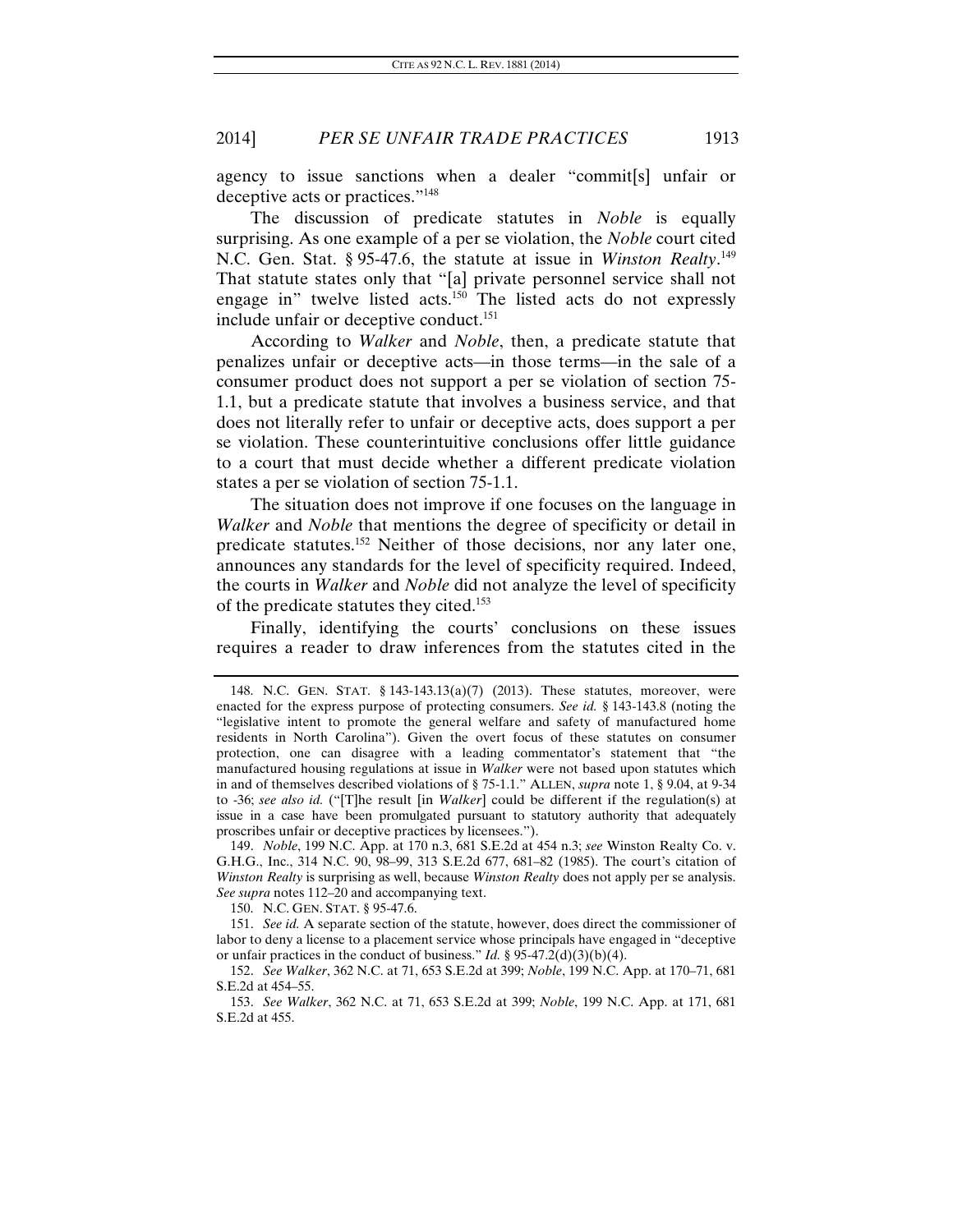opinions. The opinions themselves do not expressly analyze the statutes or otherwise announce standards for upgrading.

In sum, the current standards for selective upgrading in North Carolina are ambiguous. The case law to date leaves many of these ambiguities unresolved.

#### 2. Questionable Distinctions

To be sure, not every aspect of the standards for selective upgrading is ambiguous. Even the clearly stated reasoning, however, rests on questionable distinctions.

For example, *Walker* holds directly that a violation of a regulation issued by a licensing agency does not state a per se violation of section  $75{\text -}1.1$ <sup>154</sup> To explain this conclusion, the supreme court implied that licensing regulations are less fit for upgrading than the insurance statute in *Gray* was.155 On closer review, however, these predicate violations seem parallel. Under both the statutes in *Gray* and the regulations in *Walker*, state officials can use administrative proceedings as an enforcement method.156 Also, one of the statutes that underlies the regulations in *Walker* allows a state agency to deny a license when an applicant has used "unfair methods of competition or [has] committ[ed] unfair or deceptive acts or practices."157

To defend the holding in *Walker*, one might argue that a predicate statute reflects a legislative decision to condemn certain types of conduct, whereas a regulation is produced by unelected decision-makers.<sup>158</sup> This distinction between statutes and regulations,

158. *See, e.g.*, David Arkush, *Democracy and Administrative Legitimacy*, 47 WAKE FOREST L. REV. 611, 611–12 (2012) ("Agency officials write laws of general applicability but lack the political accountability of elected legislators. . . . At the same time, the

<sup>154.</sup> *Walker*, 362 N.C. at 64, 70–71, 653 S.E.2d at 395, 398–99; *see supra* notes 70–78 and accompanying text (analyzing *Walker*).

<sup>155.</sup> *See Walker*, 362 N.C. at 70–71, 653 S.E.2d at 398–99; Gray v. N.C. Ins. Underwriting Ass'n, 352 N.C. 61, 71, 529 S.E.2d 676, 683 (2000). This discussion in *Walker* implies that *Gray* is a per se decision. As shown above, that implication is mistaken. *See supra* notes 103–11 and accompanying text.

<sup>156.</sup> *Compare* N.C. GEN. STAT. §§ 58-63-20 to -50 (providing administrative remedies for the statutes in *Gray*), *with id.* § 143-143.13(a), (c) (providing administrative remedies for the statutes and rules in *Walker*).

<sup>157.</sup> *Id.* § 143-143.13(a)(7).

*Ken-Mar Finance v. Harvey*, 90 N.C. App. 362, 368 S.E.2d 646 (1988), is perplexing for similar reasons. The court of appeals stated in dicta that a violation of the FTC's Credit Practices Rule, 16 C.F.R. § 444.2(a)(4) (2013), "would not . . . constitute a *per se* violation of G.S. 75-1.1." *Ken-Mar*, 90 N.C. App. at 367, 368 S.E.2d at 650. Like the regulation at issue in *Walker*, however, the regulation in *Ken-Mar* states that particular practices are unfair and deceptive. *See* 16 C.F.R. § 444.2(a)(4).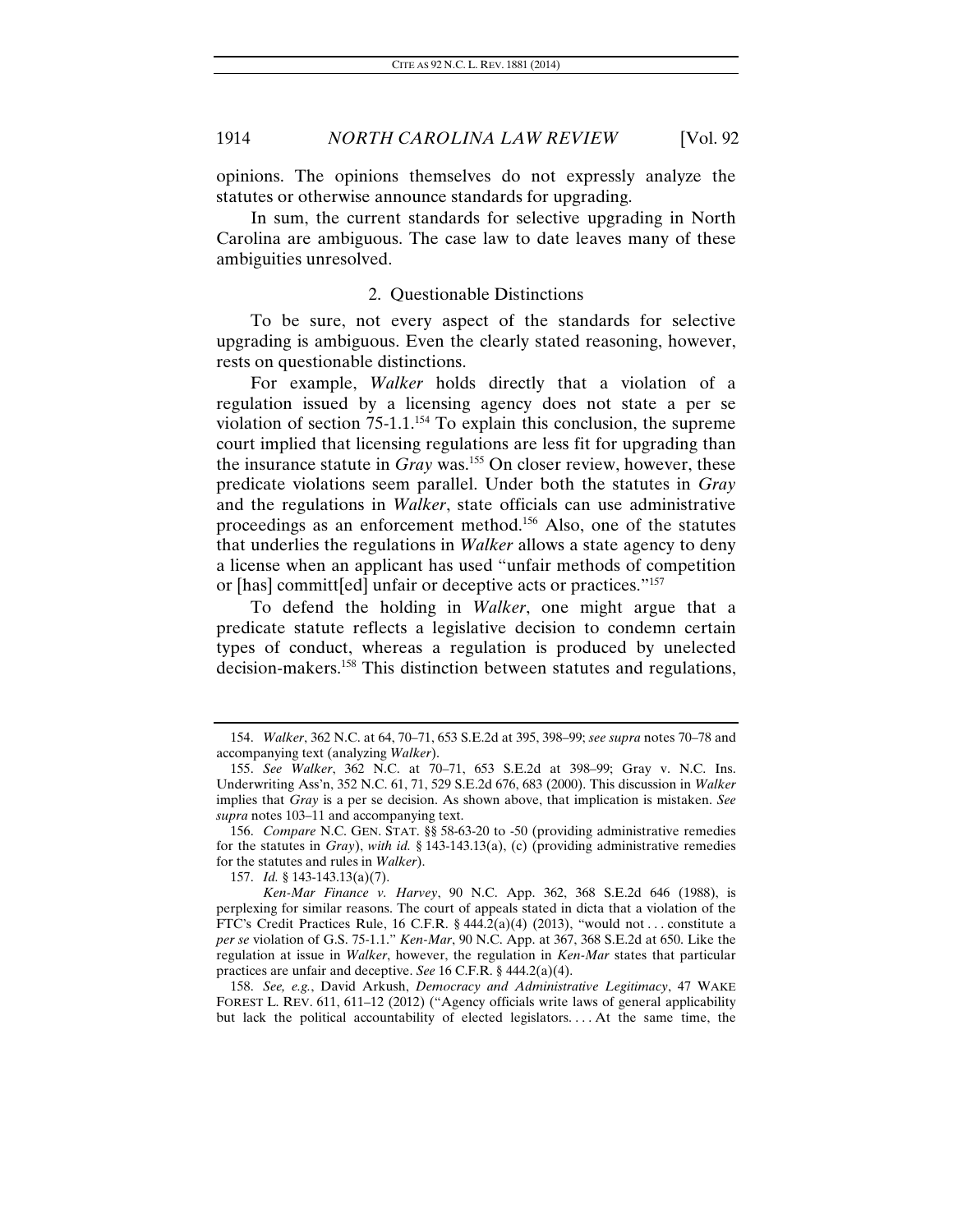however, played no stated role in the *Walker* opinion.<sup>159</sup> Indeed, the supreme court implicitly rejected this distinction when it disapproved a per se violation based on the statutes at issue.<sup>160</sup> As these points show, the holding in *Walker* rests on a questionable distinction between licensing regulations and other predicate violations.

Other decisions on selective upgrading are likewise questionable. The case law on upgrading of intentional torts, in particular, is a thicket of inconsistent outcomes.161 Some intentional torts, such as defamation, state per se violations of section  $75{\text -}1.1$ ;<sup>162</sup> others, such as conversion, do not.163 The decisions in this area do not acknowledge these varying outcomes, let alone explain them.

As these examples show, the selective-upgrading opinions contain ambiguous standards and unconvincing applications of those standards.

#### *C. The Ambiguity of "as a Matter of Law"*

The phrase "as a matter of law" has further tangled the relationship between predicate violations and section 75-1.1. In the context of section 75-1.1, this phrase has two meanings, only one of which denotes a per se violation. This dual meaning of "as a matter of law," combined with the frequent use of the phrase in decisions under section 75-1.1, has led courts to misinterpret non-per-se decisions as per se decisions.

#### 1. The Two Meanings of "as a Matter of Law" in This Context

In decisions on section 75-1.1, courts use the phrase "as a matter of law" to convey two different points.

First, courts sometimes use this phrase to report that they are upgrading a predicate violation to a per se violation of section 75-1.1. For example, the North Carolina Court of Appeals used "as a matter

administrative process is often inaccessible to the public, . . . and the public lacks tools to assess adequately the quality of regulatory policies and outcomes.").

<sup>159.</sup> *See Walker*, 362 N.C. at 70–71, 653 S.E.2d at 398–99. Indeed, a leading commentator has argued that "[*Walker*] did not necessarily remove all regulatory violations from the list of per se unfair or deceptive business practices." ALLEN, *supra* note 1, § 9.04, at 9-35.

<sup>160.</sup> *See Walker*, 362 N.C. at 71, 653 S.E.2d at 399; *see also supra* notes 70–78 and accompanying text (analyzing this aspect of *Walker*).

<sup>161.</sup> *See generally* ALLEN, *supra* note 1, § 19.02[3], at 19-11 to -19 (discussing the relationship between several intentional torts and section 75-1.1).

<sup>162.</sup> *See, e.g.*, Exclaim Mktg., LLC v. DIRECTV, Inc., No. 5:11-CV-684-FL, 2012 WL 3023429, at \*9 (E.D.N.C. July 24, 2012).

<sup>163.</sup> *See, e.g.*, Hancock v. Renshaw, 421 B.R. 738, 744 (M.D.N.C. 2009).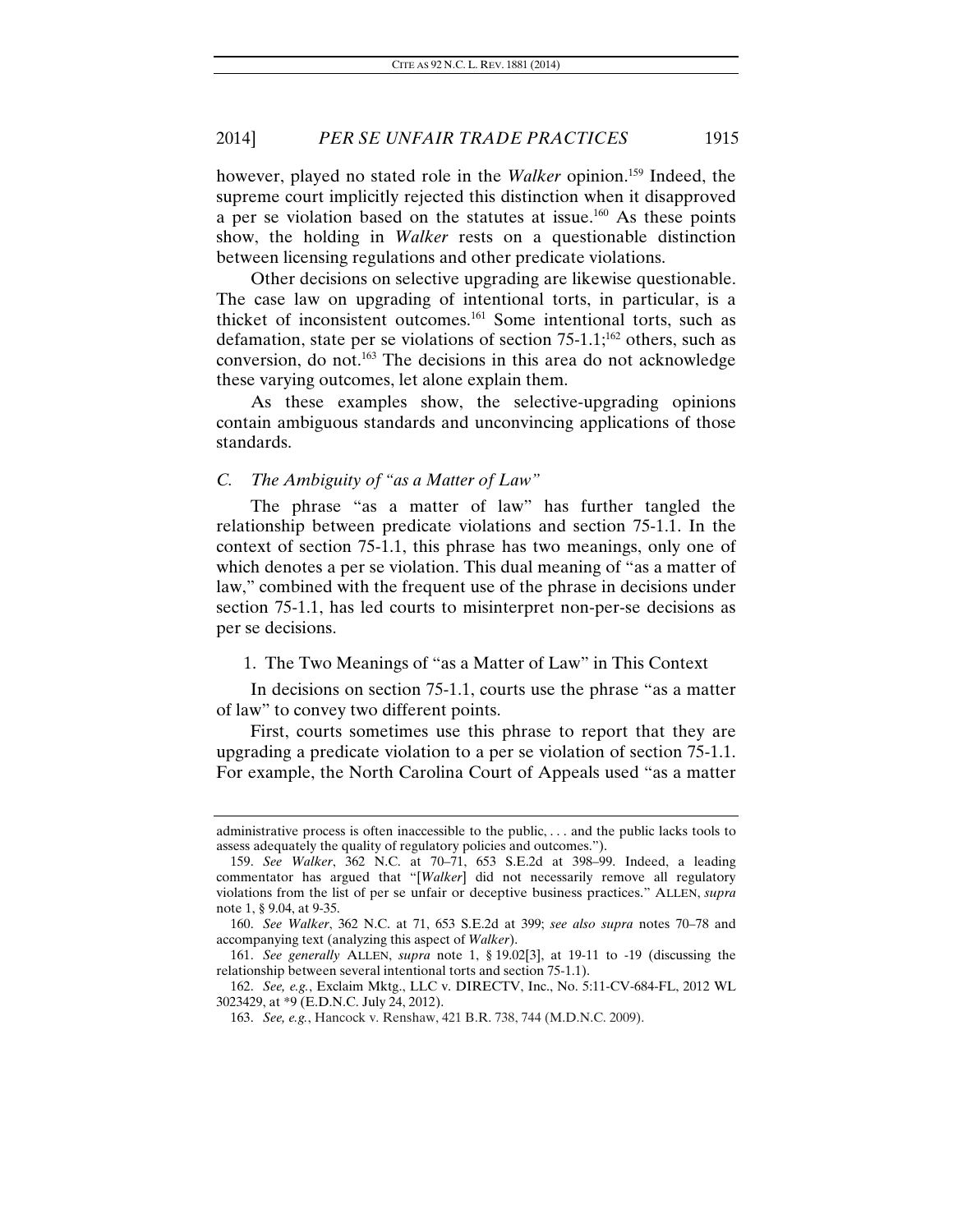of law" with this meaning in *State ex rel. Edmisten v. Zim Chemical Co.*164 The defendant in *Zim* violated a statute that prohibited the misbranding of antifreeze.165 The court wrote: "[T]he failure to label the drums [of antifreeze] properly is statutorily deemed to be a misbranding, which we in turn declare to be deceptive *as a matter of law*."166 The court did not analyze the usual conduct standard for deception under section 75-1.1; instead, it simply upgraded the violation of the misbranding statute to a per se violation of section 75- 1.1. It used the phrase "as a matter of law" to state this conclusion.<sup>167</sup>

Second, and in contrast, courts often use "as a matter of law" to state that the presence or absence of a section 75-1.1 violation is a question of law for the court, rather than a jury question.<sup>168</sup> Country *Club of Johnston County v. United States Fidelity & Guaranty Co.*<sup>169</sup> illustrates this use of the phrase. The court of appeals stated: "[T]he trial court determined, *as a matter of law*, that [the defendant's] *acts* constituted a violation of [section]  $75{\text -}1.1$ ."<sup>170</sup> Here, "as a matter of law" described the trial court's decision-making process, not the

 167. For further examples of this pattern, see, for example, ABT Bldg. Prods. Corp. v. Nat'l Union Fire Ins. Co. of Pittsburgh, 472 F.3d 99, 125 (4th Cir. 2006) (stating that a violation of section  $58-63-15(11)(f)$  constitutes a violation of section  $75-1.1$  "as a matter of law" because such a violation is "inherently unfair"); Westchester Fire Ins. Co. v. Johnson, 5 F. App'x 111, 115 (4th Cir. 2001) ("[C]onduct that violates § 58-63-15(11)(f) constitutes a violation of § 75-1.1 as a matter of law.").

 168. When courts use the phrase "as a matter of law" with this meaning, they often cite the seminal case on judges' and juries' roles under section 75-1.1: *Hardy v. Toler*, 288 N.C. 303, 218 S.E.2d 342 (1975). *See, e.g.*, Atl. Purchasers, Inc. v. Aircraft Sales, Inc., 705 F.2d 712, 715 (4th Cir. 1983); United Roasters, Inc. v. Colgate-Palmolive Co., 485 F. Supp. 1049, 1058–59 (E.D.N.C. 1980), *aff'd*, 649 F.2d 985 (4th Cir. 1981); Ford v. All-Dry of the Carolinas, Inc., No. COA10-931, 2011 WL 1483726, at \*3 (N.C. Ct. App. Apr. 19, 2011) (unpublished).

 In *Hardy*, the Supreme Court of North Carolina held: "Ordinarily it would be for the jury to determine the facts, and based on the jury's finding, the court would then determine, as a matter of law, whether the defendant engaged in unfair or deceptive acts or practices in the conduct of trade or commerce." 288 N.C. at 310, 218 S.E.2d at 346–47.

 Although *Hardy* largely uses the phrase "as a matter of law" to describe judges' role under section 75-1.1, it also uses that phrase to express a per se violation. *See id.* at 311, 218 S.E.2d at 347. The fact that even this seminal opinion uses "as a matter of law" with two meanings highlights the ambiguity of this phrase.

169. 150 N.C. App. 231, 563 S.E.2d 269 (2002).

170. *Id.* at 246, 563 S.E.2d at 279 (emphasis added). To reinforce this meaning, the court of appeals stated: "[T]he determination of whether an act or practice is an unfair or deceptive practice that violates N.C. Gen. Stat. § 75-1.1 is a question of law for the court . . . ." *Id.* (citing Gray v. N.C. Ins. Underwriting Ass'n, 352 N.C. 61, 68, 529 S.E.2d 676, 681 (2000)).

 <sup>164. 45</sup> N.C. App. 604, 263 S.E.2d 849 (1980).

<sup>165.</sup> *See id.* at 606–07, 263 S.E.2d at 851. The misbranding statute in *Zim*, N.C. GEN. STAT. § 106-571 (1974), is now codified at N.C. GEN. STAT. § 106-579.6 (2013).

<sup>166.</sup> *Zim*, 45 N.C. App. at 608, 263 S.E.2d at 852 (emphasis added).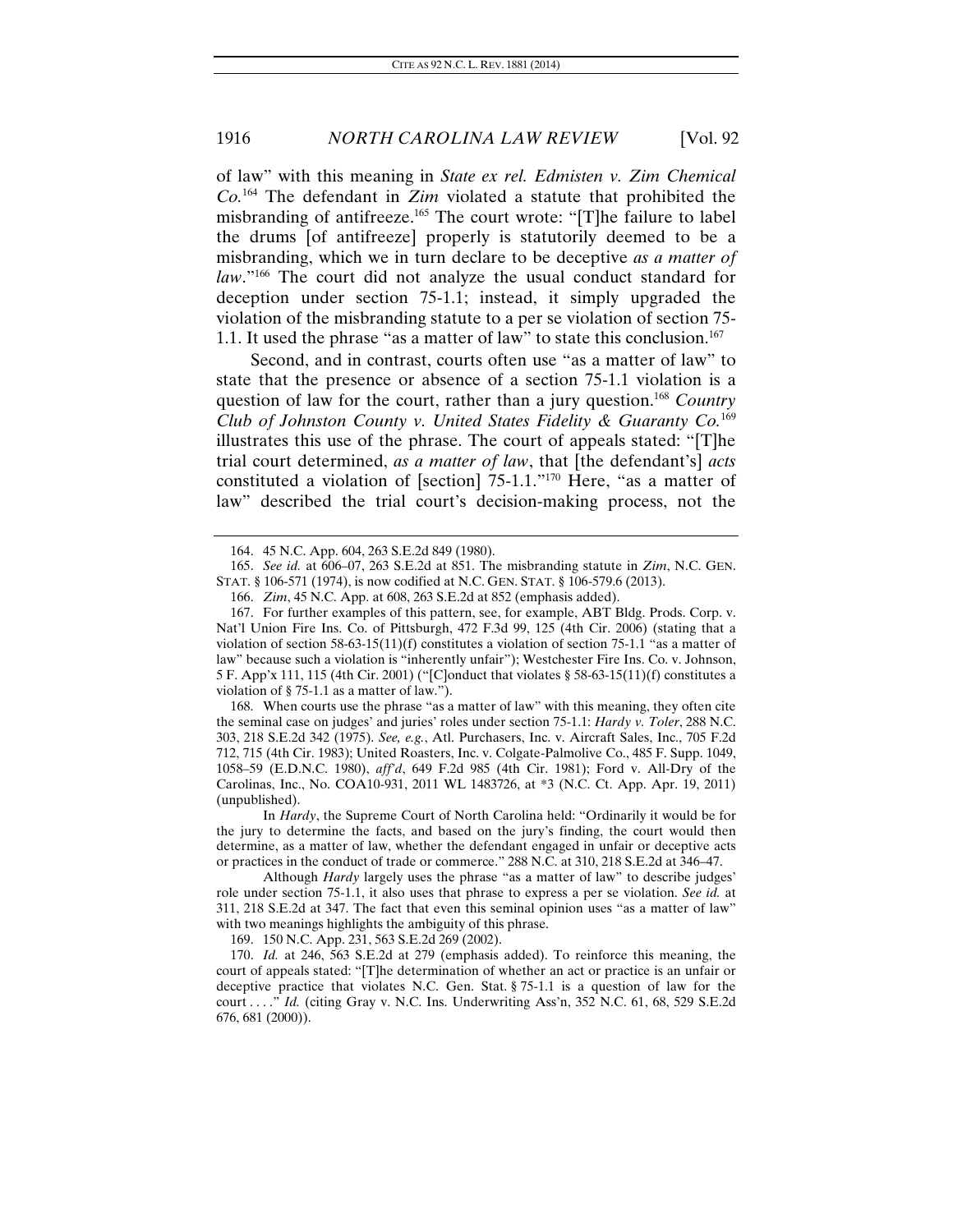dispositive significance of a predicate violation. In fact, a key issue in the case was whether the *absence* of a predicate violation barred liability under section  $75-1.1$ <sup>171</sup>

In sum, although the phrase "as a matter of law" can report a per se violation of section 75-1.1, it can also just summarize the role of judges in litigation under the statute.

2. Slippage in the Meaning of "as a Matter of Law"

Unsurprisingly, courts' use of the phrase "as a matter of law" to mean two different things has caused confusion in decisions under section 75-1.1.

The most notable instances of this confusion involve *Gray v. North Carolina Insurance Underwriting Ass'n*. 172 As shown above, *Gray* does not apply per se analysis.<sup>173</sup> Nevertheless, several courts have cited *Gray* to support per se holdings in later cases.<sup>174</sup>

A recent federal decision illustrates this type of error. In *Guessford v. Pennsylvania National Mutual Casualty Insurance Co.*, 175 the court used the "as a matter of law" language in *Gray* to support a per se violation of section 75-1.1.176 Citing *Gray*, the *Guessford* court stated: "[I]f Plaintiff can prove that Defendant acted in a way that violated [section] 58-63-15(11) . . . then Plaintiff *will be able to establish his [section 75-1.1] claim* . . . ."177 This per se reasoning is a long distance from *Gray* itself, a non-per-se decision in which the court used "as a matter of law" to describe the judge's role in a section  $75-1.1$  case.<sup>178</sup>

178. *See Gray*, 352 N.C. at 71, 529 S.E.2d at 683; *see also supra* notes 103–11 and accompanying text (explaining the reasoning in *Gray*).

 For similar misreadings of *Gray*, see, for example, ABT Bldg. Prods. Corp. v. Nat'l Union Fire Ins. Co. of Pittsburgh, 472 F.3d 99, 125 (4th Cir. 2006) ("In North Carolina, a violation of section  $58-63-15(11)(f)$ ... constitutes an unfair or deceptive trade practice under [section 75-1.1], as a matter of law. . . . Because the evidence supports the jury's finding that National Union engaged in conduct violating section 58-63-

<sup>171.</sup> *See id.* at 243–44, 563 S.E.2d at 277–78 (analyzing this question and answering it in the negative).

 <sup>172. 352</sup> N.C. 61, 529 S.E.2d 676 (2000).

<sup>173.</sup> *See id.* at 67, 529 S.E.2d at 680; *supra* notes 103–11 and accompanying text.

<sup>174.</sup> *See infra* notes 175–78 and accompanying text.

 <sup>175. 983</sup> F. Supp. 2d 652 (M.D.N.C. 2013).

<sup>176.</sup> *Id.* at 660.

<sup>177.</sup> *Id.* (emphasis added) (citing *Gray*, 352 N.C. at 74–75, 529 S.E.2d at 684–85). The court also misread *Country Club* as a per se decision. *See id.* As noted above, *Country Club* did not involve a predicate violation at all, so it could not involve upgrading a predicate violation to a violation of section 75-1.1. *See* Country Club of Johnston Cnty. v. U.S. Fid. & Guar. Co., 150 N.C. App. 231, 243–44, 563 S.E.2d 269, 277–78 (2002); *supra* notes 169–71 and accompanying text.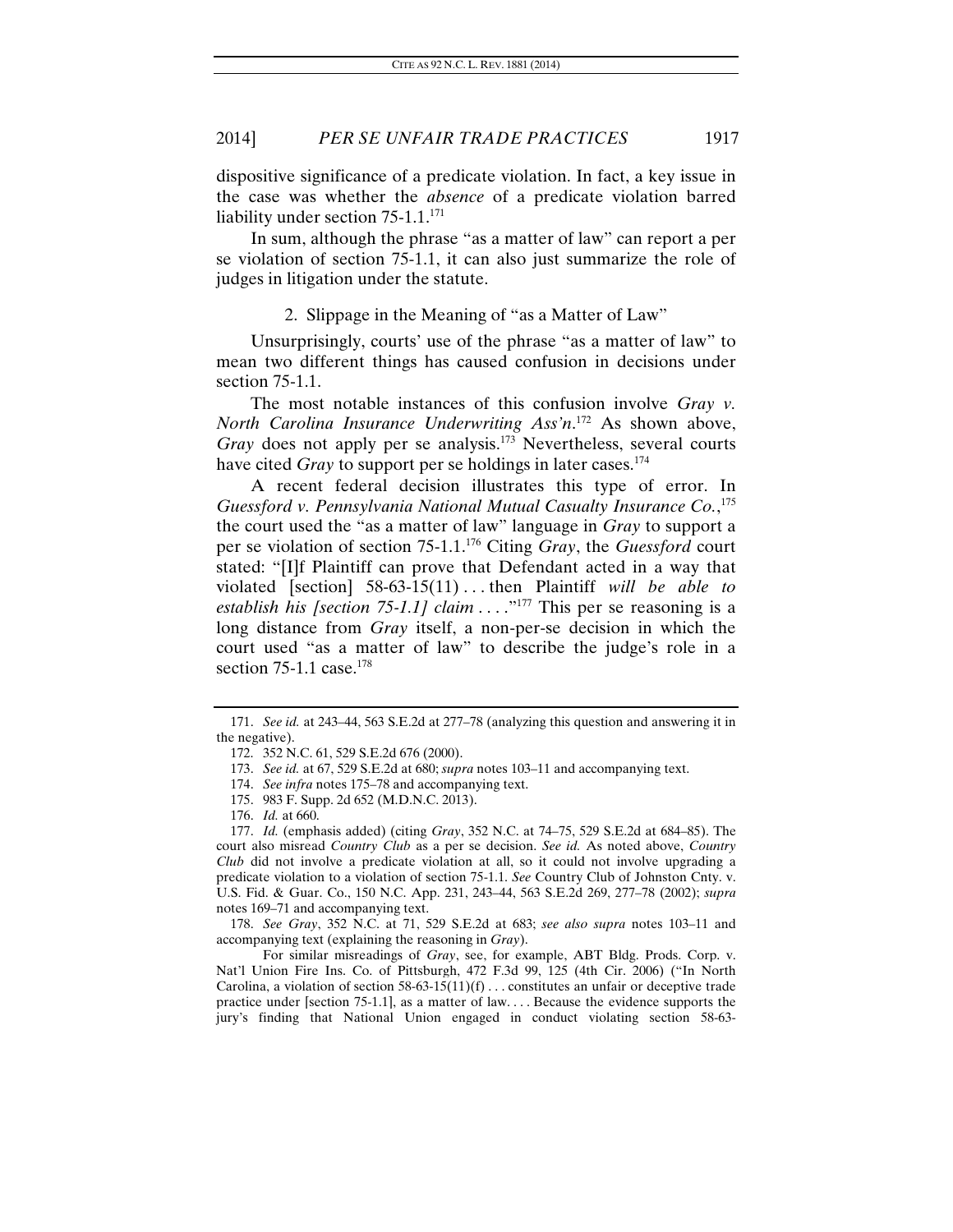*Winston Realty*, 179 likewise, has been misread as a per se case because it uses the phrase "as a matter of law." The court in *Winston Realty* reviewed the evidence and applied the usual conduct standard under section  $75{\text -}1.1$ —steps that a per se analysis would not involve.<sup>180</sup> In *Noble*,<sup>181</sup> however, the North Carolina Court of Appeals cited *Winston Realty* for the following proposition: "[V]iolations of certain regulatory statutes are *per se* violations of [section] 75-1.1."182 Even more recently, in *Weber, Hodges* & *Godwin*, 183 the court of appeals cited *Winston Realty* for the proposition that "[v]iolations of regulatory statutes can constitute *per se* unfair acts" that violate section  $75{\text -}1.1$ <sup>184</sup>. In both decisions, the court of appeals recounted the passage in *Winston Realty* that uses the phrase "as a matter of law."185

As these cases illustrate, the ambiguous phrase "as a matter of law" has compounded the problems with per se theories and related theories under section 75-1.1.

#### IV. REFINING PER SE THEORIES UNDER SECTION 75-1.1

As part III of this Article shows, the standards for per se violations and similar violations of section 75-1.1 are in disarray. This part IV proposes three solutions to these problems. Section  $IV(A)$ lays out two relatively simple solutions. Section IV(B) lays out a third, more ambitious, one. As shown below, the North Carolina courts can and should adopt all three solutions.

 $15(11)(f) \ldots$  and because such a violation is 'inherently unfair' and a violation of [section 75-1.1], the district court's ruling that National Union violated [section 75-1.1] was not erroneous." (citing *Gray*, 352 N.C. at 70, 529 S.E.2d at 683)); Walker v. Fleetwood Homes of N.C., Inc., 362 N.C. 63, 70–71, 653 S.E.2d 393, 398–99 (2007) (noting that "this Court has previously held that violations of some statutes, such as those concerning the insurance industry, can constitute unfair and deceptive trade practices as a matter of law" (citing *Gray*, 352 N.C. at 71, 529 S.E.2d at 683), then stating that in *Gray* the court had discerned "the General Assembly's intent to *equate* a violation of [a predicate] statute with the more general provision of § 75-1.1" (emphasis added)); Noble v. Hooters of Greenville (NC), LLC, 199 N.C. App. 163, 170, 681 S.E.2d 448, 454 (2009) (citing *Gray*, 352 N.C. at 71, 529 S.E.2d at 683, for the proposition that "North Carolina appellate courts have held that violations of certain regulatory statutes are *per se* violations of N.C. Gen. Stat. § 75-1.1").

 <sup>179.</sup> Winston Realty Co. v. G.H.G., Inc., 314 N.C. 90, 97, 331 S.E.2d 677, 681 (1985).

<sup>180.</sup> *See id.* at 97–98, 331 S.E.2d at 681–82; *supra* note 120 and accompanying text.

 <sup>181.</sup> Noble v. Hooters of Greenville (NC), LLC, 199 N.C. App. 163, 681 S.E.2d 448 (2009).

<sup>182.</sup> *Id.* at 170, 681 S.E.2d at 454. The court cited *Gray* for the same proposition. *Id.*

 <sup>183.</sup> Weber Hodges & Godwin Commercial Real Estate Servs., LLC v. Hartley, No. COA13-207, 2013 WL 4716368 (N.C. Ct. App. Sept. 3, 2013) (unpublished).

<sup>184.</sup> *Id.* at \*4.

<sup>185.</sup> *See id.* (quoting *Winston Realty*, 314 N.C. at 98–99, 331 S.E.2d at 677); *Noble*, 199 N.C. App. at 170, 681 S.E.2d at 454 (paraphrasing *Winston Realty*).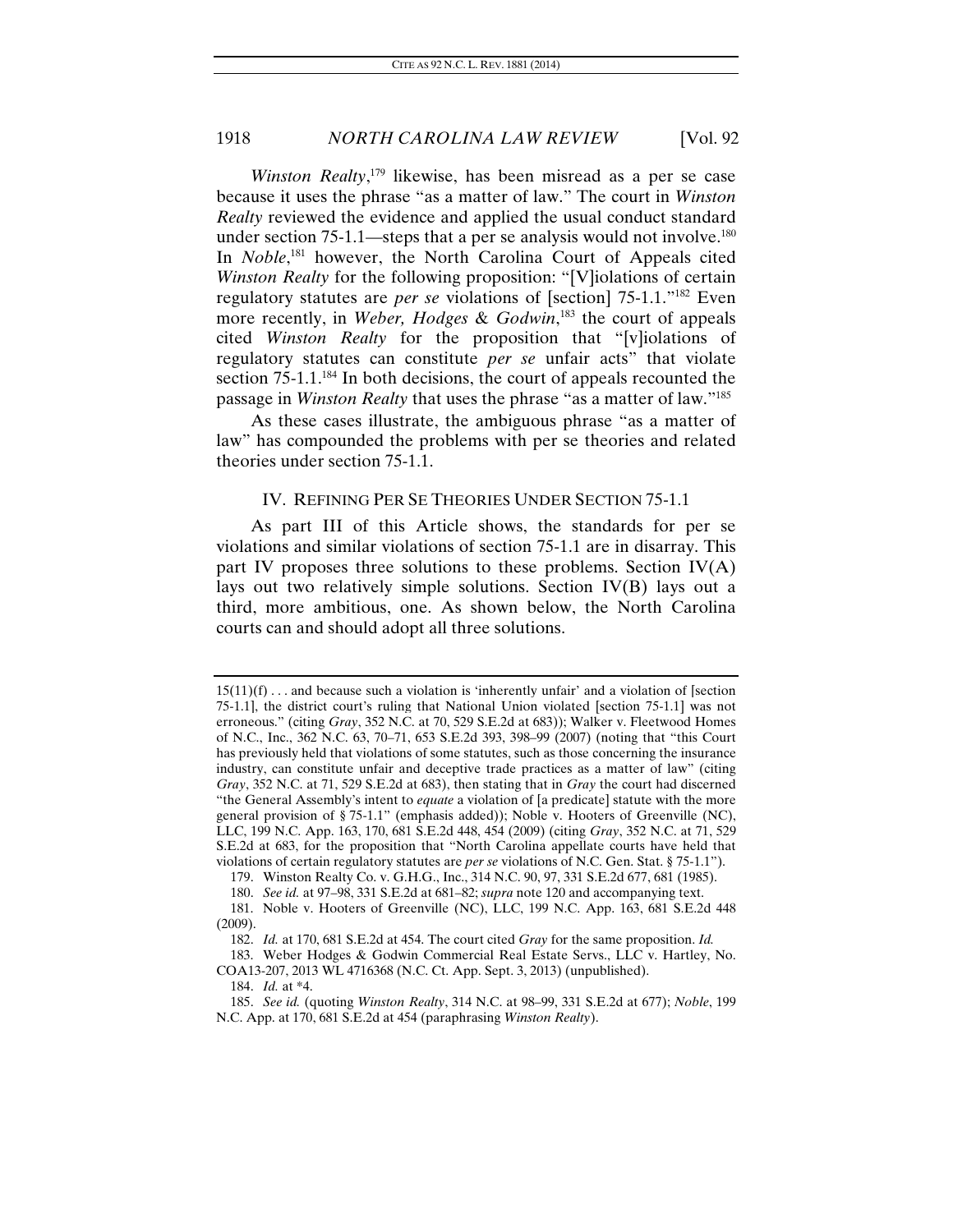#### *A. Two Easy Solutions: Avoiding Ambiguous Holdings and "Split the Difference" Decisions*

Two straightforward solutions would address some of the analytical problems with per se violations of section 75-1.1.

First, courts should avoid stating their conclusions in ambiguous phrases like "as a matter of law" and "may be." As shown above, these phrases obscure the meaning of opinions under section  $75{\text -}1.1$ <sup>186</sup> They also promote slippage from one decision to another, where ambiguous phrasing causes narrow precedents to be misunderstood in later cases.<sup>187</sup>

Second, courts should disown the near relatives of per se violations. No decision to date explains when the various near relatives apply, or why these variations even exist.<sup>188</sup> In addition, when many of the near-relative decisions describe how predicate violations affect section 75-1.1 claims, the decisions say, in essence, "it depends."189 Holdings like these give future courts no reference points to guide their analysis. $190$ 

These problems call for abandoning the near relatives outright. To decide the relationship between a predicate violation and section 75-1.1, courts should choose between two options: (1) recognizing a per se violation or (2) applying the regular conduct standards under section 75-1.1.

Requiring a choice between those two options is likely, over time, to strengthen North Carolina doctrine on upgrading. *Gray* illustrates the opportunities for improvement. The parties in that case debated difficult questions on per se liability: whether a predicate violation that was missing a key element, and that involved a statutory disclaimer of a private cause of action, could nonetheless establish a per se violation of section  $75{\text -}1.1^{191}$  A near-relative analysis, however, led the Supreme Court of North Carolina to avoid these questions. The court did not find a per se violation, but it still held that a predicate violation could be an "example[] of conduct to

<sup>186.</sup> *See supra* notes 119–28, 164–85 and accompanying text.

<sup>187.</sup> *See supra* notes 123–28, 172–85 and accompanying text.

<sup>188.</sup> *See supra* notes 93–137 and accompanying text.

<sup>189.</sup> *See supra* notes 99–100, 111, 123–28, 131–36 and accompanying text.

 <sup>190.</sup> In contrast, if courts adopt the analysis proposed below, they will have extensive reference points: decisions, statements, and scholarship on section 5. *See infra* notes 225– 34 and accompanying text.

<sup>191.</sup> *See supra* notes 104–08 and accompanying text.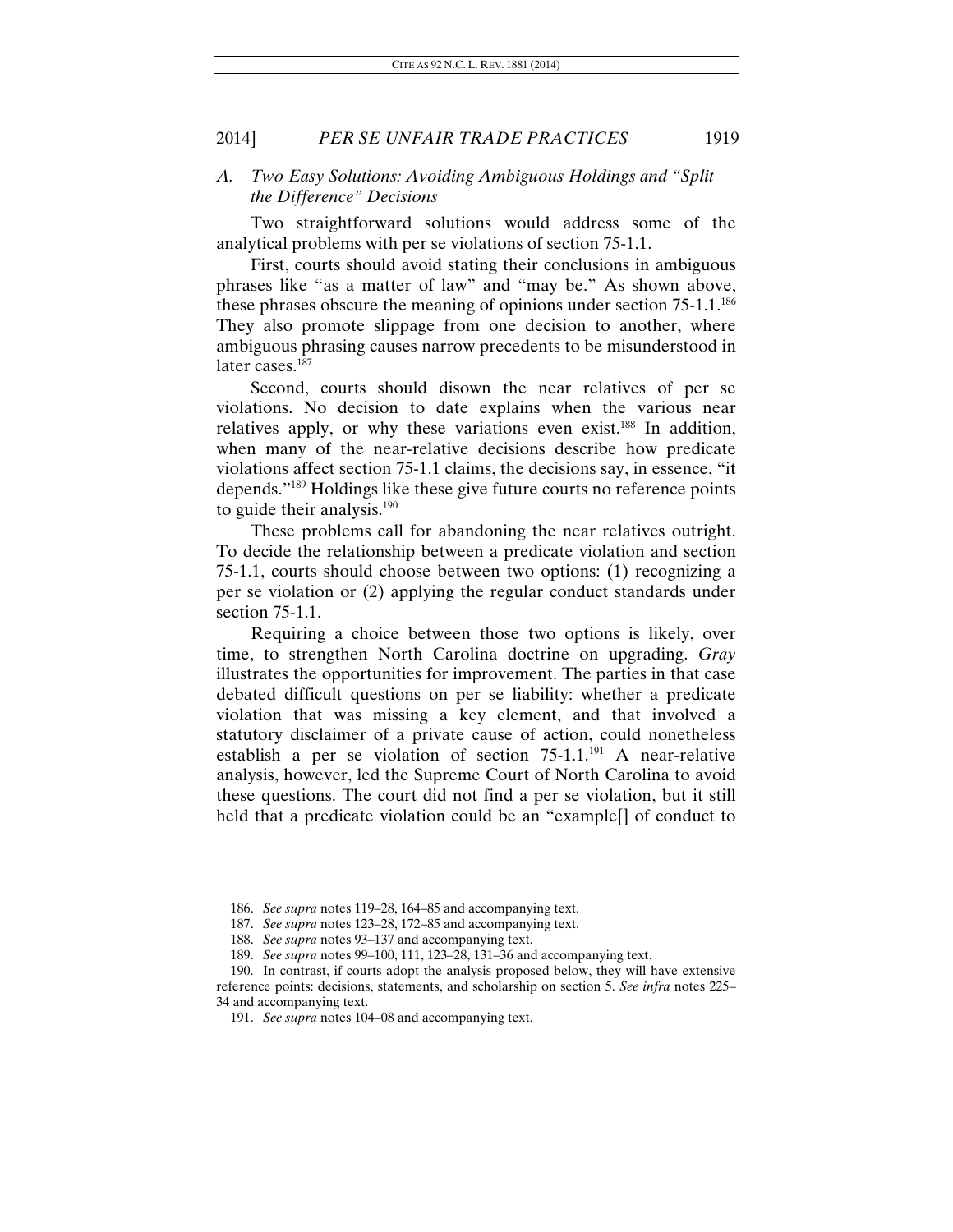support a finding of unfair or deceptive acts or practices."<sup>192</sup> If earlier decisions had ruled out this type of difference splitting, the court might well have analyzed the upgrading issues that the case presented.193 Further, if *Gray* had addressed upgrading, the supreme court's guidance would have eased the courts' struggles in later per se cases.194

# *B. Tackling the Bigger Challenge: Except in Cases of Explicit or Semi-Explicit Upgrading, Apply the "Public Policy" Aspect of the Unfairness Doctrine*

At the same time that courts take the steps described above, they should address the core problem with per se violations of section 75- 1.1: the murky standards for upgrading predicate violations.

This subsection of the Article proposes that courts limit per se violations to cases of explicit or semi-explicit upgrading. Outside of these cases, courts should instead apply the unfairness doctrine under section 75-1.1. To apply this doctrine, courts should consult an accepted source of law under section 75-1.1: the law under section 5 of the FTC Act. Section 5 doctrine defines the violations of external norms that transgress public policy and thus are unfair.

# 1. Limiting Per Se Violations to Cases of Explicit or Semi-Explicit Upgrading

As shown above, North Carolina courts have struggled to decide when to upgrade predicate violations that have no stated connection with section 75-1.1. It is time to abandon this struggle. Instead, the courts should recognize per se violations only in cases of explicit upgrading or semi-explicit upgrading.195 Limiting per se violations to these cases makes sense for several reasons.

 <sup>192.</sup> Gray v. N.C. Ins. Underwriting Ass'n, 352 N.C. 61, 71, 529 S.E.2d 676, 683 (2000); *see id.* at 67, 529 S.E.2d at 680 ("Plaintiffs contend that defendant violated [the predicate statute] constituting a violation of N.C.G.S. § 75-1.1 and that defendant violated N.C.G.S. § 75-1.1 separate from and not based upon a violation of [the predicate statute]. We agree with plaintiffs' latter contention.").

<sup>193.</sup> *See supra* notes 104–11 and accompanying text.

 <sup>194.</sup> Later courts have been unsure how close *Gray* comes to recognizing a per se violation. *See supra* notes 174–78 and accompanying text. They have also had trouble applying the upgrading standards in *Gray*. *See, e.g.*, Noble v. Hooters of Greenville (NC), LLC, 199 N.C. App. 163, 170, 681 S.E.2d 448, 454 (2009) (synthesizing *Gray* and other decisions by stating that courts recognize per se violations "only where the regulatory statute [that makes up the predicate violation] *specifically* defines and proscribes conduct which is unfair or deceptive within the meaning of N.C. Gen. Stat. § 75-1.1").

<sup>195.</sup> *See supra* text accompanying notes 44–51 (defining and discussing these forms of upgrading).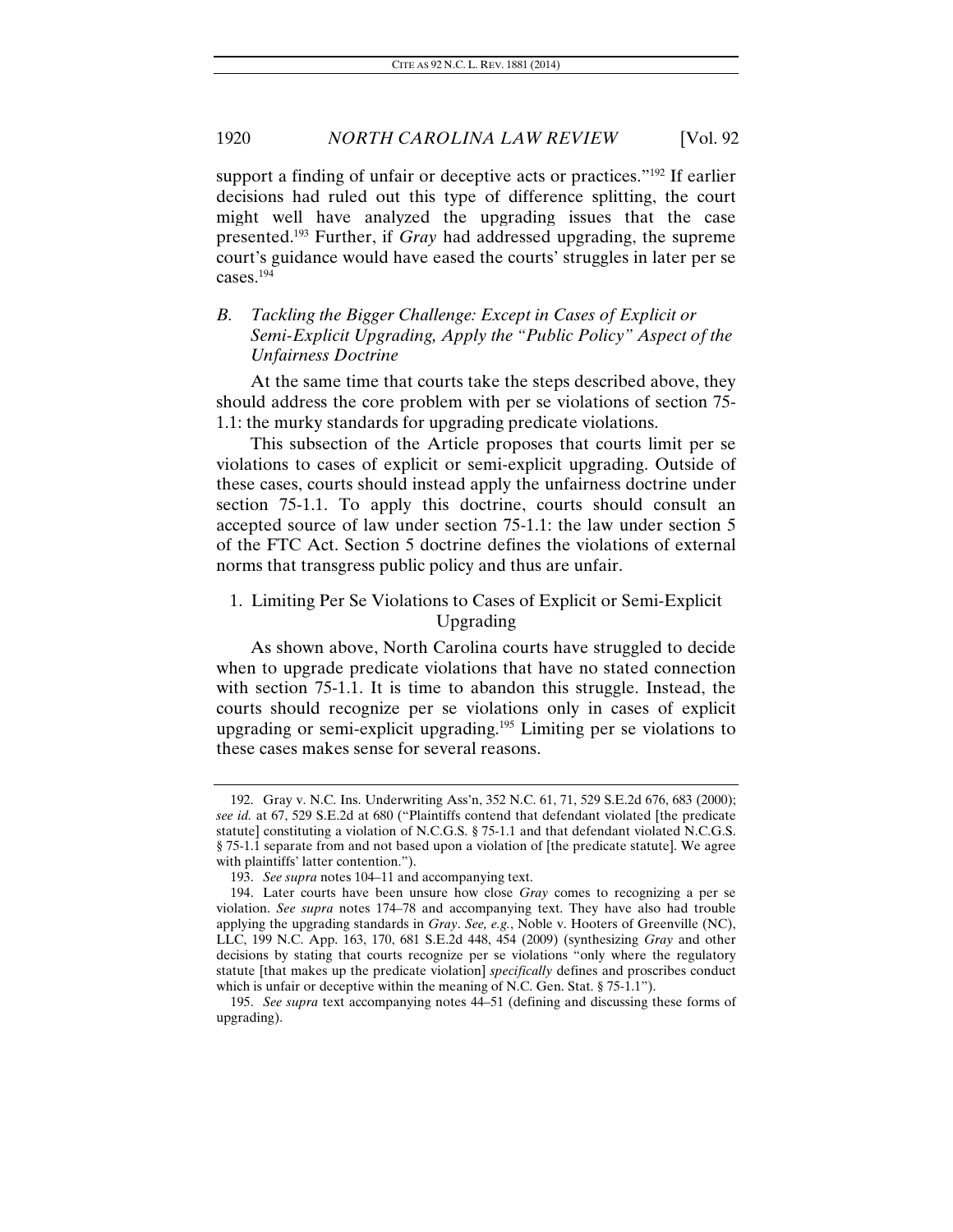First, upgrading involves high stakes. When a court upgrades a predicate violation, that decision, in one stroke, satisfies the conduct standard under section  $75{\text -}1.1$ <sup>196</sup> Upgrading turns a claim that allows single damages into one that generates automatic treble damages and possible attorney fees.197 Indeed, upgrading can produce this effect even when a predicate violation lacks any private right of action of its own.198 The law should not produce these case-changing results based on weak standards.

Second, the standards for selective upgrading currently lack rigor. As shown above, decisions on selective upgrading suffer from ambiguous language and questionable distinctions.199 Indeed, it is not even clear whether the two current standards for selective upgrading are cumulative or alternative.200

Third, treating explicit and semi-explicit upgrading more favorably than selective upgrading is only logical. In cases of explicit upgrading, the General Assembly has already stated that a violation of a given statute or regulation is a violation of section 75-1.1.201 Semiexplicit upgrading has an equally strong legislative basis. When a statute or regulation calls misconduct in a particular context unfair or deceptive, there can be little doubt that the lawmakers equate that misconduct with a violation of section  $75{\text -}1.1.^{202}$ 

Fourth, courts need not engage in selective upgrading to define the relationship between predicate violations and section 75-1.1. Instead, they can apply a non-per-se analysis: the unfairness doctrine

<sup>196.</sup> *See supra* notes 7–9, 37 and accompanying text (defining a per se violation as one that has this effect).

<sup>197.</sup> *See* N.C. GEN. STAT. §§ 75-16, -16.1(1) (2013).

<sup>198.</sup> *See, e.g.*, Guessford v. Pa. Nat'l Mut. Cas. Ins. Co., 983 F. Supp. 2d 652, 660 (M.D.N.C. 2013) (noting that N.C. GEN. STAT. § 58-63-15(11) creates no private right of action, but then stating: "[I]f Plaintiff can prove that Defendant acted in a way that violated § 58-63-15(11), and that he suffered an actual injury proximately caused by that violation, then Plaintiff will be able to establish his [section 75-1.1] claim and thereby may seek treble damages arising from the alleged [section 75-1.1] violation"); *see also id.* at 666 (applying this per se theory and granting offensive summary judgment on a plaintiff's claim under section 75-1.1).

<sup>199.</sup> *See supra* notes 140–63 and accompanying text.

<sup>200.</sup> *See supra* notes 147–57 and accompanying text.

<sup>201.</sup> *See* CARTER & SHELDON, *supra* note 11, § 3.2.6, at 181 ("Such language leaves no room for doubt about the availability of a UDAP cause of action . . . ."); *see also* ALLEN, *supra* note 1, § 1.03, at 1-8 n.22 (listing statutes with cross-references to section 75-1.1).

<sup>202.</sup> *See, e.g.*, Dickson v. Rucho, 366 N.C. 332, 341, 737 S.E.2d 362, 369 (2013) ("It is always presumed that the Legislature acted with full knowledge of prior and existing law." (quoting Ridge Cmty. Investors, Inc. v. Berry, 293 N.C. 688, 695, 239 S.E.2d 566, 570 (1977))); *see also* CARTER & SHELDON, *supra* note 11, § 3.2.7.4.1, at 190 ("If a statute says that it was enacted to prevent unfair and deceptive acts, then surely a violation is a UDAP violation.").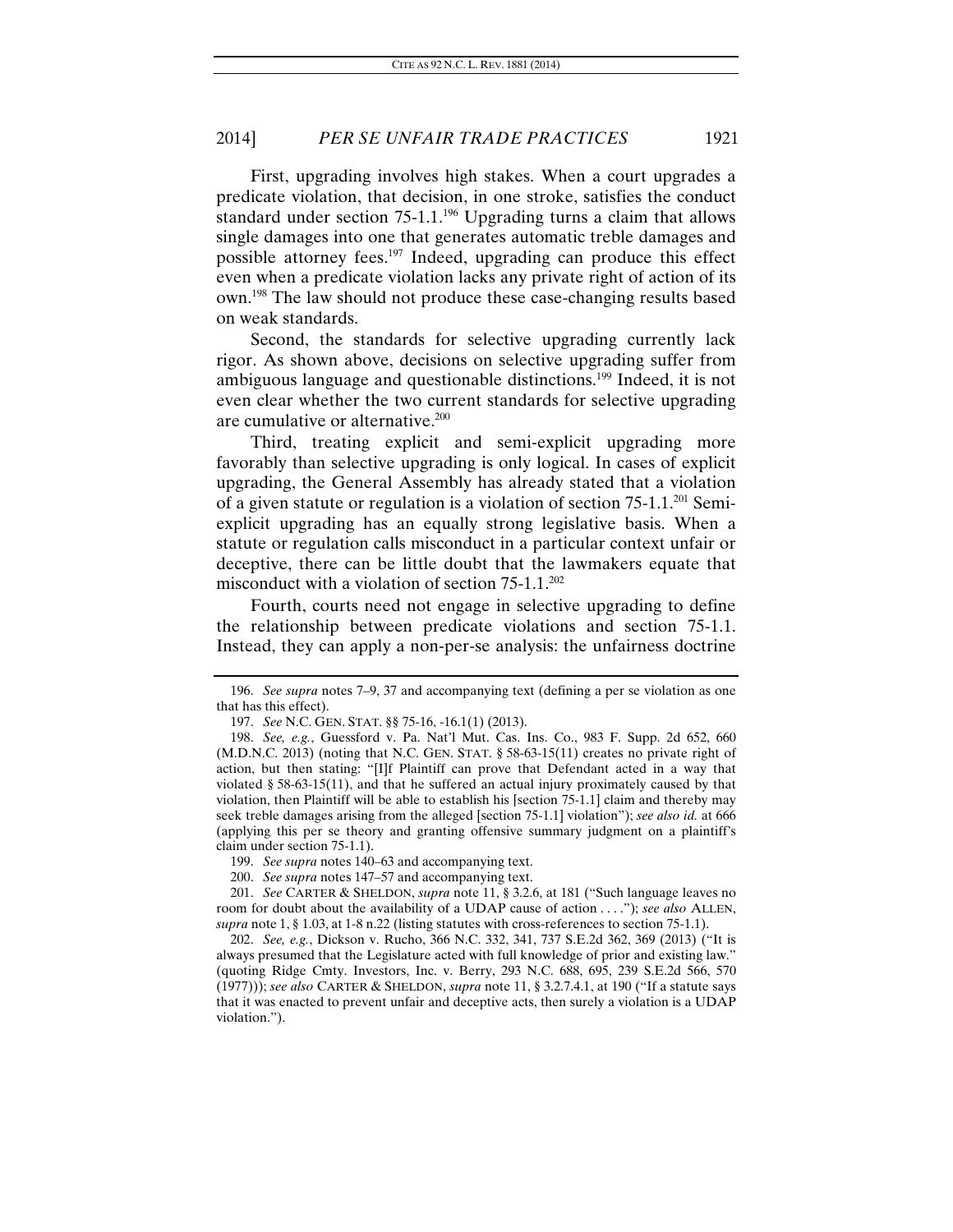under section  $75{\text -}1.1$ <sup>203</sup> As shown below, an aspect of the unfairness doctrine—the rule that violations of an established public policy are unfair—already provides standards for the relationship between predicate violations and section 75-1.1.204

# 2. Replacing Selective Upgrading with the Public-Policy Aspect of Unfairness

In the absence of explicit or semi-explicit upgrading, courts should not apply per se analysis or any of its variants. Instead, they should ask whether the conduct that establishes a predicate violation satisfies the test for unfairness under section 75-1.1.<sup>205</sup>

The unfairness test, after all, already refers to predicate statutes and other external standards. One part of the test asks whether a defendant's conduct "offends public policy *as it has been established by statutes, the common law, or otherwise*—whether, in other words, it is within at least the penumbra of some common-law, statutory, or other established concept of unfairness."206

When North Carolina courts apply this public-policy aspect of unfairness, they need not do so without guidance. Pronouncements under section 5 of the FTC—the statute on which section 75-1.1 is based—define the violations of external sources of public policy that rise to the level of unfairness.207

As shown below, replacing selective upgrading with the publicpolicy test for unfairness will make the problems with selective upgrading moot. This approach will also give the courts more chances to apply, and thus refine, the public-policy analysis itself.

## *a. The Public-Policy Aspect of the North Carolina Test for Unfairness*

Section 75-1.1, of course, allows for more than per se violations.208 Case law on the widest-ranging aspect of section 75-1.1—

<sup>203.</sup> *See generally* Sawchak & Nelson, *supra* note 4, at 2050–52 (describing the key features of the unfairness doctrine under section 75-1.1).

<sup>204.</sup> *See infra* notes 208–20 and accompanying text.

<sup>205.</sup> *See infra* notes 206–07, 236–45 and accompanying text.

 <sup>206.</sup> Johnson v. Phoenix Mut. Life Ins. Co., 300 N.C. 247, 263 n.6, 266 S.E.2d 610, 621 n.6 (1980) (emphasis added) (quoting FTC v. Sperry & Hutchinson Co., 405 U.S. 233, 244 n.5 (1972)), *overruled on other grounds by* Myers & Chapman, Inc. v. Thomas G. Evans, Inc., 323 N.C. 559, 374 S.E.2d 385 (1988).

<sup>207.</sup> *See infra* notes 221–34 and accompanying text.

<sup>208.</sup> *See supra* note 35 and accompanying text (listing the major types of section 75-1.1 violations).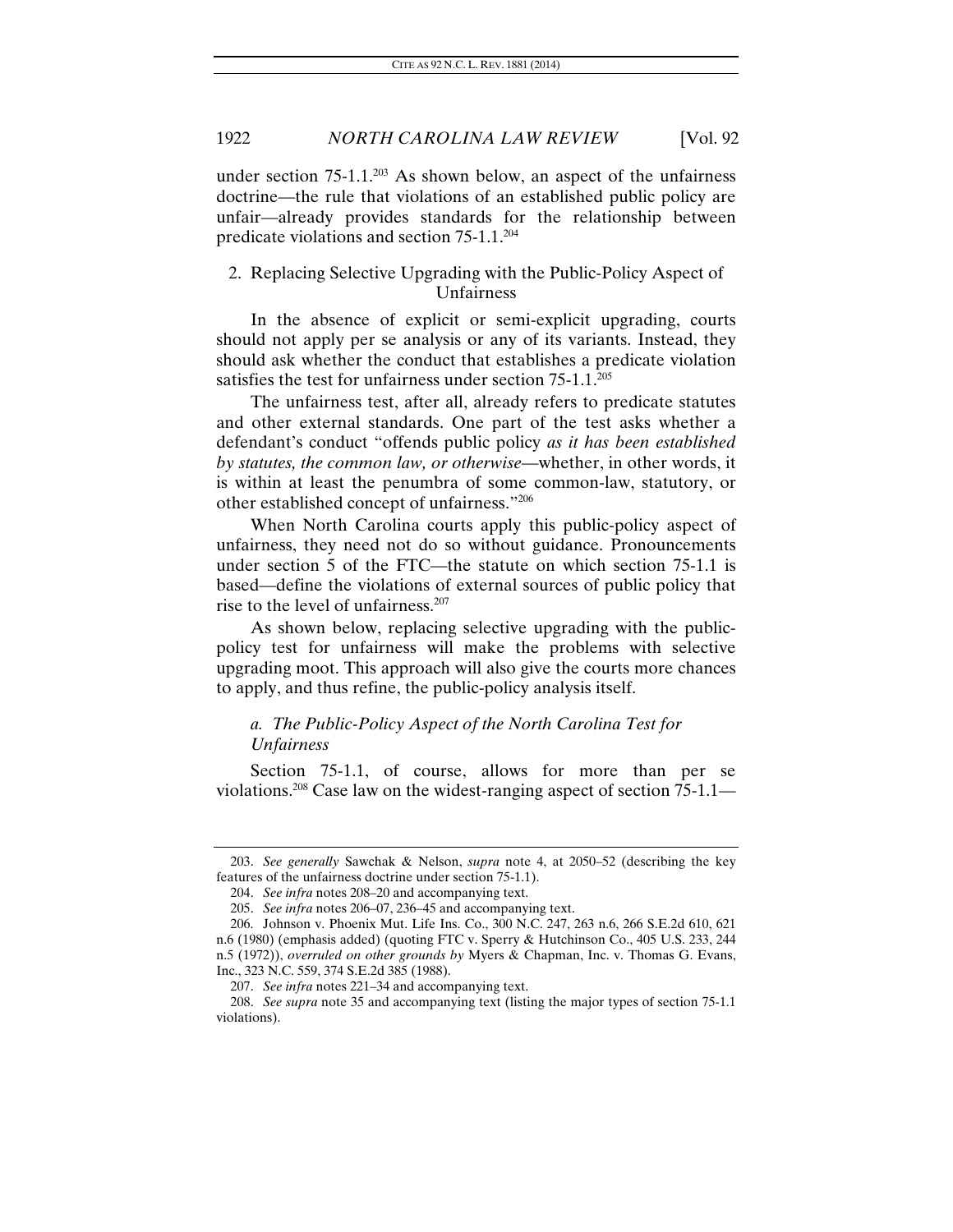unfairness—refers to sources of law outside section 75-1.1, under the heading of public policy.

The relevant part of the North Carolina definition of unfairness states that a "practice is unfair when it offends established public policy."209 No North Carolina decisions, however, define the public policies that support a violation of section 75-1.1. Indeed, most decisions address the public-policy aspect of unfairness only summarily.<sup>210</sup>

*Noble v. Hooters of Greenville (NC), LLC*211 illustrates this pattern. The plaintiffs alleged that a bar served them and their companion an excessive number of drinks, resulting in a drunkdriving accident.212 They claimed that the bar violated North Carolina alcohol statutes and related regulations.213 They went on to argue that these violations supported a section 75-1.1 violation because, among other reasons,214 the bar's actions "offend[ed] established public policy."215 The North Carolina Court of Appeals, however, did not analyze whether the alcohol statutes and regulations announced a public policy that could support a section 75-1.1 violation. The court stated only that the one case that the plaintiffs cited was not on

<sup>209.</sup> *E.g.*, Bumpers v. Cmty. Bank of N. Va., 367 N.C. 81, 91, 747 S.E.2d 220, 228 (2013) (quoting Walker v. Fleetwood Homes of N.C., Inc., 362 N.C. 63, 72, 653 S.E.2d 393, 399 (2007)). This public-policy aspect of unfairness under section 75-1.1 has existed since 1980. *See Johnson*, 300 N.C. at 263, 266 S.E.2d at 621, *quoted supra* text accompanying note 206. In *Johnson*, the Supreme Court of North Carolina described the public-policy aspect of unfairness by quoting an FTC definition of unfairness under section 5. *See Johnson*, 300 N.C. at 262–64, 266 S.E.2d at 620–21 (citing, among other decisions, FTC v. Sperry & Hutchinson Co., 405 U.S. 233, 244 n.5 (1972)); Sawchak & Nelson, *supra* note 4, at 2057– 63 (describing the history of this test in FTC doctrine); *see also infra* notes 221–34 and accompanying text (recommending using section 5 doctrine to shape the public-policy test under section 75-1.1).

<sup>210.</sup> *See infra* notes 252–64 and accompanying text. In fact, the public-policy aspect of unfairness under section 75-1.1 is currently applied so rarely that the leading treatise on section 75-1.1 mentions it only briefly. *See* ALLEN, *supra* note 1, § 19.02, at 19-4 to -5.

 <sup>211. 199</sup> N.C. App. 163, 170, 681 S.E.2d 448, 454 (2009).

<sup>212.</sup> *Id.* at 164–65, 681 S.E.2d at 450–51.

<sup>213.</sup> *Id.* at 169–70, 681 S.E.2d at 453–54.

 <sup>214.</sup> The plaintiffs also argued that the violations of the alcohol statutes and regulations established a per se violation of section 75-1.1. *See id.* at 167–71, 681 S.E.2d at 452–55; *see also supra* notes 145–46, 149–53 and accompanying text (discussing the per se analysis in *Noble*).

<sup>215.</sup> *Noble*, 199 N.C. App. at 172, 681 S.E.2d at 455. In addition to seeking the enhanced remedies associated with a section 75-1.1 claim, the plaintiffs apparently pursued a section 75-1.1 claim to avoid the defense of contributory negligence. *See id.*; *see also* Winston Realty Co. v. G.H.G., Inc., 314 N.C. 90, 96, 331 S.E.2d 677, 681 (1985) (holding that contributory negligence is not a defense under section 75-1.1).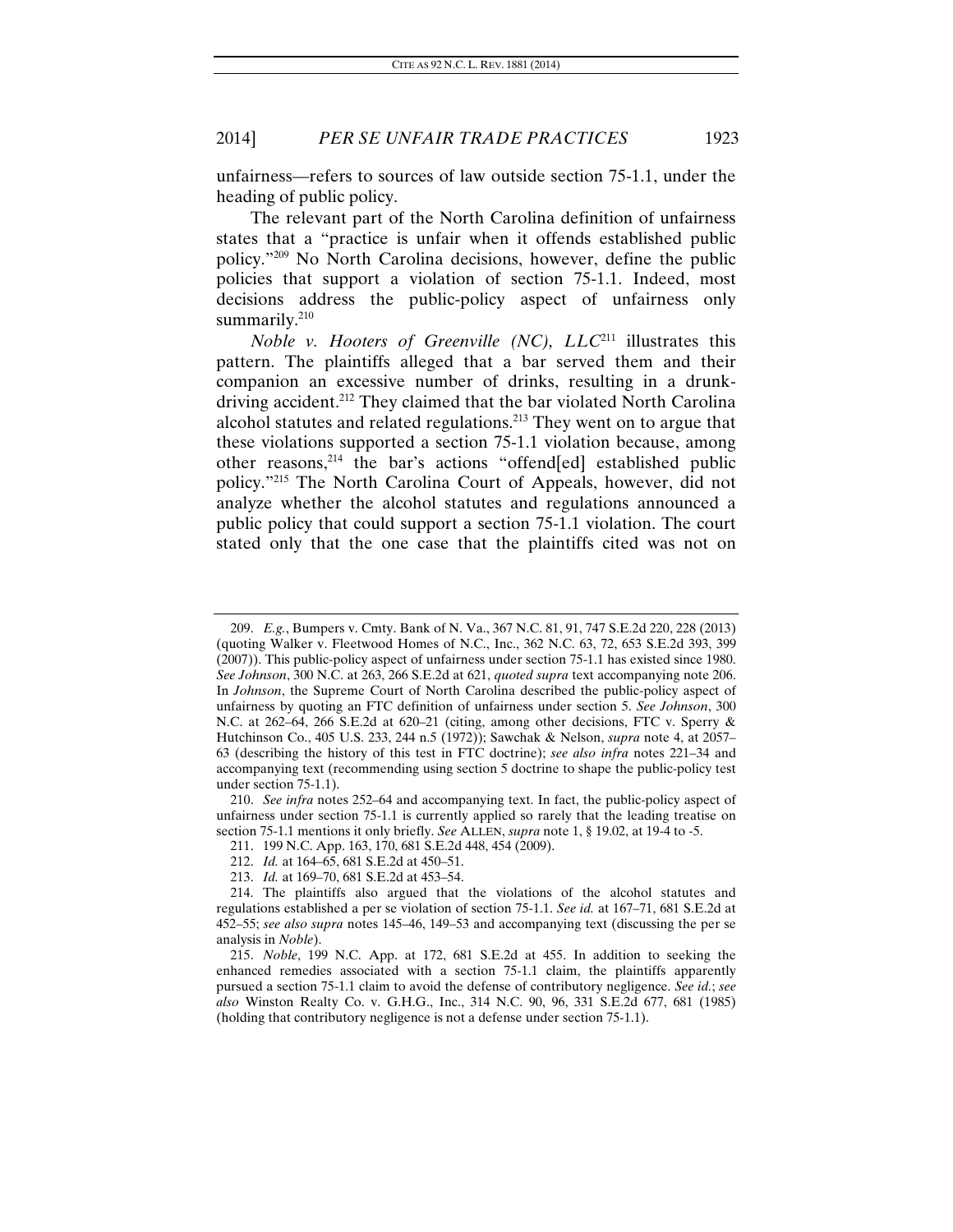point.<sup>216</sup> Thus, *Noble*, like other similar decisions,<sup>217</sup> does not establish standards to decide which violations of public policy show unfairness.

In two other decisions, the court of appeals has held that violations of a North Carolina usury statute establish a public-policybased violation of section  $75{\text -}1.1^{218}$  In both cases, however, the court had an unusually easy path to this conclusion. The usury statute provides that "[i]t is the paramount public policy of North Carolina to protect North Carolina resident borrowers through the application of North Carolina interest laws."219 In view of this express statutory language, the court did not discuss how it would analyze less graphic expressions of public policy.220

 The leading decision of the North Carolina Supreme Court on the public-policy aspect of unfairness, *Stanley v. Moore*, 339 N.C. 717, 454 S.E.2d 225 (1995), likewise analyzes the policy behind the relevant statute only summarily. The statute at issue in *Stanley* contained an explicit declaration of public policy. *See* N.C. GEN. STAT. § 42-25.6 (2013), *quoted in Stanley*, 339 N.C. at 724, 454 S.E.2d at 229. Thus, the supreme court was able to conclude easily that the statute "embodies the public policy of this state, as determined by the legislature, that residential tenants not be evicted through self-help measures without resort to judicial process." *Stanley*, 339 N.C. at 724, 454 S.E.2d at 228– 29.

 In fact, *Stanley* did not actually decide whether the predicate statute supported liability under section 75-1.1. The court of appeals had already found a violation of section 75-1.1. *Stanley v. Moore*, 113 N.C. App. 523, 525–26, 439 S.E.2d 250, 252 (1994), *rev'd*, 339 N.C. 717, 454 S.E.2d 339 (1995). It had concluded, however, that a remedy-limiting provision in the predicate statute barred the courts from *awarding treble damages or attorney fees* based on the section 75-1.1 claim. *Id.* at 527, 439 S.E.2d at 252–53. That remedial limit was the only conclusion that the plaintiff appealed further, so it was the only conclusion that the supreme court could review and reverse. *See Stanley*, 339 N.C. at 720, 454 S.E.2d at 226–27.

218. *See* Odell v. Legal Bucks, LLC, 192 N.C. App. 298, 319–20, 665 S.E.2d 767, 780–81 (2008); State *ex rel.* Cooper v. NCCS Loans, Inc., 174 N.C. App. 630, 641, 624 S.E.2d 371, 378 (2005).

219. N.C. GEN. STAT. § 24-2.1(g).

220. *See Odell*, 192 N.C. App. at 319–20, 665 S.E.2d at 780–81; *NCCS Loans*, 174 N.C. App. at 641, 624 S.E.2d at 378.

<sup>216.</sup> *See Noble*, 199 N.C. App. at 172, 681 S.E.2d at 455. The decision that the plaintiffs cited did not address liability under section 75-1.1. Instead, it held that a bar's negligence supported liability under a North Carolina alcohol statute. *See* Hutchens v. Hankins, 63 N.C. App. 1, 12, 303 S.E.2d 584, 591 (1983), *cited in Noble*, 199 N.C. App. at 172, 681 S.E.2d at 455.

<sup>217.</sup> *See, e.g.*, Spinks v. Taylor, 303 N.C. 256, 265, 278 S.E.2d 501, 506 (1981) ("We cannot say that defendant's padlocking procedures offend 'established public policy' . . . ." (quoting Johnson v. Phoenix Mut. Life Ins. Co., 300 N.C. 247, 263, 266 S.E.2d 610, 621 (1980), *overruled on other grounds by* Myers & Chapman, Inc. v. Thomas G. Evans, Inc., 323 N.C. 559, 374 S.E.2d 385 (1988))); Adams v. Jones, 114 N.C. App. 256, 259, 441 S.E.2d 699, 700 (1994) (holding, without explanation, that an agreement produced by extortion not only was "void as against public policy," but also violated the public-policy aspect of the unfairness doctrine under section 75-1.1).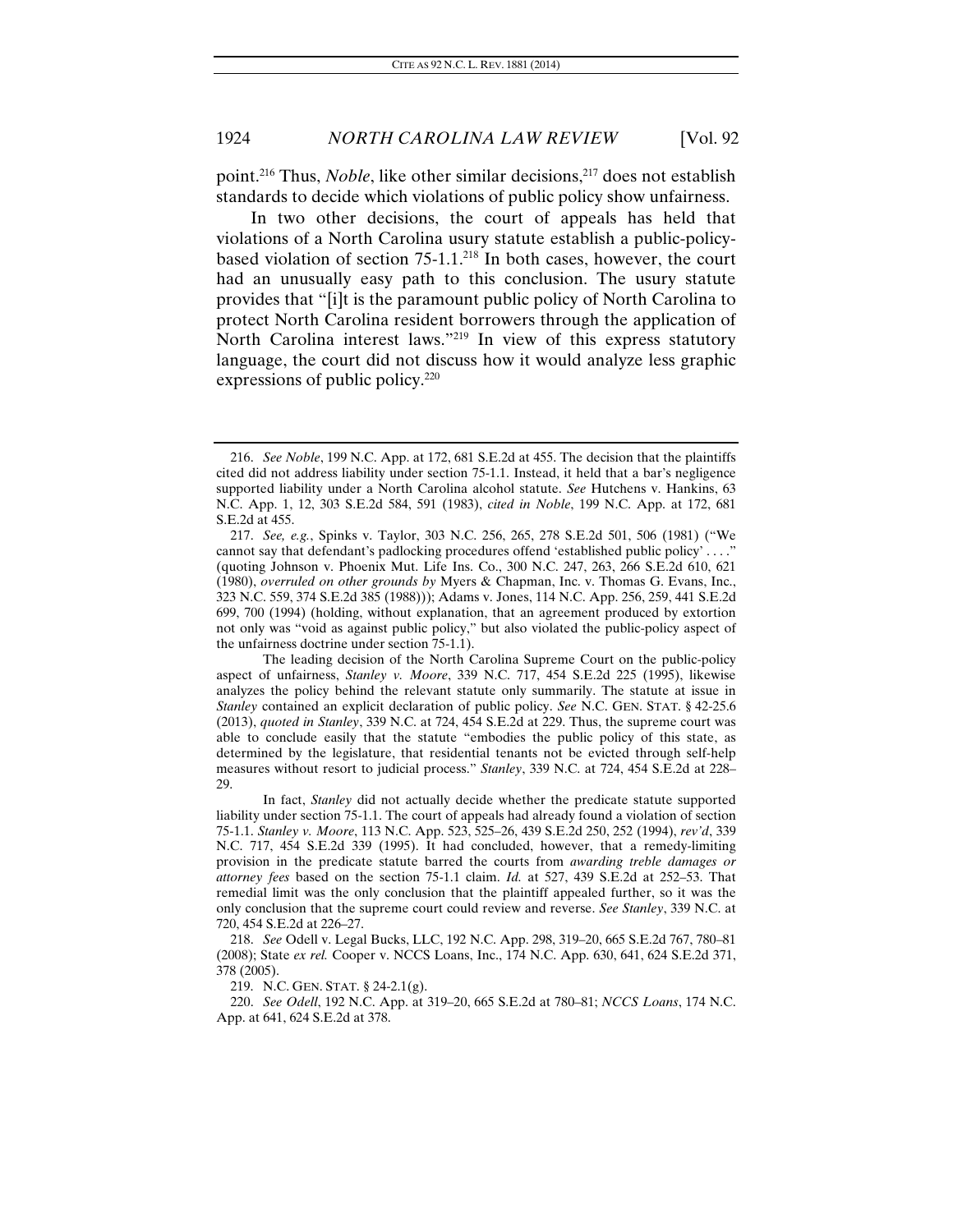As these cases illustrate, the public-policy aspect of unfairness has the potential to take over the function of selective upgrading: identifying sources of law that do not refer to section 75-1.1, but still establish a section 75-1.1 violation. In North Carolina, however, the public-policy theory has suffered from a lack of standards. The next subsection of this Article identifies a source of standards that will improve the public-policy theory (both in its own right and as a replacement for selective upgrading).

#### *b. Section 5 Standards on Public Policy*

To find standards to guide the public-policy analysis under section 75-1.1, courts can turn to an already accepted source of law: doctrine under section 5.

As noted above, section 75-1.1 shares its substantive language with section 5.<sup>221</sup> Courts in North Carolina have long cited the parallel language of the two statutes as a reason to take guidance from section 5 authorities.222 For example, in a seminal decision on section 75-1.1, Marshall v. Miller,<sup>223</sup> the Supreme Court of North Carolina called it "established" that "federal decisions interpreting the FTC Act may be used as guidance in determining the scope and meaning of G.S. 75- 1.1."224

A key FTC pronouncement under section 5 clarifies the role of public policy in the unfairness doctrine, as well as the types of public policy that can play that role. In a 1980 statement on unfairness, the FTC announced that it would treat violations of external sources of public policy as "additional evidence on the degree of consumer injury caused by specific practices."225

<sup>221.</sup> *See supra* note 21 and accompanying text.

<sup>222.</sup> *See, e.g.*, Hardy v. Toler, 288 N.C. 303, 308, 218 S.E.2d 342, 345 (1975); Sykes v. Health Network Solutions, Inc., No. 13 CVS 2595, 2013 WL 6410591, at \*3 (N.C. Bus. Ct. Dec. 5, 2013); *see also* Sawchak & Nelson, *supra* note 4, at 2066–68 (discussing other decisions to the same effect).

 <sup>223. 302</sup> N.C. 539, 276 S.E.2d 397 (1981).

<sup>224.</sup> *Id.* at 542, 276 S.E.2d at 399. In an earlier article, Kip Nelson and I have urged North Carolina courts to use this authority and to seek guidance from section 5 authorities on the meaning of unfairness under section 75-1.1. Sawchak & Nelson, *supra* note 4, at 2070–82.

 <sup>225.</sup> Letter from the FTC to Sens. Ford & Danforth (Dec. 17, 1980), *reprinted in* Int'l Harvester Co., 104 F.T.C. 949, 1070, 1075 (1984) [hereinafter 1980 Statement, with pinpoint citations to the reprint in *International Harvester*]; *see, e.g.*, Remarks of Commissioner Mary L. Azcuenaga Before the Third International Conference on Consumer Law (Mar. 11, 1992), *reprinted in* [1985–1997 Transfer Binder] Trade Reg. Rep. (CCH) ¶ 50,076, at 48,790 (describing the changes brought about by the 1980 Statement); Letter from the FTC to Sens. Packwood and Kasten (Mar. 5, 1982), *reprinted in* 42 Antitrust & Trade Reg. Rep. (BNA) No. 1055, at 568, 570 (Mar. 11, 1982) (same;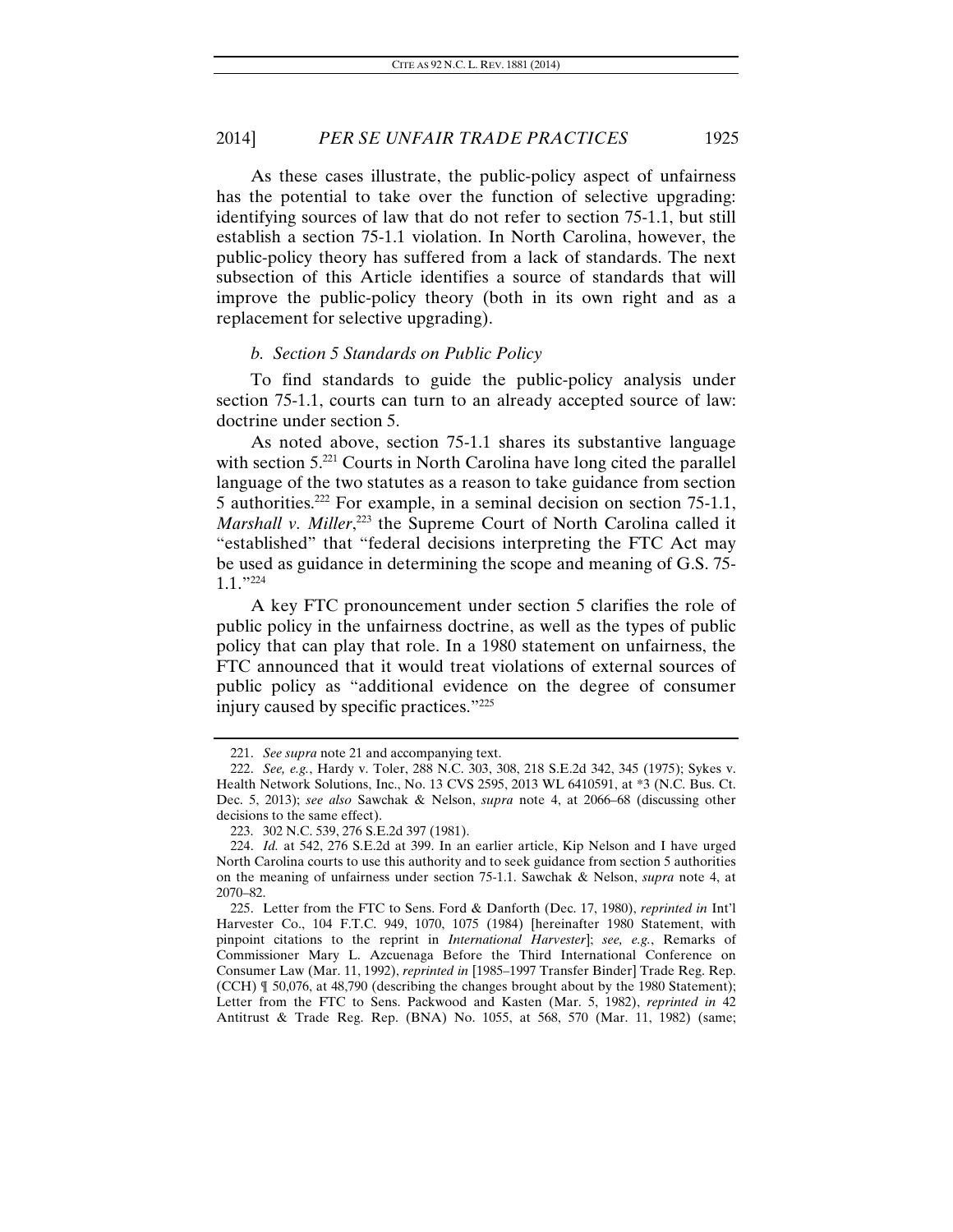When one considers substitutes for selective upgrading, however, the more notable part of the 1980 Statement is its discussion of when violations of public policy *independently suffice* to show unfairness. The 1980 Statement lays out the following principles:

- Violations of external sources of public policy can independently show unfairness only "when the policy is so clear that it will entirely determine the question of consumer injury. . . . In these cases the legislature or court, in announcing the policy, has already determined that such injury does exist and thus [consumer injury] need not be expressly proved in each instance."226
- To qualify as a standard for unfairness, a public "policy should be declared or embodied in formal sources such as statutes, judicial decisions, or the Constitution as interpreted by the courts, rather than being ascertained from the general sense of the national values."<sup>227</sup>
- "The policy should likewise be one that is widely shared, and not the isolated decision of a single state or a single court."228

 A Maryland decision illustrates the effects of rejecting this penumbral version of the public-policy theory. *See* Legg v. Castruccio, 642 A.2d 906, 918–19 (Md. Ct. Spec. App. 1994). In *Legg*, Maryland's intermediate appellate court decided to follow the FTC's 1980 Statement as the standard for unfairness under Maryland's section 5 analogue. *See id.* at 917–18 & n.5. Applying this standard, the court rejected an argument that even though certain regulatory statutes did not apply by their own terms, they could support a publicpolicy-based claim of unfairness. *See id.* at 918–20.

containing no reference to public policy as an independent basis for finding unfairness); J. Howard Beales III, Director, Bureau of Consumer Prot., Fed. Trade Comm'n, *The FTC's Use of Unfairness Authority: Its Rise, Fall, and Resurrection*, 22 J. PUB. POL'Y & MARKETING 192, 193 (2003) (discussing the history of the 1980 Statement); Stephen Calkins, *FTC Unfairness: An Essay*, 46 WAYNE L. REV. 1935, 1952–54 (2000) (same).

 <sup>226. 1980</sup> Statement, *supra* note 225, at 1075.

<sup>227.</sup> *Id.* at 1076. As this language implies, the 1980 Statement ends the practice of finding unfairness based on the penumbra of a statute, regulation, or judge-made theory. *See* David L. Belt, *Should the FTC's Current Criteria for Determining "Unfair Acts or Practices" Be Applied to State "Little FTC Acts"?*, ANTITRUST SOURCE 1, 3 (Feb. 2010), http://www.americanbar.org/content/dam/aba/publishing/antitrust\_source/Feb10\_Belt2\_25 f.authcheckdam.pdf (noting this effect of the 1980 Statement); *see also id.* at 10 ("The difficulty of determining or explaining to a jury the boundaries of the 'penumbra' of an 'established concept of unfairness' [is] obvious."); *cf.* Johnson v. Phoenix Mut. Life Ins. Co., 300 N.C. 247, 263 n.6, 266 S.E.2d 610, 621 n.6 (1980) (quoting the FTC's pre-1980 definition of unfairness, including its reference to penumbras), *overruled on other grounds by* Myers & Chapman, Inc. v. Thomas G. Evans, Inc., 323 N.C. 559, 374 S.E.2d 385 (1988).

 <sup>228. 1980</sup> Statement, *supra* note 225, at 1076; *see* Calkins, *supra* note 225, at 1955.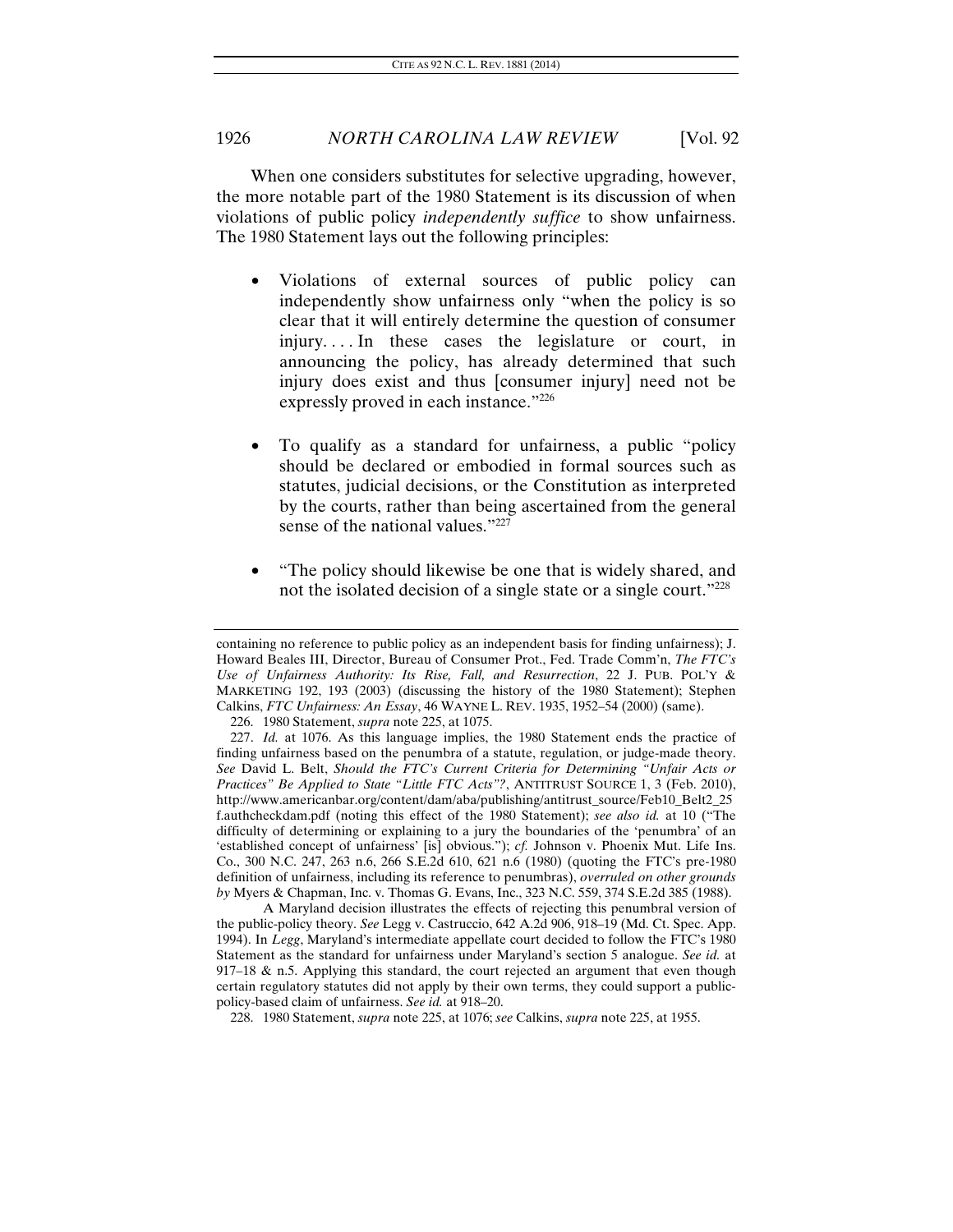Finally, to qualify as a standard for unfairness, a policy should be unambiguous. $229$ 

Applying these principles, the FTC has accepted public-policy theories that have a firm grounding in state and federal decisions and statutes.230 It has rejected theories that rely on ephemeral sources of  $law<sup>231</sup>$  or sources of law that do not apply to the conduct at issue.<sup>232</sup>

In sum, the 1980 Statement offers a helpful standard for predicate violations that show unfairness: violations that are convincingly recognized as unambiguous evidence of unjustified injury to consumers.233 Given the North Carolina courts' history of looking to section 5 authorities to define section 75-1.1, the 1980 Statement is a logical source of standards to flesh out the publicpolicy analysis under section 75-1.1.234

<sup>229.</sup> *See* 1980 Statement, *supra* note 225, at 1075–76 (stating twice that a public policy, to suffice to show unfairness, should be clear); Neil W. Averitt, *The Meaning of "Unfair Acts or Practices" in Section 5 of the Federal Trade Commission Act*, 70 GEO. L.J. 225, 278 (1981) (summarizing this aspect of the 1980 Statement as follows: "Finally, an enforceable public policy must be relatively specific. It must grant certain rights or prohibit certain practices in terms that are free from ambiguity.").

<sup>230.</sup> *See, e.g.*, FTC v. Accusearch Inc., 570 F.3d 1187, 1194 (10th Cir. 2009) (affirming liability under section 5 when a defendant subverted the privacy safeguards in Telecommunications Act § 222, 47 U.S.C. § 222 (2012)); Horizon Corp., 97 F.T.C. 464, 851 & n.73 (1981) (holding, based on U.C.C. § 2-302 and "a developing trend in state and federal law," 97 F.T.C. at 851, that forfeiture clauses in land-sale contracts violate the public-policy aspect of unfairness); *see also* Amrep Corp., 102 F.T.C. 1362, 1668–69 (1983) (following the reasoning in *Horizon*), *aff'd*, 768 F.2d 1171 (10th Cir. 1985).

<sup>231.</sup> *See, e.g.*, Orkin Exterminating Co., 108 F.T.C. 263, 332 (1986) (rejecting the argument that state enforcers' decisions not to take action against Orkin's conduct showed a public policy that *barred* an unfairness claim by the FTC), *aff'd*, 849 F.2d 1354 (11th Cir. 1988).

<sup>232.</sup> *See, e.g.*, Beltone Elecs. Corp., 100 F.T.C. 68, 219–20 (1982) (rejecting the claim that the physician-patient privilege established a public policy that barred Beltone from turning over customers' names from terminated hearing-aid dealers to successor dealers or other businesses).

<sup>233.</sup> *See* 1980 Statement, *supra* note 225, at 1075–76; *see also* Belt, *supra* note 227, at 11 ("By requiring public policy to be clear and well-established before it could provide an independent basis for a finding of unfairness . . . , the [1980 Statement] removed significant potential ambiguity from the criteria for determining unfairness.").

<sup>234.</sup> *See, e.g.*, Henderson v. U.S. Fid. & Guar. Co., 346 N.C. 741, 749, 488 S.E.2d 234, 239 (1997) (noting that section 75-1.1 "is patterned after section 5 of the Federal Trade Commission Act, and we look to federal case law for guidance in interpreting the statute"); *see also* Sawchak & Nelson, *supra* note 4, at 2065–68 (analyzing the relationship between section 5 and section 75-1.1).

In 1994, Congress codified most of the 1980 Statement in a new subsection (n) of section 5. That subsection further narrows the role of public policy as a basis for unfairness enforcement. Under subsection  $5(n)$ , "public policy considerations may not serve as a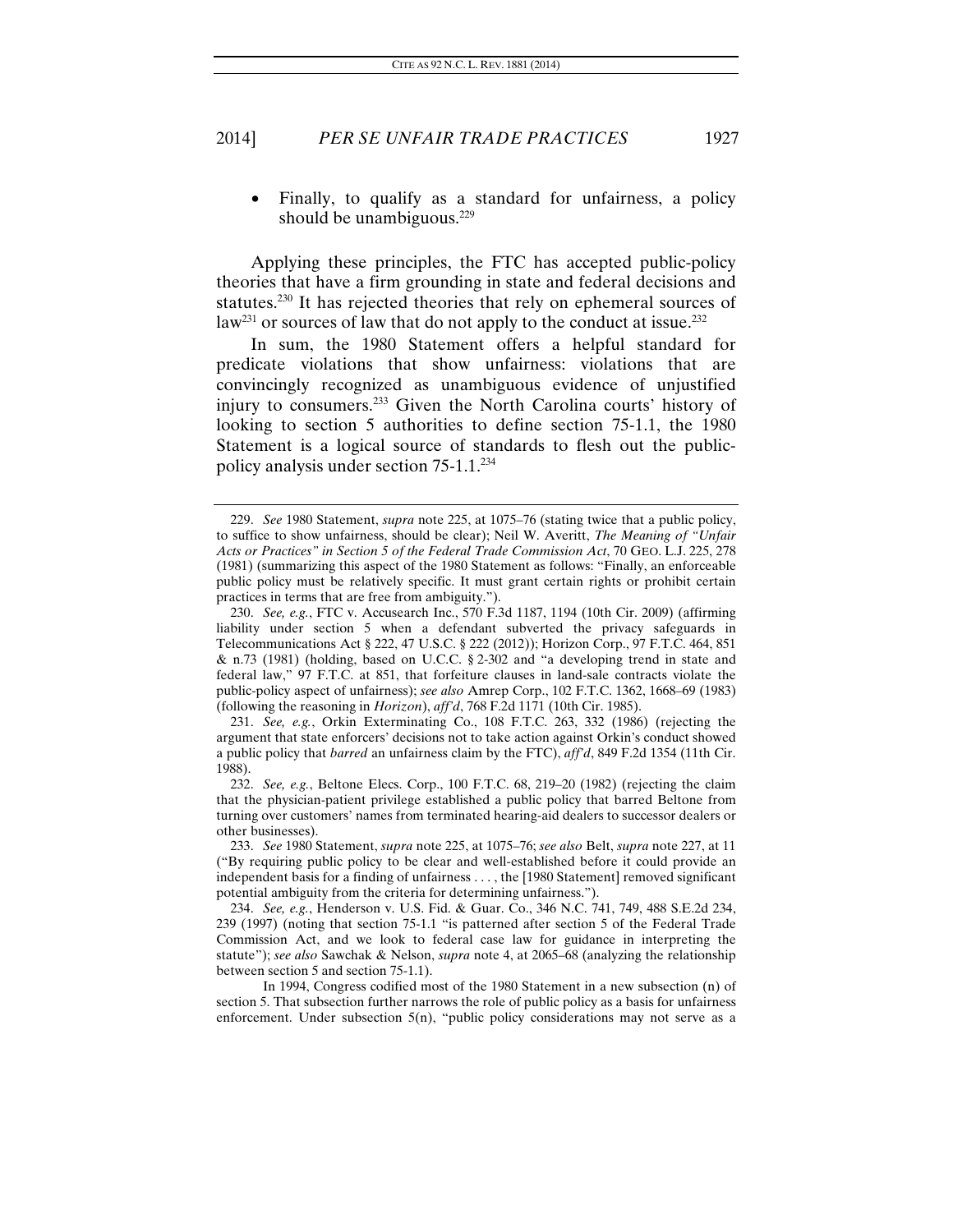#### *C. Benefits of the Suggested Approach*

To solve the problems with selective upgrading, this Article recommends that courts recognize per se violations of section 75-1.1 only in cases of explicit or semi-explicit upgrading.235 In all other cases with predicate violations, courts should apply the public-policy aspect of unfairness under section 75-1.1, using section 5 doctrine to shape their analysis of public policy.236 This approach would offer a number of benefits.

First and foremost, the suggested approach would give courts a workable alternative to selective upgrading. Because selective upgrading dramatically expands the remedies for a predicate violation, $237$  courts have often avoided selective upgrading, even when it might have been justified.238 In addition, courts have insufficient tools to help them decide whether to engage in selective upgrading.239

 In a recent illustration of the differences between state unfairness doctrines and section 5, a prominent "patent troll" settled claims under New York's section 5 analogue on the same day that the company sued the FTC, asserting that section 5 did not apply to its patent-enforcement activities. *Compare* Assurance of Discontinuance, *In re* MPHJ Tech. Invs., LLC, No. 14-015 (N.Y. Att'y Gen. Jan. 13, 2014), *available at* http://www.ag.ny.gov/pdfs/FINALAODMPHJ.pdf, *with* Complaint ¶¶ 139–60, MPHJ Tech. Invs., LLC v. FTC, No. 6:14-cv-11-WSS (W.D. Tex. filed Jan. 13, 2014), *available at* http://patentlyo.com/wp-content/uploads/2014/01/gov.uscourts.txwd.669787.1.0.pdf.

235. *See supra* notes 195–204 and accompanying text; *see also supra* notes 139–63 and accompanying text (discussing the problems in North Carolina selective-upgrading doctrine).

236. *See supra* notes 221–34 and accompanying text.

237. *See, e.g.*, N.C. GEN. STAT. §§ 75-16, -16.1(1) (2013) (allowing treble damages and attorney fees for violations of section 75-1.1); *see also* Sawchak & Nelson, *supra* note 4, at 2038–41 (discussing the effects of the lucrative remedies for section 75-1.1 claims).

primary basis for" FTC determinations that an act or practice is unfair. 15 U.S.C. § 45(n). Unlike the 1980 Statement, however, this statutory limit on the FTC's ability to rely on public policy is unlikely to carry over to section 75-1.1. The legislative history of subsection 5(n) states expressly that the enactment is not meant to change the interpretation of states' section 5 analogues. *See* S. REP. NO. 103-130, at 13, *reprinted in* 1994 U.S.C.C.A.N. 1776, 1788 ("Sound principles of federalism limit the impact of this section to the FTC only."). The 1980 Statement, in contrast, has no similar history. *See* Michael M. Greenfield, *Unfairness Under Section 5 of the FTC Act and Its Impact on State Law*, 46 WAYNE L. REV. 1869, 1895–1934 (2000) (detailing how states have responded to the 1980 Statement).

<sup>238.</sup> *See, e.g.*, Walker v. Fleetwood Homes of North Carolina, Inc., 362 N.C. 63, 71, 653 S.E.2d 393, 399 (2007); Gray v. N.C. Ins. Underwriting Ass'n, 352 N.C. 61, 67, 529 S.E.2d 676, 680 (2000); Noble v. Hooters of Greenville (NC), LLC, 199 N.C. App. 163, 171, 681 S.E.2d 448, 455 (2009); *see also supra* notes 104–11, 141–60 (discussing the analysis in these decisions).

 <sup>239.</sup> For example, in *Walker*, the Supreme Court of North Carolina concluded that violations of licensing regulations generally, and even violations of the licensing statutes at issue, would not support selective upgrading. *See* 362 N.C. at 70–71, 653 S.E.2d at 298–99. The court, however, gave only limited reasons for these conclusions. *See id.*, *quoted supra*  text accompanying note 69.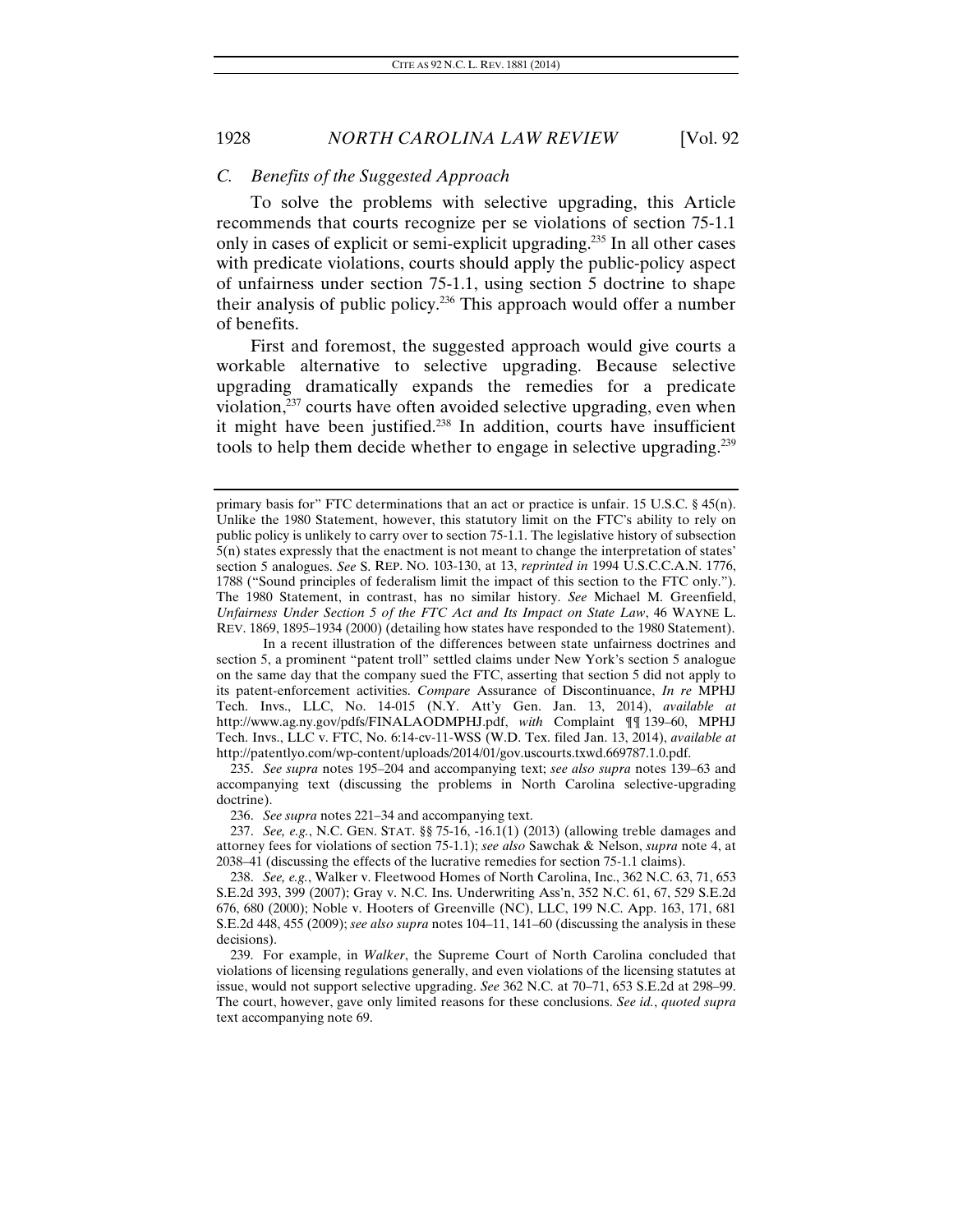This lack of tools has led courts to create unexplained new theories the near relatives—to justify rulings without adopting approaches that seem too absolute.<sup>240</sup>

The public-policy approach would address the root cause of these problems: a lack of standards. $241$  As the FTC's 1980 Statement on unfairness illustrates, there is thoughtful jurisprudence on unfairness standards under section  $5.^{242}$  Indeed, this jurisprudence is constantly being expanded by new decisions and new scholarship.<sup>243</sup> Given how difficult it is for courts to create upgrading standards out

242. *See, e.g.*, Sawchak & Nelson, *supra* note 4, at 2056–64 (discussing this jurisprudence); *cf.* Calkins, *supra* note 225, at 1942 n.27 ("The FTC is, if anything, overstudied . . . .").

 243. For example, when the FTC approved a recent consent decree with Apple, the commissioners debated whether the unfairness criteria in the 1980 Statement were violated by an undisclosed App Store feature that allowed users to avoid reentering their passwords on a strict transaction-by-transaction basis—a feature that allowed some children to make unauthorized purchases. *Compare* Statement of Chairwoman Ramirez and Commissioner Brill at 3, Apple Inc., No. 1123018 (Fed. Trade Comm'n Jan. 15, 2014), *available at* http://www.ftc.gov/sites/default/files/documents/cases/140115applestatement ramirezbrill.pdf (reasoning that Apple's failure to disclose this feature caused a substantial consumer injury in an absolute sense), *with* Dissenting Statement of Commissioner Wright at 11–16, Apple Inc., *available at* http://www.ftc.gov/sites/default/files/documents/cases/ 140115applestatementwright\_0.pdf (reasoning that Apple's failure to disclose the feature was not unfair because, among other points, the nondisclosure offered some users increased convenience that outweighed the injuries that the nondisclosure caused for other users).

 In another example that shows the rigor of unfairness decisions under section 5, a federal court ruled that consumers and businesses whose credit information was stolen from the computers of Wyndham hotels could suffer a substantial injury even if federal statutes and the practices of most credit-card issuers would shield those consumers and businesses from any unauthorized charges. FTC v. Wyndham Worldwide Corp., No. 2:13- CV-1887, 2014 WL 1349019, at \*15–18 (D.N.J. Apr. 7, 2014), *petition for leave to appeal granted*, No. 14-8091 (3d Cir. July 29, 2014).

 Even so, some scholars argue that individual decisions and consent decrees like these offer too little guidance to businesses. This scholarship urges the FTC to make further policy statements that would expand on the 1980 Statement, especially in difficult areas like data security. *See, e.g.*, GEOFFREY A. MANNE, HUMILITY, INSTITUTIONAL CONSTRAINTS AND ECONOMIC RIGOR: LIMITING THE FTC'S DISCRETION 35–37 (2014), *available at* http://democrats.energycommerce.house.gov/sites/default/files/documents/ Supplemental-Testimony-Manne-CMT-FTC-100-Academic-Perspective-2014-2-28.pdf. If the FTC responds to these suggestions, the resulting guidelines will add further to the materials that courts can use to help them apply section 75-1.1.

<sup>240.</sup> *See supra* notes 93–138 and accompanying text (discussing the near relatives and their role as coping mechanisms).

<sup>241.</sup> *See supra* notes 139–63 and accompanying text.

A few states have created upgrading standards by adopting statutes or regulations on upgrading itself. *See* FLA. STAT. § 501.203 (2013); IDAHO ADMIN. CODE r. 04.02.01.033 (2013); 940 MASS. CODE REGS. 3.16 (1994); MO. CODE REGS. ANN. tit. 15, § 60-8.090 (2011). There is no indication, however, that the legislature or any state agency in North Carolina is poised to do the same.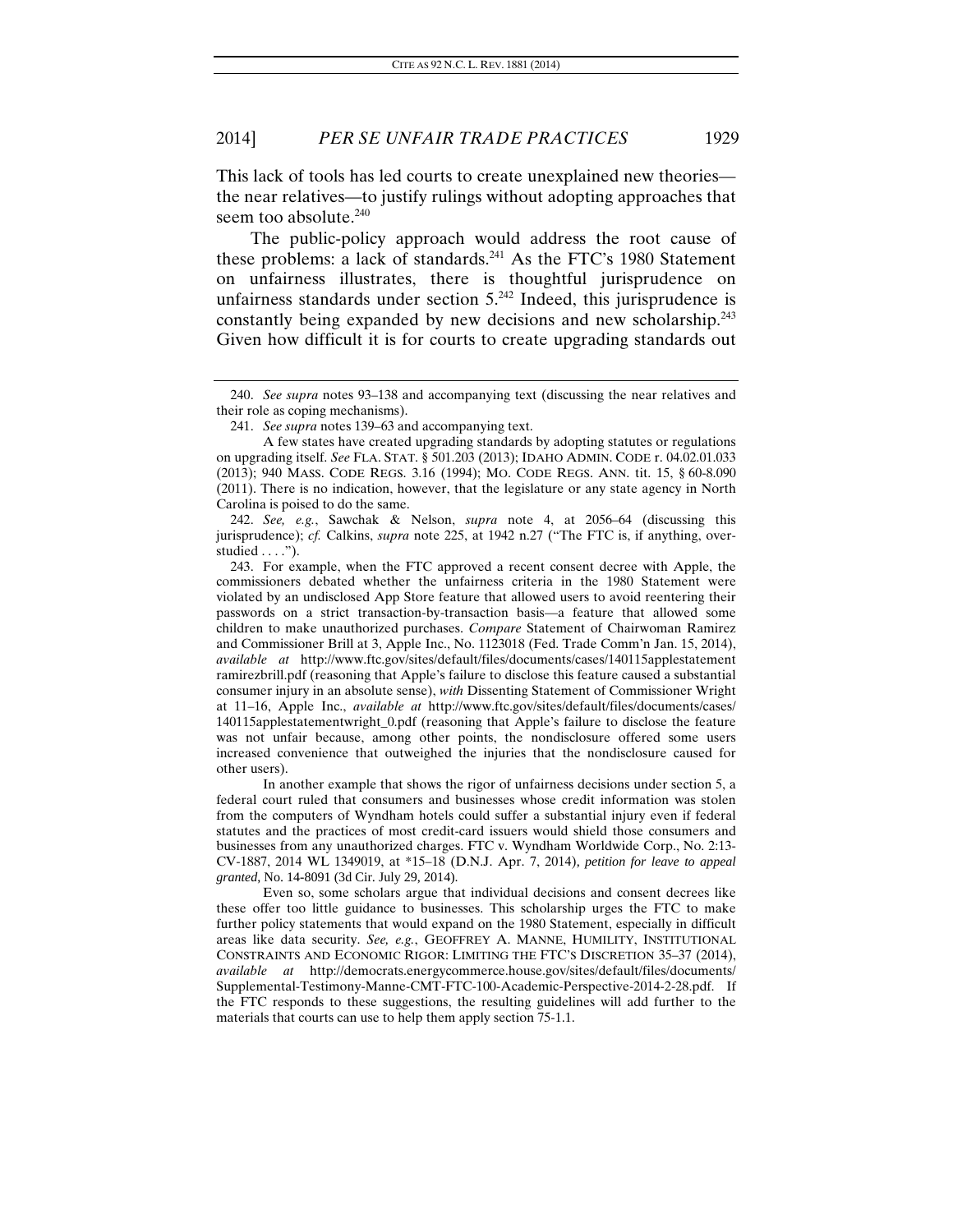of whole cloth,244 courts would benefit from using authorities on public policy under section 5 to decide which predicate violations justify liability under section  $75-1.1$ <sup>245</sup>

Second, driving selective-upgrading cases into the public-policy aspect of unfairness would help courts refine the public-policy analysis itself. As noted above, few North Carolina decisions apply the public-policy aspect of unfairness. $246$  If courts used the publicpolicy analysis to decide cases in which litigants rely on external standards, this "game pressure" would probably lead courts to analyze public policy more thoroughly.<sup> $247$ </sup> Over time, by asking whether predicate violations reflect unambiguous conclusions of unjustified injuries, $248$  the courts could achieve a more predictable relationship between predicate violations and section 75-1.1.

Third, limiting per se violations to cases of explicit or semiexplicit upgrading will give the General Assembly an incentive to decide the scope of per se liability expressly. In recent years, the legislature has enacted a number of statements that a violation of a given statute is also a violation of section  $75{\text -}1.1^{249}$  If courts ended selective upgrading, eliminated the near relatives of per se violations, and began analyzing the public-policy basis of predicate violations,<sup>250</sup> the General Assembly might well engage in explicit upgrading more often. At a minimum, the legislature would know the courts' approach to upgrading, so it would have a clear foundation on which to build new law on the scope of section  $75{\text -}1.1$ <sup>251</sup>

246. *See supra* notes 208–20 and accompanying text.

<sup>244.</sup> *See, e.g.*, Noble v. Hooters of Greenville (NC), LLC, 199 N.C. App. 163, 170, 681 S.E.2d 448, 454 (2009) (illustrating these difficulties).

<sup>245.</sup> *See, e.g.*, Sawchak & Nelson, *supra* note 4, at 2072–78 (discussing the benefits of using section 5 doctrine to shape other aspects of the unfairness doctrine under section 75- 1.1).

 <sup>247.</sup> The Associated Press, *Duke Ends Tech's Season with 82-70 Victory*, ACCESSNORTHGA.COM (Mar. 14, 2008, 10:15 PM), http://www.accessnorthga.com/ detail.php?n=208012&c=5 (quoting Duke University basketball coach Mike Krzyzewski's use of the term "game pressure" to describe the prospect that one's actions will decide the outcome of a game); *supra* notes 206–18 and accompanying text (noting that most publicpolicy cases to date contain only conclusory analysis).

<sup>248.</sup> *See supra* notes 223–32 and accompanying text.

<sup>249.</sup> *See, e.g.*, N.C. GEN. STAT. § 47H-8 (2013) (enacted 2010); *id.* § 14-344.2 (enacted 2008); *id.* § 66-67.5 (enacted 2007); *id.* § 66-356 (enacted 2006); *id.* § 75-38 (enacted 2003).

<sup>250.</sup> *See supra* notes 195–234 and accompanying text.

 <sup>251.</sup> The General Assembly has a history of responding to significant changes in the case law under section 75-1.1. The most notable response occurred after the Supreme Court of North Carolina decided, in *State ex rel. Edmisten v. J.C. Penney Co.*, 292 N.C. 311, 320, 233 S.E.2d 895, 901 (1977), that section 75-1.1 did not cover debt-collection practices. Within the same year, the legislature enacted subsection 75-1.1(b), which states that, except for certain express exclusions, section 75-1.1 covers "all business activities,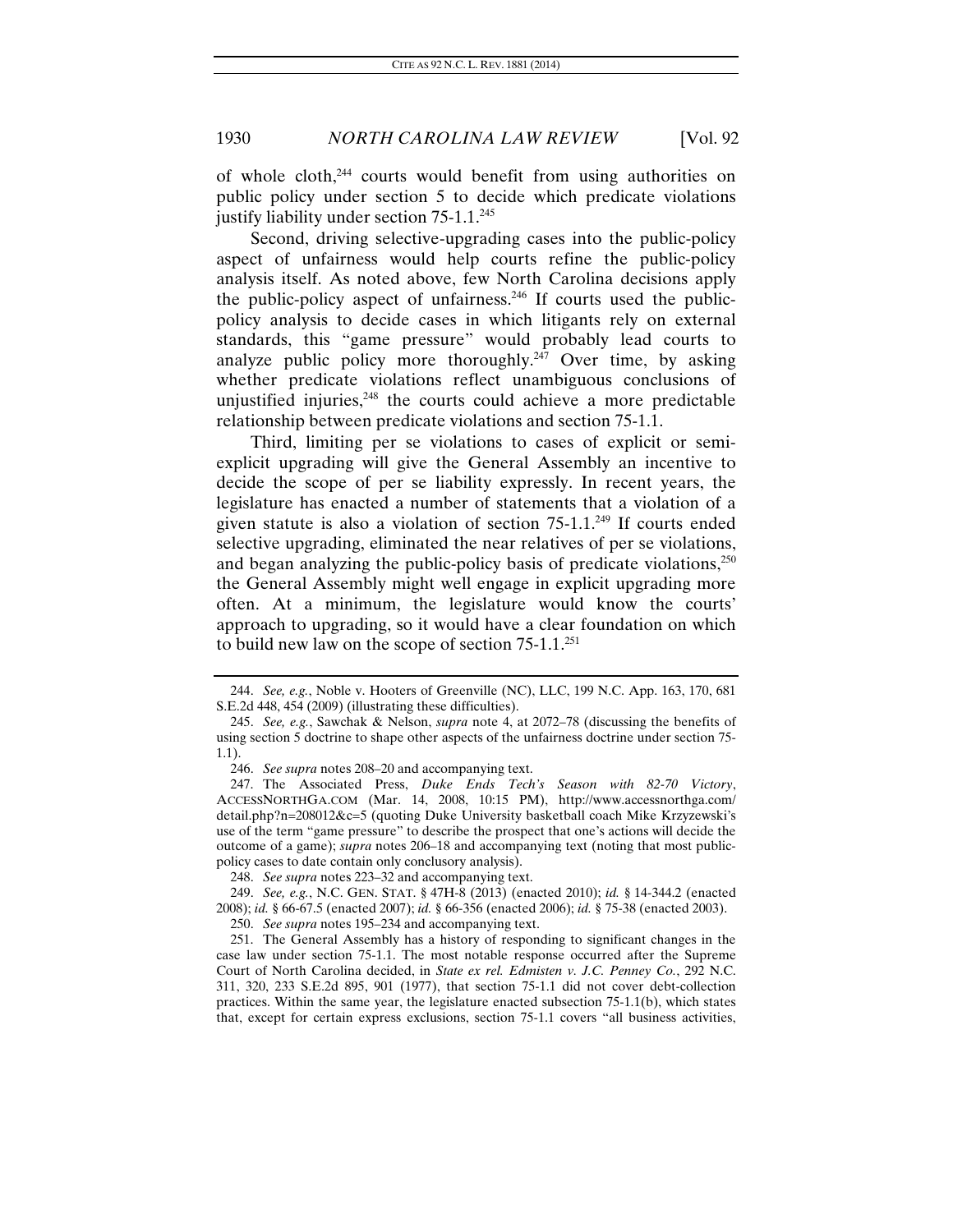#### *D. Examples of How the Proposed Analysis Would Affect North Carolina Decisions*

If courts limit per se violations of section 75-1.1 to cases of explicit or semi-explicit upgrading and replace selective upgrading with the unfairness doctrine, those changes will affect the outcome of some, but not all, section 75-1.1 cases.

For example, under the approach proposed here, *Walker*<sup>252</sup> would produce a per se violation, not the rejection of one. In the predicate regulations at issue in *Walker*, the types of conduct that occurred in that case are specifically described as "unfair or deceptive acts or practices."253 Likewise, the predicate statute in *Walker* allows a regulatory agency to deny, suspend, or revoke licenses when licensees "commit<sup>[]</sup> unfair or deceptive acts or practices."<sup>254</sup>

In light of these express references to unfair or deceptive conduct, the Supreme Court of North Carolina could have decided the case by applying semi-explicit upgrading, instead of rejecting selective upgrading.<sup>255</sup> If not for the pressures of selective upgrading, the court would not have needed to decide that a violation of a licensing regulation or a "regulatory statute" fails to state a per se violation of section  $75{\text -}1.1$ <sup>256</sup> The textual connection between the predicate violations and unfair or deceptive practices would have prevailed over the fact that the predicate violations were "regulatory."257

255. *See Walker*, 362 N.C. at 70–71, 653 S.E.2d at 398–99 (considering and rejecting selective upgrading), *quoted supra* in text accompanying note 69.

however denominated." Act of June 27, 1977, ch. 747, § 2, 1977 N.C. Sess. Laws 984, 984 (codified at N.C. GEN. STAT. § 75-1.1(b)); *see also* Johnson v. Phoenix Mut. Life Ins. Co., 300 N.C. 247, 261 n.5, 266 S.E.2d 610, 620 n.5 (1980) (noting that this statutory amendment occurred "in the wake of our decision in *Penney*"), *overruled on other grounds by* Myers & Chapman, Inc. v. Thomas G. Evans, Inc., 323 N.C. 559, 374 S.E.2d 385 (1988).

 <sup>252.</sup> Walker v. Fleetwood Homes of N.C., Inc., 362 N.C. 63, 653 S.E.2d 393 (2007); *see supra* notes 58–80 and accompanying text (discussing the key reasoning in *Walker*).

 <sup>253. 11</sup> N.C. ADMIN. CODE 8.0907 (2014); *see Walker*, 362 N.C. at 69, 653 S.E.2d at 398 (quoting the jury's findings, which tracked the wording of 11 N.C. ADMIN. CODE  $8.0907(1)–(4)$ ).

 <sup>254.</sup> N.C. GEN. STAT. § 143-143.13(a)(7); *see Walker*, 362 N.C. at 69–70, 653 S.E.2d at 398 (quoting trial court's judgment, which referred to this statute).

<sup>256.</sup> *Id.* at 70, 653 S.E.2d at 398; *see id.* at 70–71, 653 S.E.2d at 398–99; *see also supra* notes 196–98 and accompanying text (discussing the high stakes of selective upgrading).

<sup>257.</sup> *Walker*, 362 N.C. at 70, 71, 653 S.E.2d at 398, 399. Indeed, in *Gray* and *Winston Realty*, the court had already rejected the argument that other statutes cannot support liability under section 75-1.1 because those statutes contemplate regulation by an administrative agency. *See* Gray v. N.C. Ins. Underwriting Ass'n, 352 N.C. 61, 71, 529 S.E.2d 676, 683 (2000) ("Although N.C.G.S. § 58-63-15(11) does regulate settlement claims in the insurance industry, insurance companies are not immune to the general principles and provisions of [section] 75-1.1."); Winston Realty Co. v. G.H.G., Inc., 314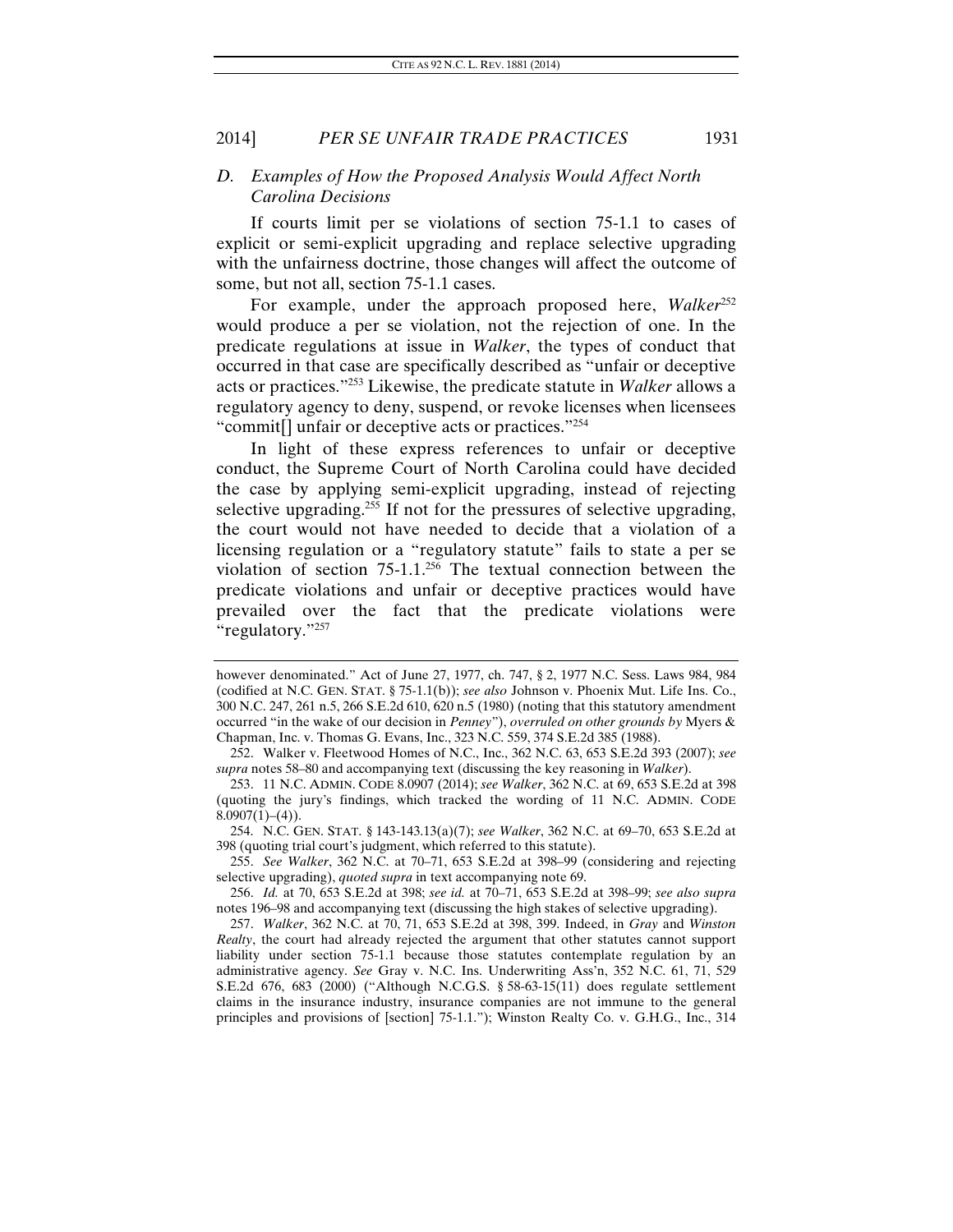In contrast, if the courts adopted the analysis proposed here, the relationship between common-law fraud and section 75-1.1 would change in form, but not in substance.<sup>258</sup> As a nonstatutory theory, fraud has no text that could support explicit or semi-explicit upgrading.<sup>259</sup> Thus, under the analysis proposed here, courts would apply the public-policy aspect of unfairness under section 75-1.1. They would ask whether fraud is convincingly recognized as offering unambiguous evidence of unjustified injury to consumers. $260$ 

Courts would surely answer yes to this question. As the Supreme Court of North Carolina has recognized, the General Assembly enacted section 75-1.1 to make it easier for customers to recover for fraud and other deceptive conduct.<sup>261</sup> Likewise, fraud and other forms of deception are the main concern that led to the enactment of similar statutes in other states $262$  and the "deceptive acts or practices" aspect of section 5.263

As this history shows, preventing fraud is a widely shared public policy—the type of policy that courts are likely to enforce through the unfairness doctrine under section  $75{\text -}1.1$ <sup>264</sup> Thus, under the analysis proposed here, fraud will no longer be a per se violation of section 75- 1.1, but it will violate the statute nonetheless.

259. *See supra* notes 44–51 and accompanying text (defining explicit and semi-explicit upgrading).

260. *See supra* notes 225–29 and accompanying text.

 261. Marshall v. Miller, 302 N.C. 539, 543–44, 276 S.E.2d 397, 400 (1981); *see also* Morgan, *supra* note 21, at 19 (stating that North Carolina's attorney general sought the enactment of section 75-1.1 "to stop fraud and deception").

262. *See, e.g.*, Henry N. Butler & Joshua D. Wright, *Are State Consumer Protection Acts Really Little-FTC Acts?*, 63 FLA. L. REV. 163, 168–69 (2011); Lovett, *supra* note 20, at 724–26.

263. *See* Federal Trade Commission (Wheeler-Lea) Amendments of 1938, ch. 49, sec. 3, § 5(a), 52 Stat. 111, 111 (codified as amended at 15 U.S.C. § 45(a)(1) (2012)); *see also* Averitt, *supra* note 229, at 231–35 (discussing the Supreme Court decisions in deception cases that led to the 1938 amendment to section 5, as well as the content of the 1938 amendment).

264. *See supra* notes 225–29 and accompanying text; *cf*. CARTER & SHELDON, *supra* note 11, § 3.2.4, at 180 (opining, on a nationwide basis, that "[i]f a court or jury finds for the jury on a common law fraud count . . . the court must, as a matter of law, find a [section 5 analogue] violation").

N.C. 90, 97, 331 S.E.2d 677, 681 (1985) (rejecting the arguments that section 75-1.1 could not apply because the predicate statute was "regulatory in nature" and that "the authority to enforce the [statute] rests with the Commissioner of Labor").

<sup>258.</sup> *See, e.g.*, Kettle v. Leonard, No. 7:11-CV-189-BR, 2012 WL 4086595, at \*12–13 (E.D.N.C. Sept. 17, 2012); Hardy v. Toler, 288 N.C. 303, 309, 218 S.E.2d 342, 346 (1975). *But cf.* Keister v. Nat'l Council of the Young Men's Christian Ass'n of the U.S., No. 12 CVS 1137, 2013 WL 3864583, at \*3 (N.C. Bus. Ct. July 18, 2013) ("Fraud or misrepresentation occurring during a commercial transaction is not a *per se* violation of Chapter 75, but such conduct can be the basis of a claim under Chapter 75.").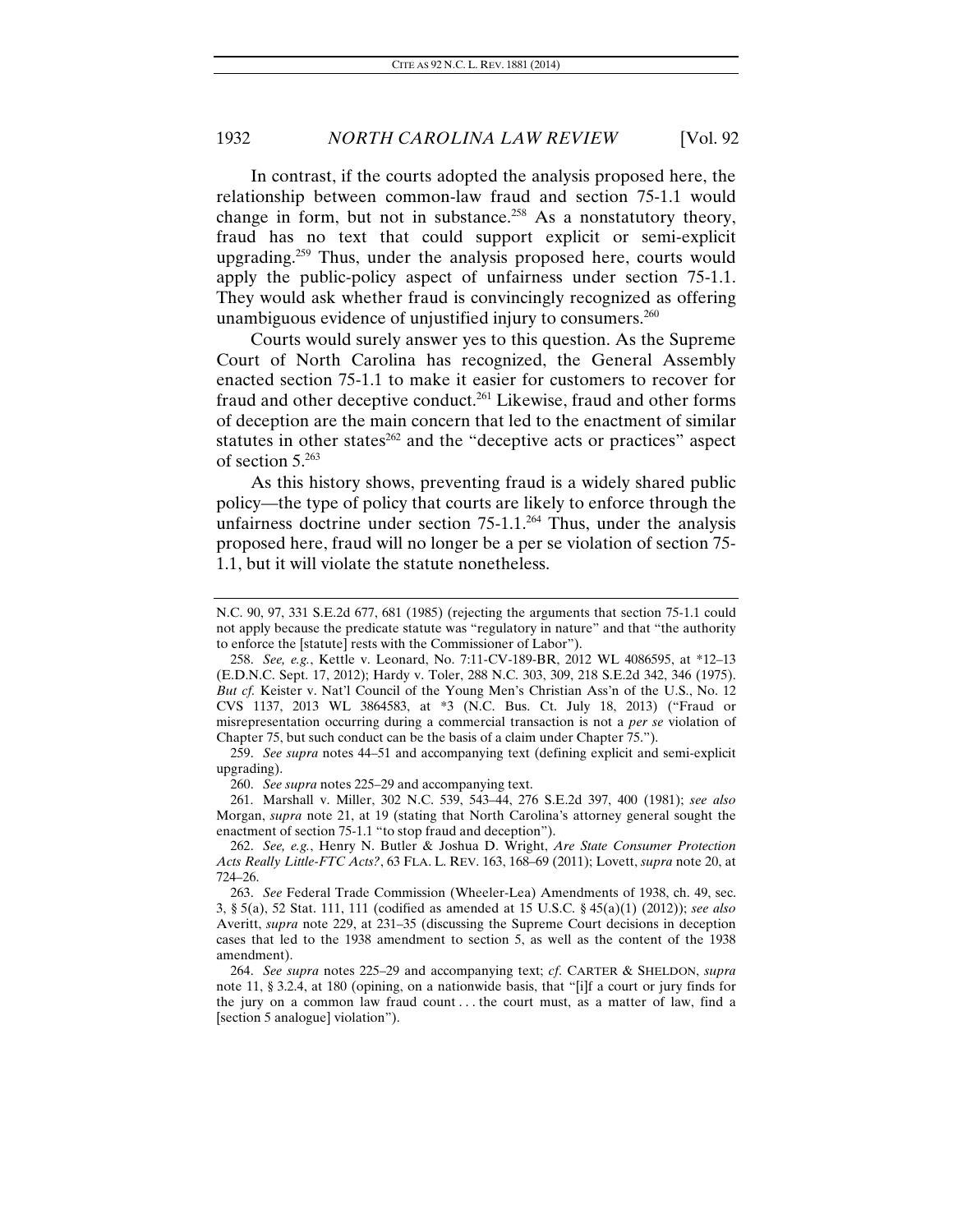#### *E. Possible Objections to the Suggested Approach*

One might respond that the approach proposed in this Article would not be better than selective upgrading and its near relatives.<sup>265</sup> The predicted objections, however, are unpersuasive.

First, one might object that limiting per se violations to instances of explicit or semi-explicit upgrading is too restrictive—i.e., that courts should continue to engage in selective upgrading in some cases. Under the approach proposed here, however, courts would still have options for finding a violation of section 75-1.1 in the absence of express statutory language. For example, they could apply the publicpolicy aspect of unfairness.<sup>266</sup> They could also decide that a defendant's conduct satisfies another part of the standards for unfairness or deception.<sup>267</sup> The difference would be that courts would not face the daunting challenges posed by selective upgrading.<sup>268</sup>

Second, one might say that this Article proposes to replace a single-stroke analysis—a decision that all instances of a particular predicate violation do or do not satisfy the conduct standard under section  $75{\text -}1.1$ —with a less categorical analysis.<sup>269</sup> That is true, but courts are already hesitating to engage in the single-stroke analysis. By crafting less categorical alternatives to selective upgrading—the near relatives—courts have shown that they see the categorical nature of selective upgrading as a problem, not as a desirable feature.270

Finally, one might argue that replacing selective upgrading with the public-policy aspect of unfairness would replace one nebulous

<sup>265.</sup> *See supra* notes 93–163 and accompanying text (showing problems with the current near relatives of per se violations and with the current standards for selective upgrading).

<sup>266.</sup> *See supra* notes 205–34 and accompanying text.

<sup>267.</sup> *See* Marshall v. Miller, 302 N.C. 539, 548–49, 276 S.E.2d 397, 403 (1981) (establishing standards for deception claims under section 75-1.1); *see also* Bumpers v. Cmty. Bank of N. Va., 367 N.C. 81, 87–88, 747 S.E.2d 220, 226–27 (2013) (refining these standards); Sawchak & Nelson, *supra* note 4, at 2050–56, 2070–72 (giving an overview of the current standards for unfairness and proposing revisions to those standards).

<sup>268.</sup> *See supra* notes 7, 37 and accompanying text (defining per se violations); *supra* notes 94–110 and accompanying text (describing cases in which courts have recoiled from selective upgrading).

<sup>269.</sup> *Compare supra* notes 7, 36–37 and accompanying text (defining per se violations as having this effect), *with supra* notes 208–34 and accompanying text (discussing the criteria for the public-policy aspect of unfairness).

<sup>270.</sup> *See, e.g.*, Gray v. N.C. Ins. Underwriting Ass'n, 352 N.C. 61, 67, 71, 529 S.E.2d 676, 680, 683 (2000) (rejecting the argument that a predicate violation "constitut[ed] a violation of N.C.G.S. § 75-1.1," but "agree[ing] with the practice of looking to [the predicate statute] for *examples of conduct* to support a finding of unfair or deceptive acts or practices" (emphasis added)); *see also supra* notes 121–22, 129–36 and accompanying text (discussing other decisions that apply the near relatives of per se violations).